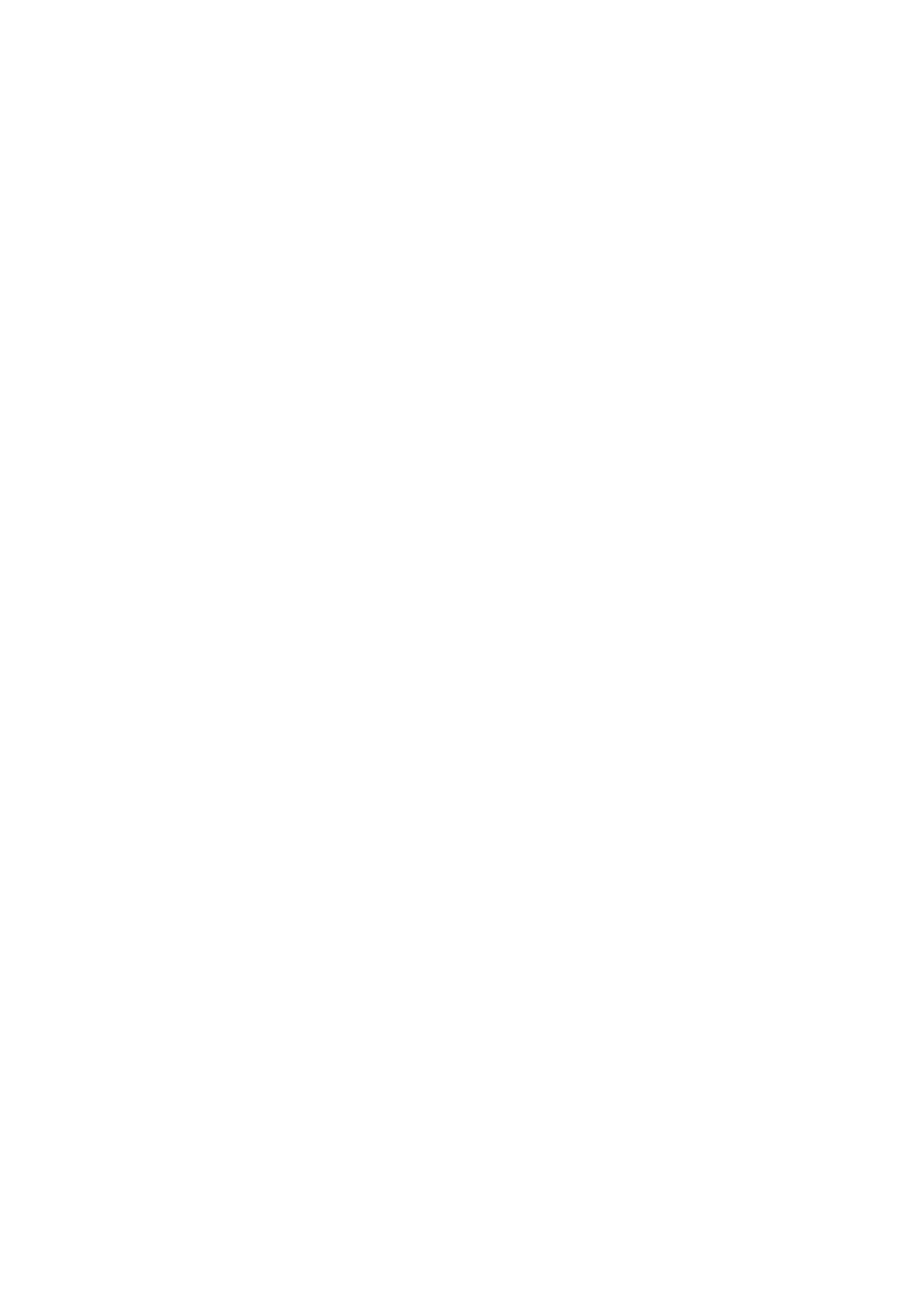# **CONTENTS**

| I.        |                  |                                                                           |  |  |
|-----------|------------------|---------------------------------------------------------------------------|--|--|
| A.        |                  |                                                                           |  |  |
| <b>B.</b> |                  |                                                                           |  |  |
| C.        |                  |                                                                           |  |  |
| D.        |                  |                                                                           |  |  |
| E.        |                  | Immediate observation under Article 8, paragraph 5, of the Convention  10 |  |  |
| II.       |                  | FACTS FOUND DURING THE VISIT AND ACTION PROPOSED11                        |  |  |
| A.        |                  |                                                                           |  |  |
|           | 1.               |                                                                           |  |  |
|           | 2.               |                                                                           |  |  |
|           | 3.               |                                                                           |  |  |
|           | 4.               |                                                                           |  |  |
|           | 5.               |                                                                           |  |  |
| <b>B.</b> |                  |                                                                           |  |  |
|           | 1.               |                                                                           |  |  |
|           | 2.               |                                                                           |  |  |
|           | 3.               |                                                                           |  |  |
|           |                  | a.                                                                        |  |  |
|           |                  | $\mathbf{b}$ .                                                            |  |  |
|           |                  | $\mathbf{C}$ .                                                            |  |  |
|           | $\overline{4}$ . |                                                                           |  |  |
|           | 5.               |                                                                           |  |  |
|           |                  | a.                                                                        |  |  |
|           |                  | $\mathbf{b}$ .                                                            |  |  |
|           |                  | c.                                                                        |  |  |
|           |                  | d.                                                                        |  |  |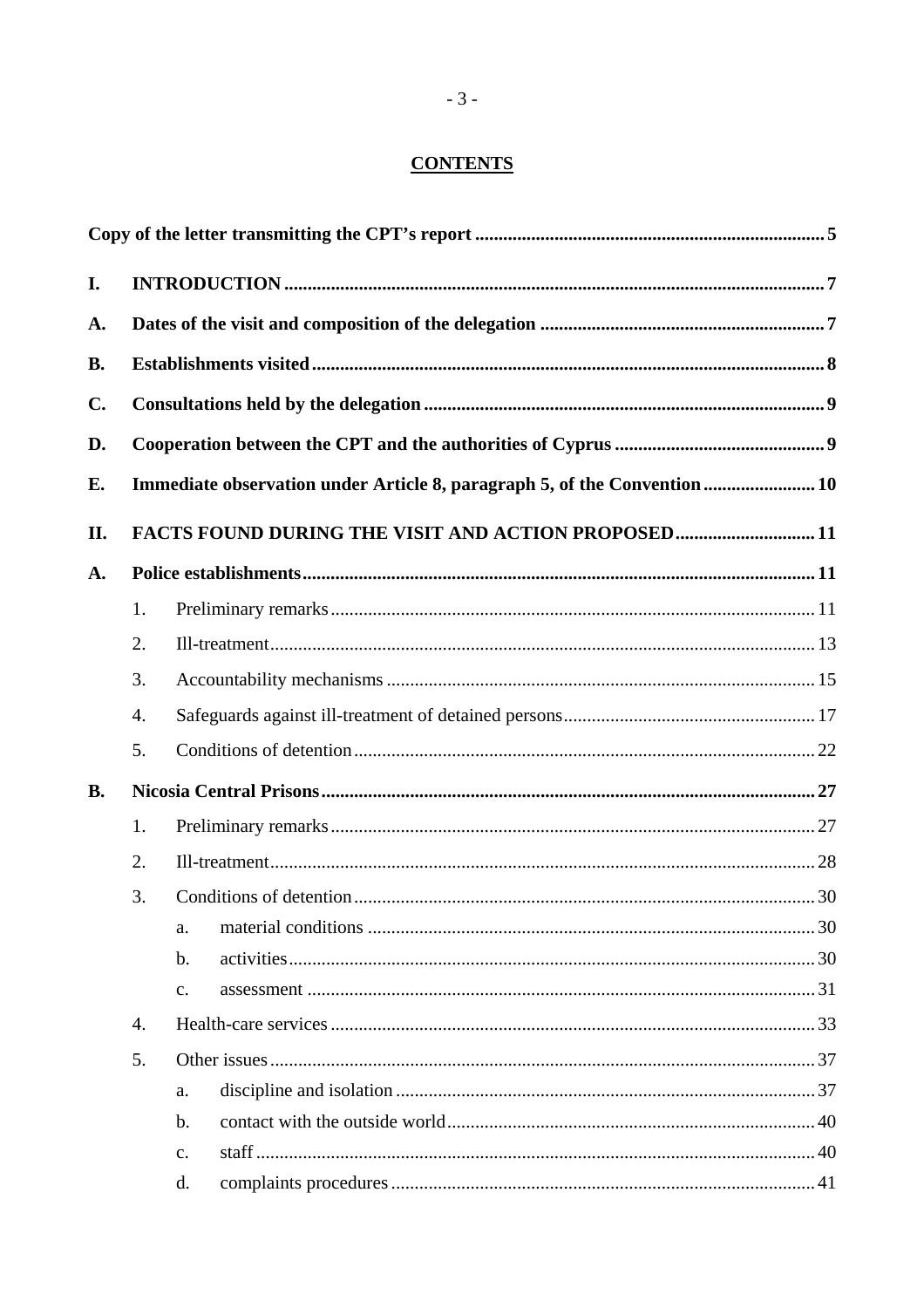| $C_{\bullet}$ |                     |                                                                              |  |
|---------------|---------------------|------------------------------------------------------------------------------|--|
|               | 1.                  |                                                                              |  |
|               | 2.                  |                                                                              |  |
|               | 3.                  |                                                                              |  |
|               | $\overline{4}$ .    |                                                                              |  |
|               | 5.                  |                                                                              |  |
|               | 6.                  |                                                                              |  |
|               | 7.                  |                                                                              |  |
|               |                     | a.                                                                           |  |
|               |                     | b.                                                                           |  |
|               |                     | $\mathbf{c}$ .                                                               |  |
| D.            |                     | Establishments for children taken into care by the Social Welfare Services51 |  |
|               | 1.                  |                                                                              |  |
|               | 2.                  |                                                                              |  |
|               | 3.                  |                                                                              |  |
|               | $\overline{4}$ .    |                                                                              |  |
| Ш.            |                     |                                                                              |  |
|               | <b>APPENDIX I:</b>  | LIST OF THE CPT'S RECOMMENDATIONS, COMMENTS AND REQUESTS                     |  |
|               | <b>APPENDIX II:</b> | LIST OF THE AUTHORITIES AND ORGANISATIONS WITH WHICH                         |  |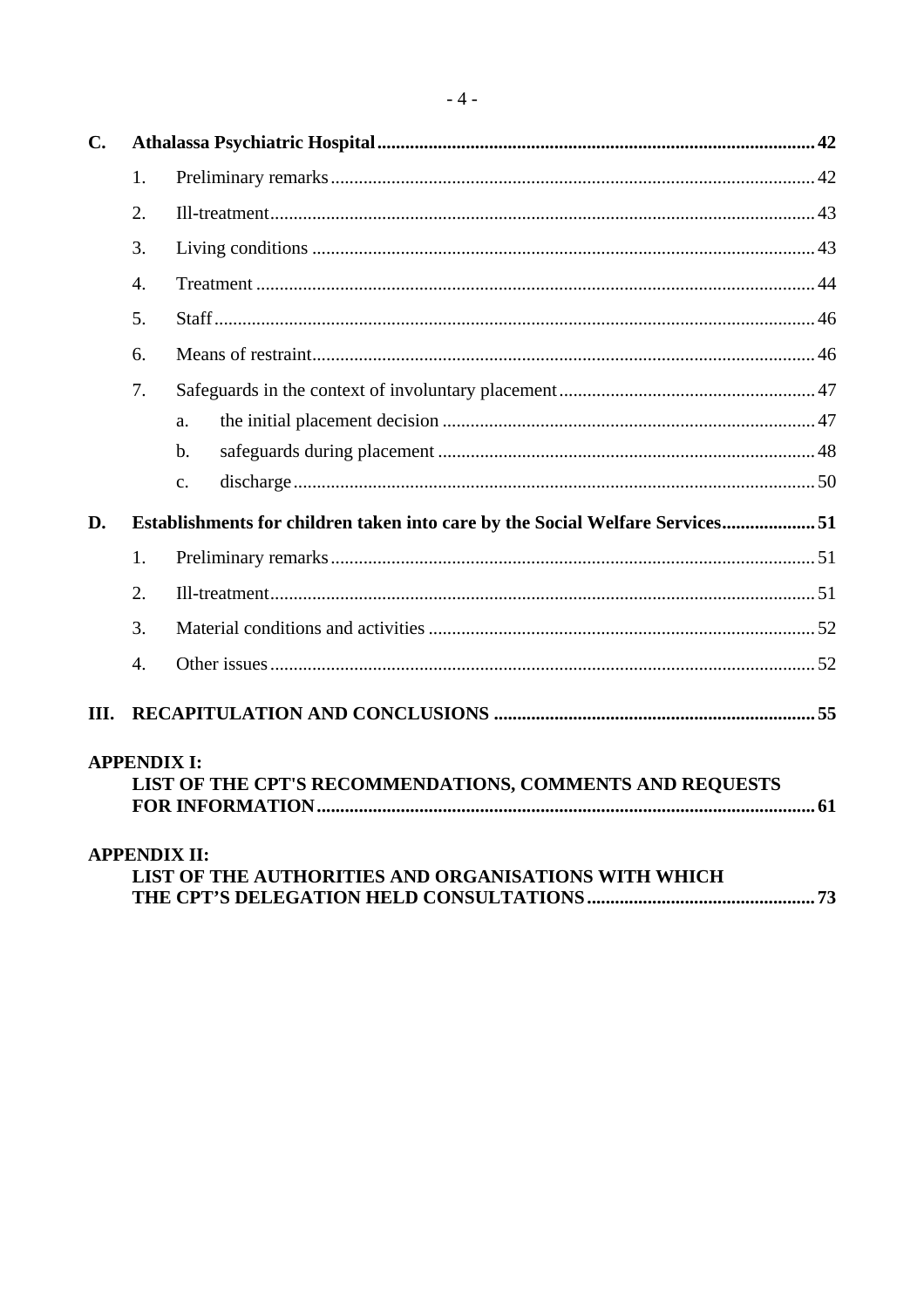#### **Copy of the letter transmitting the CPT's report**

Strasbourg, 29 July 2005

<span id="page-4-0"></span>Dear Sirs,

 In pursuance of Article 10, paragraph 1, of the European Convention for the Prevention of Torture and Inhuman or Degrading Treatment or Punishment, I enclose herewith the report to the Government of Cyprus drawn up by the European Committee for the Prevention of Torture and Inhuman or Degrading Treatment or Punishment (CPT) following its visit to Cyprus from 8 to 17 December 2004. The report was adopted by the CPT at its 57th meeting, held from 4 to 8 July 2005.

 I would like to draw your attention in particular to paragraphs 47 and 161 of the report, in which the CPT requests the Cypriot authorities to provide:

- within one month of receipt of this report detailed information on the concrete measures taken to ensure that all persons detained for a prolonged period of time in police establishments (i) are provided with basic personal hygiene products and are able to wash every day, and (ii) are offered activities and at least one hour of outdoor exercise every day;
- **within six months** a response on the action taken upon its report (the Committee's recommendations, comments and requests for information are listed in Appendix I to this report).

 It would be most helpful if the Cypriot authorities could provide a copy of the response in an electronic form.

 I am at your entire disposal if you have any questions concerning either the CPT's report or the future procedure.

Yours faithfully,

Silvia CASALE President of the European Committee for the Prevention of Torture and Inhuman or Degrading Treatment or Punishment

**Ministry of Foreign Affairs**  Presidential Avenue 1447 Nicosia **CYPRUS**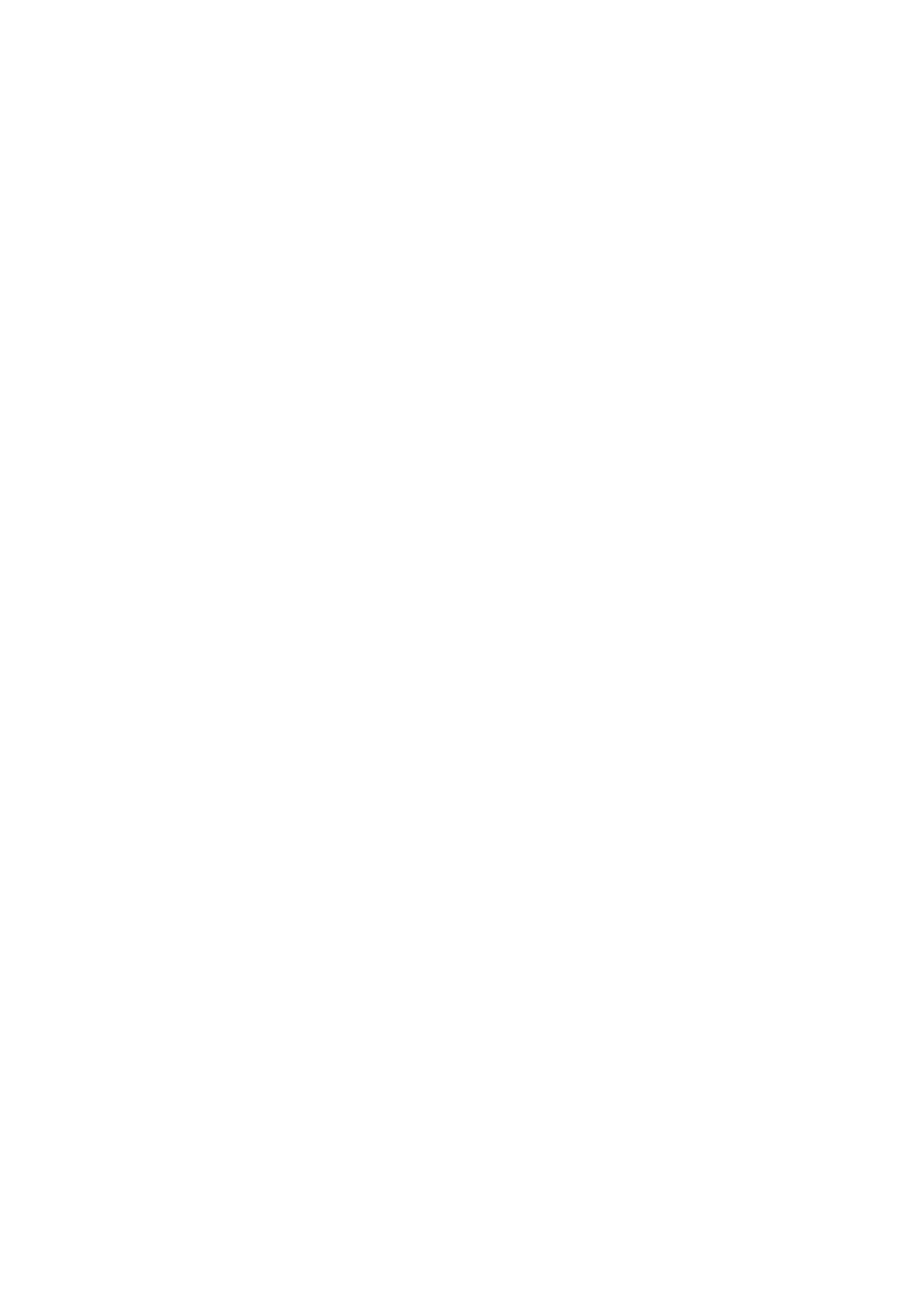# <span id="page-6-0"></span>**I. INTRODUCTION**

## **A. Dates of the visit and composition of the delegation**

1. In pursuance of Article 7 of the European Convention for the Prevention of Torture and Inhuman or Degrading Treatment or Punishment (hereinafter referred to as "the Convention"), a delegation of the CPT carried out a visit to Cyprus from 8 to 17 December 2004. The visit formed part of the Committee's programme of periodic visits for 2004 and was the CPT's fourth periodic visit to Cyprus. $<sup>1</sup>$ </sup>

2. The visit was carried out by the following members of the CPT:

- Mario FELICE, Head of delegation
- Isolde KIEBER
- Mauro PALMA
- Ole Vedel RASMUSSEN.

They were supported by the following members of the CPT's Secretariat:

- Jan MALINOWSKI, Head of Unit
- Caterina BOLOGNESE
- Muriel ISELI.

and assisted by

 $\frac{1}{1}$ 

- Timothy HARDING, Director of the University Institute of Forensic Medicine, Geneva, Switzerland (expert)
- James McMANUS, Professor of Criminal Justice, Glasgow Caledonian University, United Kingdom (expert)
- Rhea FRANGOFINOU (interpreter)
- Maria LOUCA-HOUVARDA (interpreter)
- Ionathan MARKEL (interpreter)

<span id="page-6-1"></span>The CPT's previous visits to Cyprus took place in November 1992, May 1996 and May 2000. The Committee's reports on its 1992 and 1996 visits have been published under reference CPT/Inf (97) 5 [Part 1] and [Part 2]. The Committee's report on its 2000 visit, as well as the response of the Cypriot Government, have been published under reference CPT/Inf (2003) 1 and CPT/Inf (2003) 2.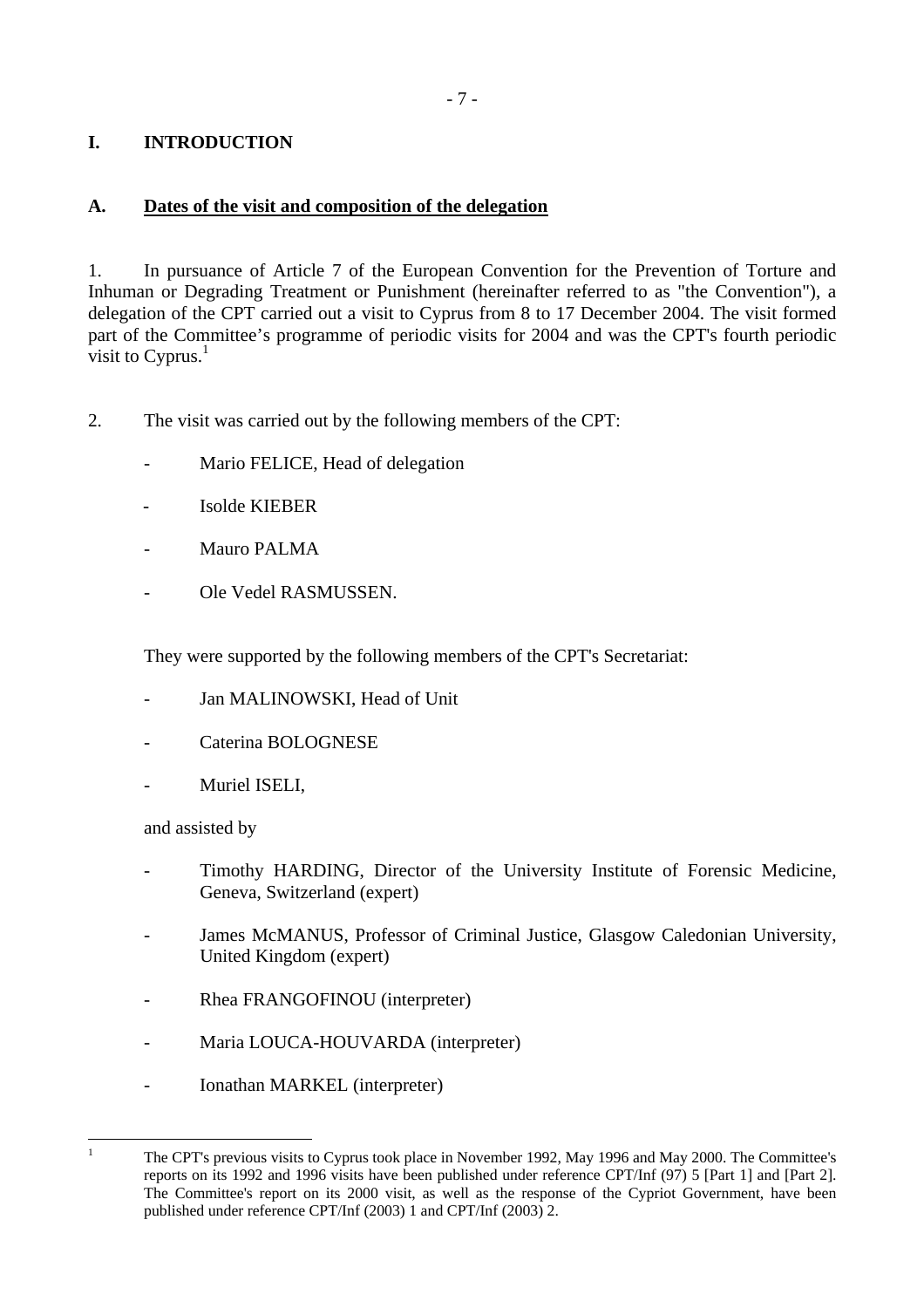- <span id="page-7-0"></span>- Frosso PANTELIDES (interpreter)
- Alexander ZAPHIRIOU (interpreter).

#### **B. Establishments visited**

3. The delegation visited the following places:

#### *Police establishments*

- Police Prison, Nicosia
- Central Police Stations of Larnaca, Limassol and Paphos
- Aradippou Police Station
- Lycavitos Police Station, Nicosia
- Holding facilities for immigration detainees at Larnaca Airport and at the former Famagusta Police Station, Larnaca

### *Prisons*

- Nicosia Central Prisons

#### *Psychiatric establishments*

- Athalassa Psychiatric Hospital

#### *Establishments for children*

- Nicosia Hostel, Latsia
- Paphos Home for Children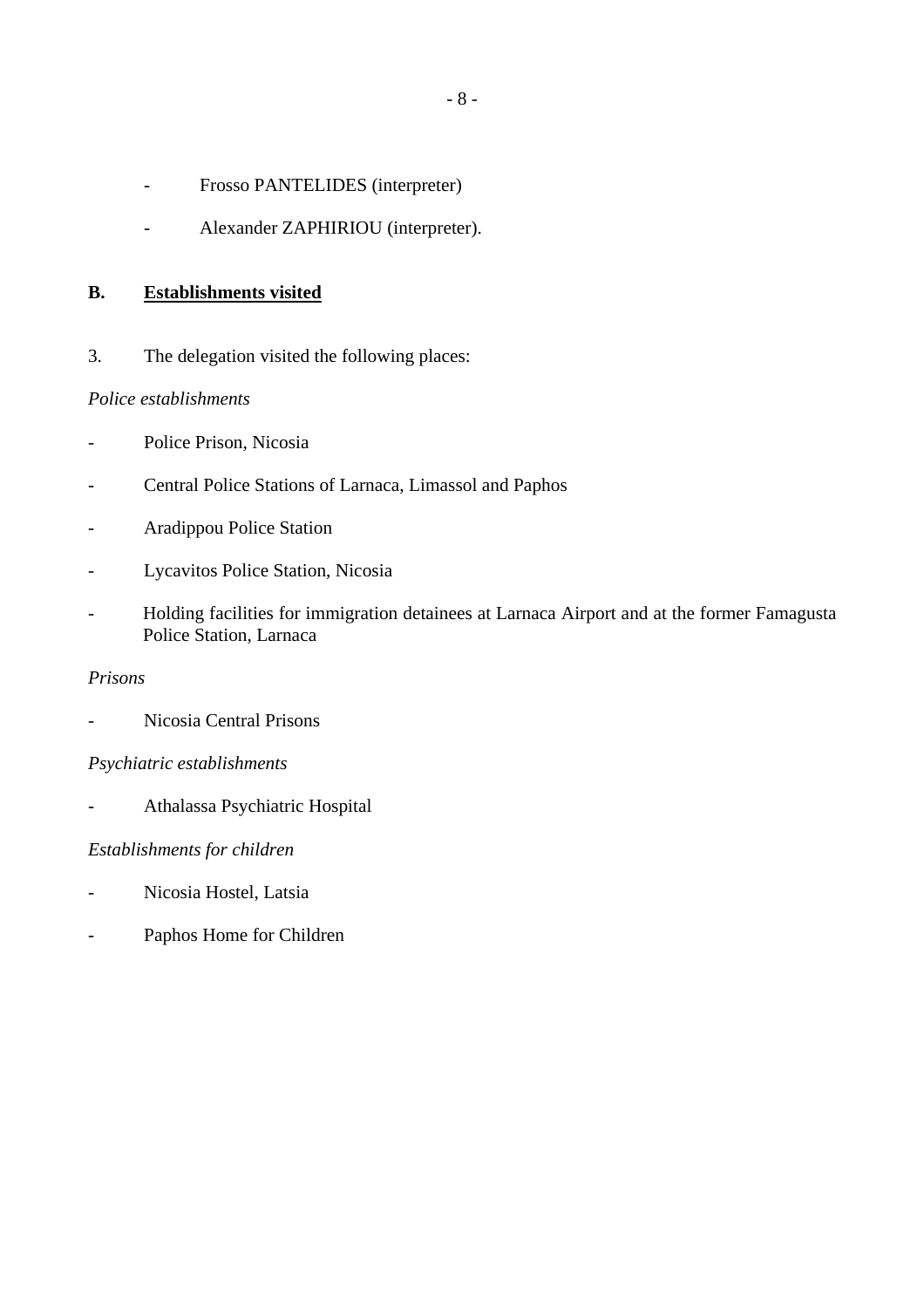#### <span id="page-8-0"></span>**C. Consultations held by the delegation**

4. In the course of the visit, the delegation held consultations with Doros THEODOROU, Minister of Justice and Public Order, as well as with senior officials from the Ministries of Foreign Affairs, Justice and Public Order, the Interior, and Defence. It also met Solon NIKITAS, Attorney General, Eliana NICOLAOU, Commissioner for Administration (Ombudsperson), and Christodoulos MESSIS, Chairperson of the Supervisory Committee on Mental Health.

 A list of the authorities and organisations met by the delegation is set out in Appendix II to this report.

#### **D. Cooperation between the CPT and the authorities of Cyprus**

5. The degree of cooperation received by the CPT's delegation from the Cypriot authorities during the visit was, on the whole, good. In particular, the delegation enjoyed rapid access to all places visited (including those not notified in advance) and, in general, to the information it requested.

6. However, the CPT received claims to the effect that, following concerns expressed by the delegation to Nicosia Central Prisons' senior management, a member of staff had questioned prisoners on their interviews with the delegation and requested them to withdraw the allegations of ill-treatment they had made. The CPT understands that steps were subsequently taken to investigate this matter.

 The conduct described above on the part of prison staff would be incompatible with the confidential nature of the Committee's interviews with prisoners (cf. Article 8, paragraph 3, of the Convention) and would, more generally, constitute a serious violation of the principle of cooperation set out in Article 3 of the Convention. The CPT calls upon the Cypriot authorities to take steps to ensure that prison staff refrain from such conduct.

7. The principle of cooperation set out in the Convention also requires that decisive action be taken to improve the situation in the light of the Committee's recommendations.

 The CPT notes that the Cypriot authorities have taken certain measures in response to the recommendations made by the Committee (cf. for example, paragraph 15, first sub-paragraph, and paragraph 65). The CPT welcomes the measures taken; however, there is still much to be done, and the Committee has been obliged to reiterate many of its recommendations, some of which are of very long standing.

Having regard to Article 3 of the Convention, the CPT urges the Cypriot authorities to intensify their efforts to improve the situation in the light of the Committee's recommendations.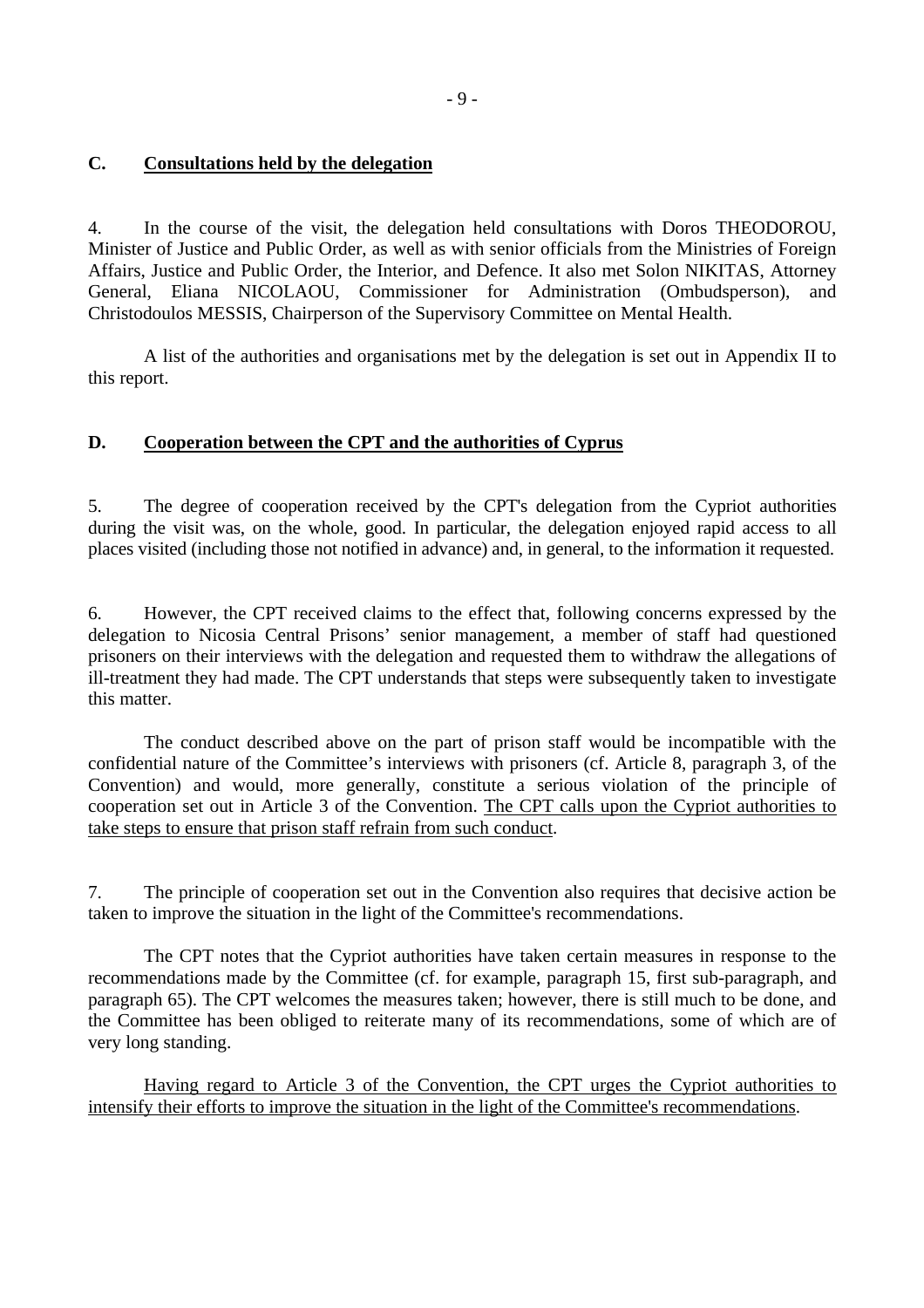<span id="page-9-0"></span>8. Reference should also be made to the Committee's plan to visit places where persons are deprived of their liberty in the part of Cyprus in the north of the island where the Cypriot Republic is prevented from exercising its jurisdiction. At the time of its visit in 2000, the CPT had already emphasised the importance it attached to travelling to that part of the island, in the interest of avoiding a vacuum as regards the protection of human rights.<sup>2</sup>

 By letter of 12 October 2004, the President of the CPT had informed the Cypriot authorities that the visit programme would include places of deprivation of liberty in the above-mentioned part of Cyprus, and invited the authorities to provide comments as to the modalities and practical arrangements concerning that portion of the visit. Despite this early notice, the Cypriot authorities reacted only a few days before the beginning of the visit, requesting that, when considering the question of the visit to that part of the island, the CPT take account of certain comments transmitted verbally to the Committee. During consultations held with the delegation at the time of the visit itself, the Cypriot authorities made representations to the Committee against visiting – in the context of its December 2004 visit – places of deprivation of liberty in the above-mentioned part of Cyprus.

 In a spirit of cooperation and having regard, inter alia, to the views expressed by the Cypriot Government, the CPT decided to postpone its visit to that part of Cyprus.

 However, it should be noted that the failure of the Cypriot authorities to respond promptly to the above-mentioned letter of 12 October 2004 did not facilitate the delegation's task.

### **E. Immediate observation under Article 8, paragraph 5, of the Convention**

9. At the meeting which took place at the end of the visit, the CPT's delegation made an immediate observation under Article 8, paragraph 5, of the Convention as regards the inadequate conditions of detention of persons held for prolonged periods in police custody (cf. paragraph 47).

 The delegation requested that the Cypriot authorities take immediate steps with a view to ensuring that such persons are accommodated in suitable facilities and offered sufficient food, adequate products for personal hygiene, an appropriate range of activities and at least one hour of outdoor exercise every day. The immediate observation was confirmed by letter of 22 December 2004, in which the President of the CPT requested that the Cypriot authorities provide within three months an account of the measures taken in response.

10. By letter of 25 May 2005, the Cypriot authorities informed the CPT of measures taken in response to this immediate observation. Those measures will be considered later in the report.

<span id="page-9-1"></span> $\frac{1}{2}$ 

Cf. CPT/Inf (2003) 1, paragraph 7.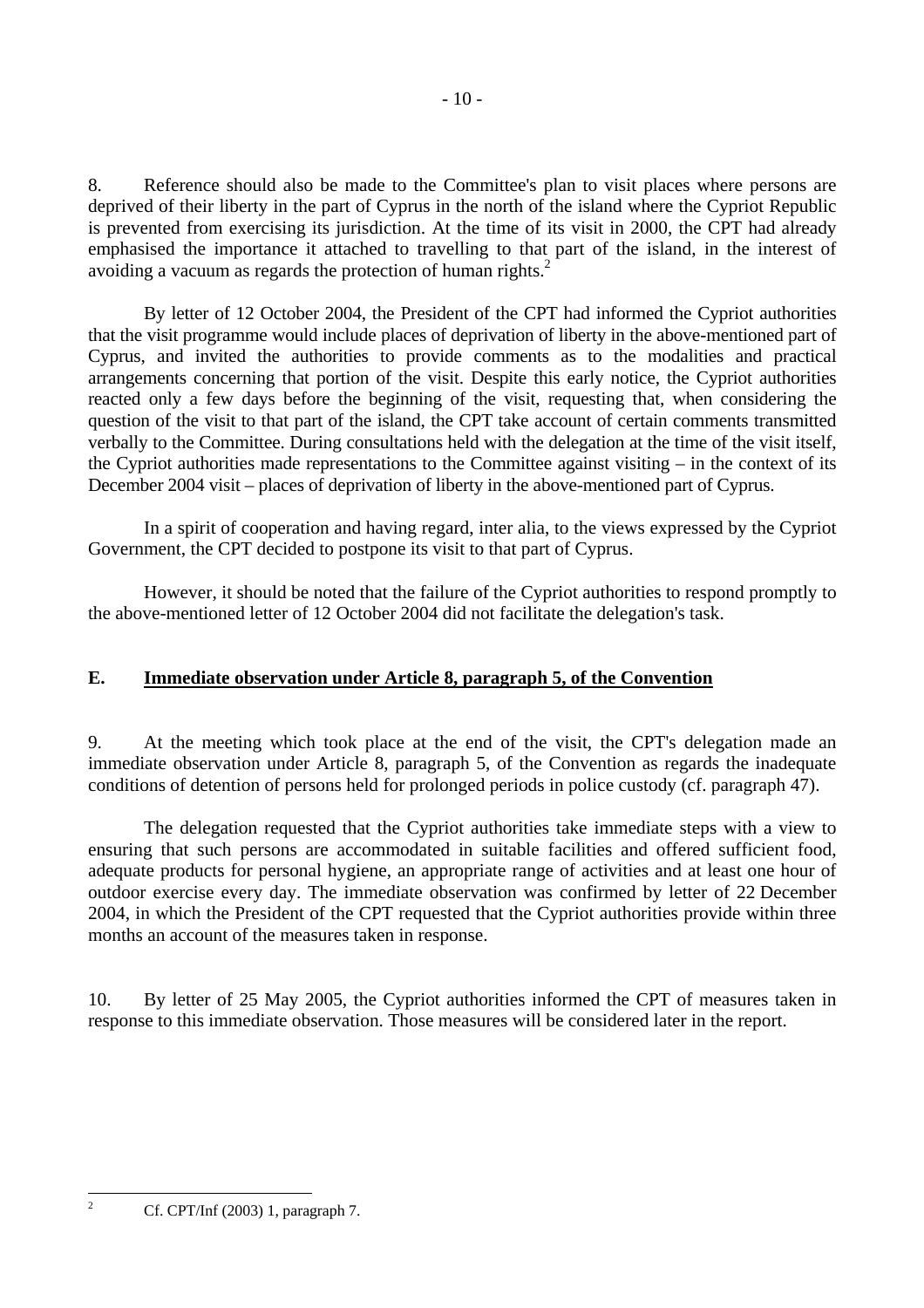- 11 -

# <span id="page-10-0"></span>**II. FACTS FOUND DURING THE VISIT AND ACTION PROPOSED**

# **A. Police establishments**

# **1. Preliminary remarks**

11. The rules concerning police custody for persons suspected of a criminal offence were examined in the CPT's report on its first visit to Cyprus, in 1992, and are still applicable. A person arrested by the police must be brought before a judge no later than 24 hours after the arrest, $3$  and the judge must take a decision (release or remand in custody) no later than 3 days after the appearance of the person arrested.<sup>4</sup> In general, persons remanded in custody are transferred to prison; however, a judge may remand a person in the custody of the police for renewable periods of up to 8 days (the day following the remand being counted as the first day), if so requested by a police officer of at least the rank of inspector.<sup>[5](#page-10-3)</sup> The total period of remand in custody must not exceed 3 months.<sup>6</sup>

12. Under the Aliens and Immigration Law, an immigration officer may order that a person, whose entry into the territory is prohibited, be detained in custody or confined in such place as the immigration officer, with the approval of the Chief Immigration Officer, may direct. This detention or confinement shall not exceed a period of eight days; it may be extended, by court decision, "for such further period as to the Court may seem fit".<sup>7</sup> Such persons may be detained, inter alia, in the holding facility for immigration detainees at Larnaca Airport. An examination of the registers revealed that, in general, detention in the airport premises lasted a few hours (when the persons not admitted to the territory could be returned to the country of departure on the return flight which had brought them), one night (when such persons had to await the first flight back to where they had come from, with the same airline which had brought them) or several nights (when flights by the same carrier to the destination of origin were infrequent); one person, however, had been detained for 18 days at the airport due, inter alia, to problems concerning her passport.

 Further, the same law provides that the Chief Immigration Officer may order any alien present on the territory without valid documents to be deported and, pending deportation, to be detained in custody;<sup>[8](#page-10-6)</sup> no provision specifies a maximum duration of deprivation of liberty. Such persons can be held in various facilities (i.e. prisons, police establishments).

 Since 2003, the Cypriot authorities have been in the process of drafting a new Aliens and Immigration Law. **The CPT would like to be informed of developments regarding this planned legislation.**

<sup>&</sup>lt;sup>2</sup><br>3 Cf. Article 11, paragraph 5, of the Constitution.

<span id="page-10-2"></span><span id="page-10-1"></span><sup>4</sup> Cf. Article 11, paragraph 6, of the Constitution.

<span id="page-10-3"></span><sup>5</sup> Cf. Article 24 of the Criminal Procedure Law, Cap. 155.

<span id="page-10-4"></span><sup>6</sup> Cf. Article 11, paragraph 6, of the Constitution; "3 months", as from the day of the arrest.

<span id="page-10-5"></span><sup>7</sup> Cf. Article 13 of the Aliens and Immigration Law, Cap. 105, as amended (2000-2001): "Order to prohibited  $\sum_{\text{off}\text{A critical,}14 \text{ of the Alimes and}}$ 

<span id="page-10-6"></span>Cf. Article 14 of the Aliens and Immigration Law, Cap. 105, as amended (2001): "Deportation Orders."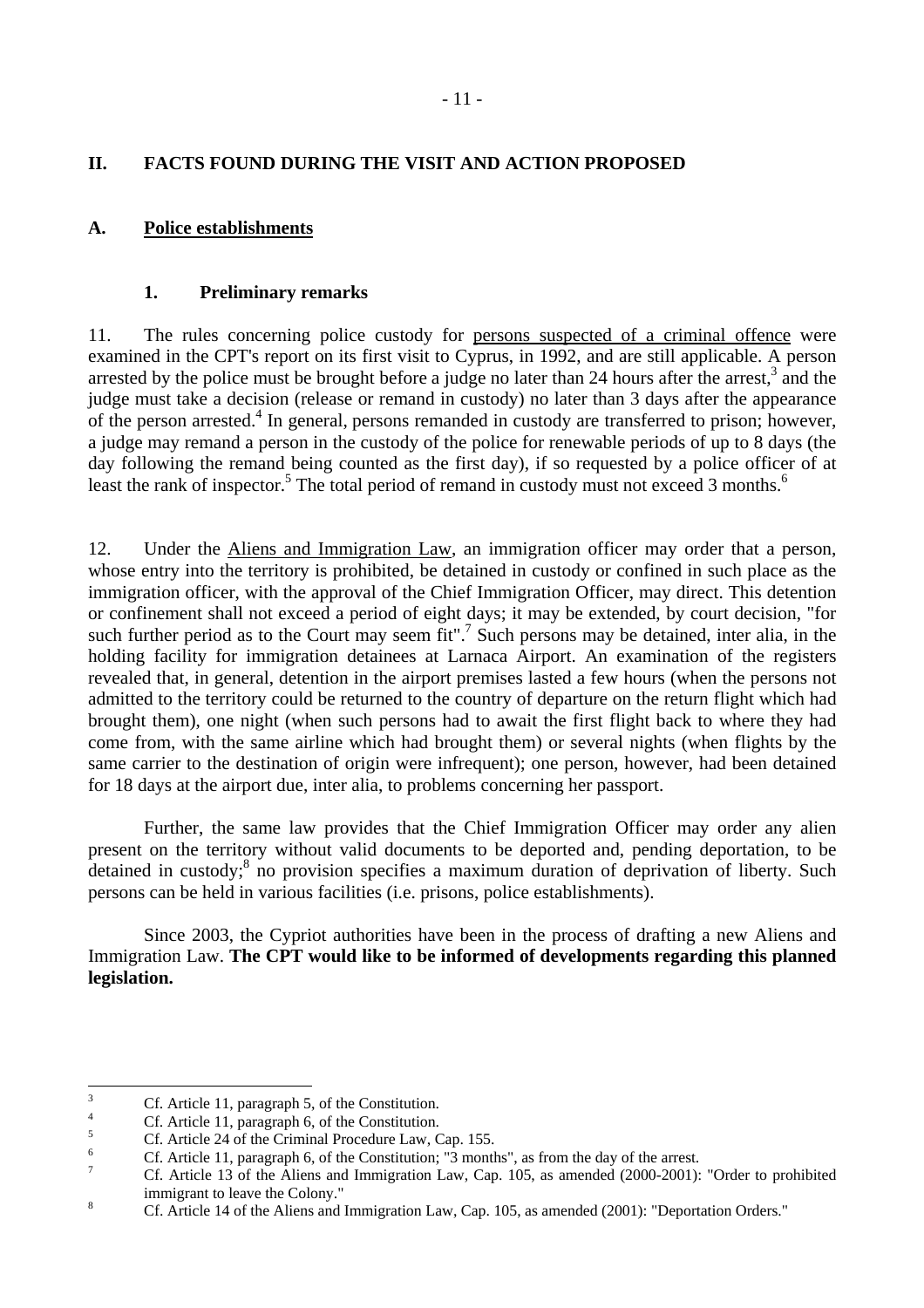13. In principle, foreign nationals seeking asylum are not deprived of their liberty. Article 7 (4) of the Refugee Law 2000-2003 allows for the detention of asylum seekers only in two cases, namely for establishing the identity or nationality of an applicant who, suspected of acting in bad faith, does not have valid documents; and for the examination of new evidence submitted after the asylum request has been rejected at second instance and a deportation order has been issued. In both cases, detention must be based on a court order and is initially limited to a maximum of eight days. It may be extended by the court for renewable periods of a maximum of eight days; however, the total period of detention may not exceed 32 days.<sup>9</sup>

14. The delegation was informed that practice as regards persons seeking asylum *following* their arrest and placement in detention had changed since October 2004. Whereas, before that date, such persons were, as a rule, released as soon as they made an asylum request, since October 2004 they remained in detention until a final decision was reached on their asylum request. Such persons were detained in police establishments (i.e. police stations, the police prison or the holding facility at the former Famagusta Police Station in Larnaca).

15. Reference should be made at the outset to certain important initiatives taken by the Cypriot authorities since the CPT's visit in 2000. One of them concerns the power of the Attorney General to appoint, on his own initiative, investigators to conduct inquiries into allegations of police misconduct; the use made of this power has mostly related to ill-treatment of persons in custody. Another consists of the establishment of a presumption of ill-treatment in cases where a person sustains injuries while in custody. In addition, a  $\text{Bill}^{10}$  seeks to give a stronger footing to certain fundamental safeguards advocated by the CPT. Considerable investment is being made to upgrade material conditions in police detention facilities. Further reference to these matters will be made in the relevant parts of this report.

 The delegation gained the impression that these developments have brought about an improvement in the treatment of some of the persons detained by the police. By contrast, the CPT is concerned to note that the information gathered by the delegation suggests that foreign nationals in police custody were not receiving the full benefit of these developments. On the one hand, the risk of ill-treatment appeared to be particularly high in respect of foreign nationals, whether they were criminal suspects or immigration detainees. On the other hand, the conditions under which many of them were being detained were entirely unacceptable and could, in some cases, be regarded as inhuman and degrading.

<span id="page-11-0"></span>

<sup>-&</sup>lt;br>9 <sup>9</sup> Cf. Article 7 (6) of the Refugee Law 2000-2003.

<span id="page-11-1"></span>The Bill on the Rights of Arrested and Detained Persons was before Parliament at the time of the 2004 visit.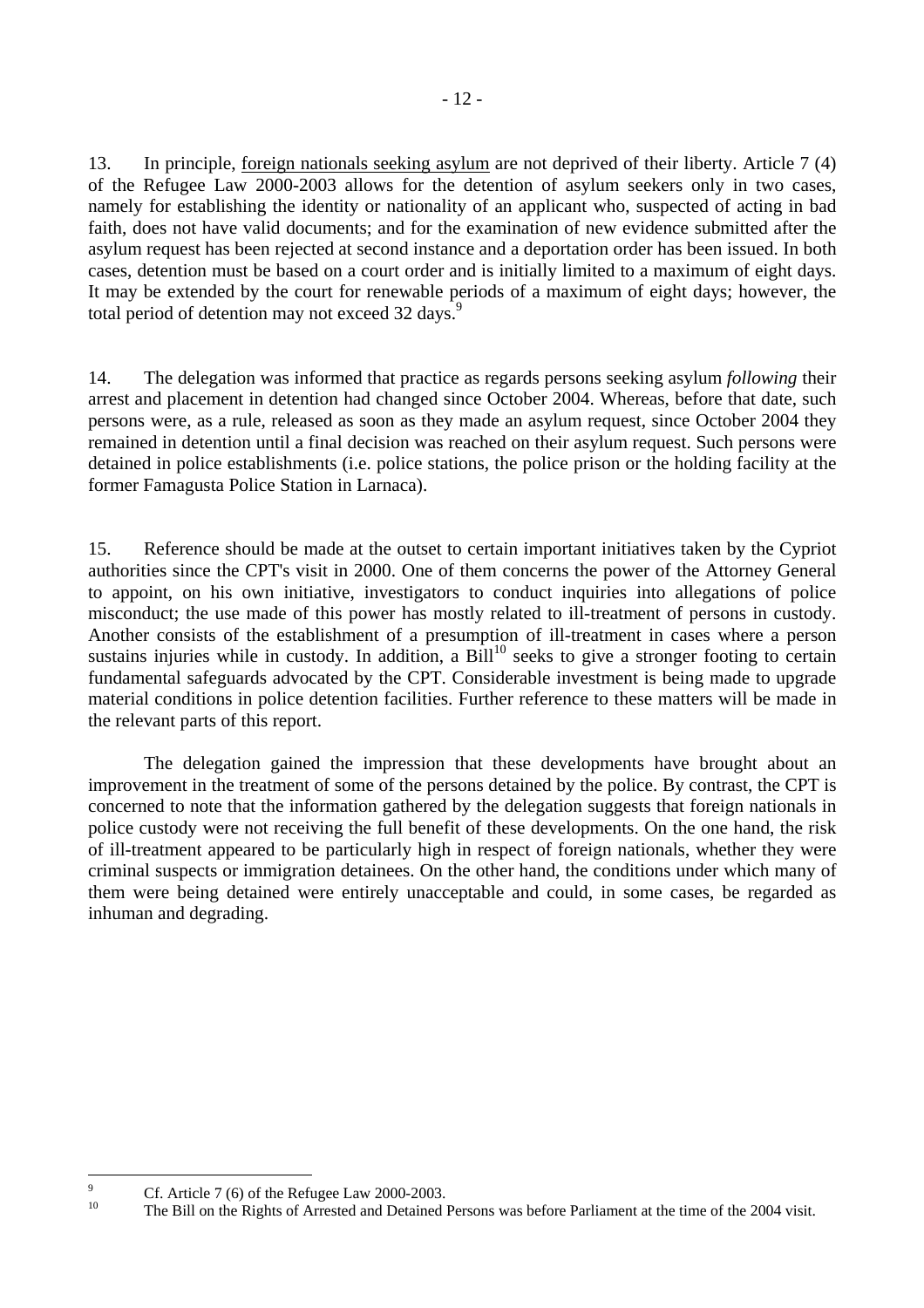#### <span id="page-12-0"></span>**2. Ill-treatment**

16. The delegation received many allegations of ill-treatment of persons deprived of their liberty by the police. The allegations heard related mostly to the time of arrest, but also to subsequent questioning. For the most part, they involved criminal investigators and officers dealing with immigration matters. A significant proportion of these allegations were made by foreign nationals.

- 13 -

 The forms of ill-treatment alleged consisted in the main of slaps, kicks and punches to the head and body, including the genitals, with the detained person sometimes undressed and/or handcuffed. Allegations of ill-treatment also included the banging of heads on a desk, blows with batons or other objects and violence of a sexual nature. In a few cases, the ill-treatment alleged was of such a severity that it could be considered as amounting to torture. Further, some allegations were heard of inadmissible psychological pressure, including threats of an indecent or sexual nature, exerted during questioning in order to obtain a statement or confession.

 Most of the allegations of physical ill-treatment pre-dated the delegation's visit by several weeks or even months. Consequently, any marks which might have been caused by the kinds of illtreatment alleged would almost certainly have disappeared in the intervening period. Nevertheless, in some cases the delegation did gather evidence, including of a medical nature, consistent with the allegations made. Particular reference might be made to the following two cases.

17. A foreign national interviewed at the Central Prisons alleged that he had been ill-treated twice, in the afternoon of 22 July 2004 and subsequently during the night. The first alleged illtreatment consisted of punches and kicks to the face, chest and abdomen. The detainee further alleged that, during the night, he had been made to undress and had, while in a standing position, been hooded and shackled by the wrists and ankles to bars in the police prison, whereupon police officers had hit him violently on various parts of the body, including the genitals.

 An examination of the custody register showed that he had been taken out of the police prison for nearly 17 hours, between 10.40 a.m. on 22 July and 3.15 a.m. on 23 July 2004, and that, when returned to his cell, steps had been taken to prevent him from having any contact with a lawyer for the following three days.<sup>11</sup> The delegation verified that, in the evening of 22 July 2004, he was brought to Nicosia hospital for a medical check. His medical records at Nicosia Hospital indicated that he was admitted on that day at 9.34 p.m. and that he underwent six X-rays (of the skull, ribs, spine, left foot, right and left wrists), which revealed no fractures.

 According to the police file, on 22 July 2004, he was taken by the police to CID Paphos Gate station in Nicosia. At around 5.00 p.m. he was brought to the scene of the crime, where investigations took place until 8.10 p.m. The CID Chief inspector told the delegation that the detainee in question had been brought back to the CID facilities at 8.30 p.m.; moreover, the Chief inspector confirmed that, as the detainee alleged ill-treatment and complained of pain and dizziness, he was accompanied to Nicosia Hospital for the above-mentioned examination.

<span id="page-12-1"></span> $11$ 

Register entry of 23 July 2004, detainee No. 1269/04.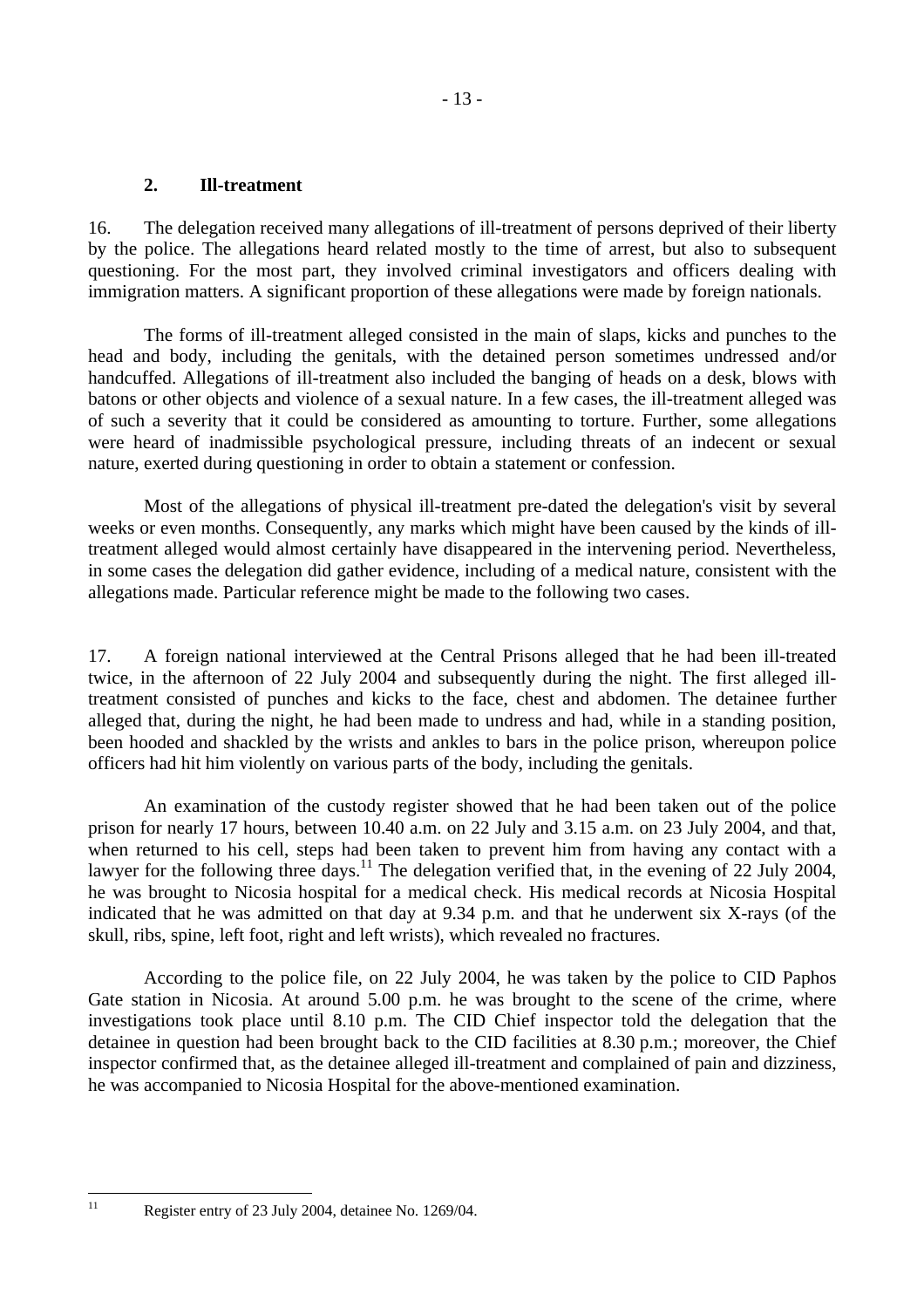After his discharge from Nicosia Hospital, the detainee gave a nine-page statement concerning the charges against him, from 10.35 p.m. on 22 July to 2.00 a.m. on 23 July 2004, after which he was brought back to the police prison. The CPT understands that the statement the detainee gave to the police after the alleged ill-treatment was later declared inadmissible in evidence and an investigation was initiated into his allegations. **The CPT would like to receive information on the results of the investigation.** 

18. Another foreign national interviewed in the Central Prisons claimed that, in September 2004, he had been struck on the head by criminal investigators while being questioned in Limassol and that, as a result, a wound from a previously sustained injury to the head had re-opened. According to medical records examined at Limassol Hospital, he had been admitted on the day of the alleged ill-treatment, displaying a previously treated laceration to the scalp, which required further stitches.

19. In the report on its 2000 visit, the CPT stated that physical ill-treatment of persons deprived of their liberty by the police continued to be "a serious problem in Cyprus".<sup>12</sup> The information gathered during the 2004 visit suggests that the problem persists. Having regard to Article 3 of the Convention, the time has come for the Cypriot authorities to be much more energetic in combating ill-treatment by the police.

20. The CPT notes that the Minister of Justice and Public Order and the Chief of the Police have repeatedly reminded police officers of their obligation to respect the Constitution, international human rights conventions and Cypriot law[.13](#page-13-1) **The CPT recommends that the Minister of Justice and Public Order reiterate this message to all police officers, impressing upon them that the illtreatment of persons in their custody is an affront to the values which constitute the very foundations of the State, and will not be tolerated. This message should make clear – and should be underpinned by concrete action – that all information regarding possible ill-treatment will be investigated, and perpetrators of ill-treatment will be the subject of severe sanctions.** 

21. The CPT has underlined on numerous occasions that strict selection criteria at the time of recruitment of police officers and adequate professional training are two key elements of any strategy for the prevention of ill-treatment.<sup>14</sup> As regards training, efforts have been made to increase awareness among police officers of human rights issues. However, the approach followed appears to be essentially theoretical in nature (organisation of conferences, courses and seminars; distribution of information and pedagogical documents).<sup>[15](#page-13-3)</sup>

**The CPT recommends that the Cypriot authorities give a very high priority to practical professional training in managing high-risk situations, particularly the questioning of suspects, and take the necessary steps to integrate human rights principles into such training; it should be offered to police officers of all ranks and categories and should be ongoing.** 

<span id="page-13-0"></span> $12$ <sup>12</sup> Cf. CPT/Inf (2003) 1, paragraph 11.<br>
Cf. CPT/Inf (2002) 2, page 0 (ct parallel

<span id="page-13-1"></span><sup>&</sup>lt;sup>13</sup> Cf. CPT/Inf (2003) 2, page 9 (at paragraph 5).

<span id="page-13-2"></span><sup>&</sup>lt;sup>14</sup> Cf. CPT/Inf (2003) 1, paragraph 12.

<span id="page-13-3"></span><sup>15</sup> Cf. CPT/Inf (2003) 2, pages 8 and 9. Information was also provided by the Cypriot authorities by letter dated 25 May 2005.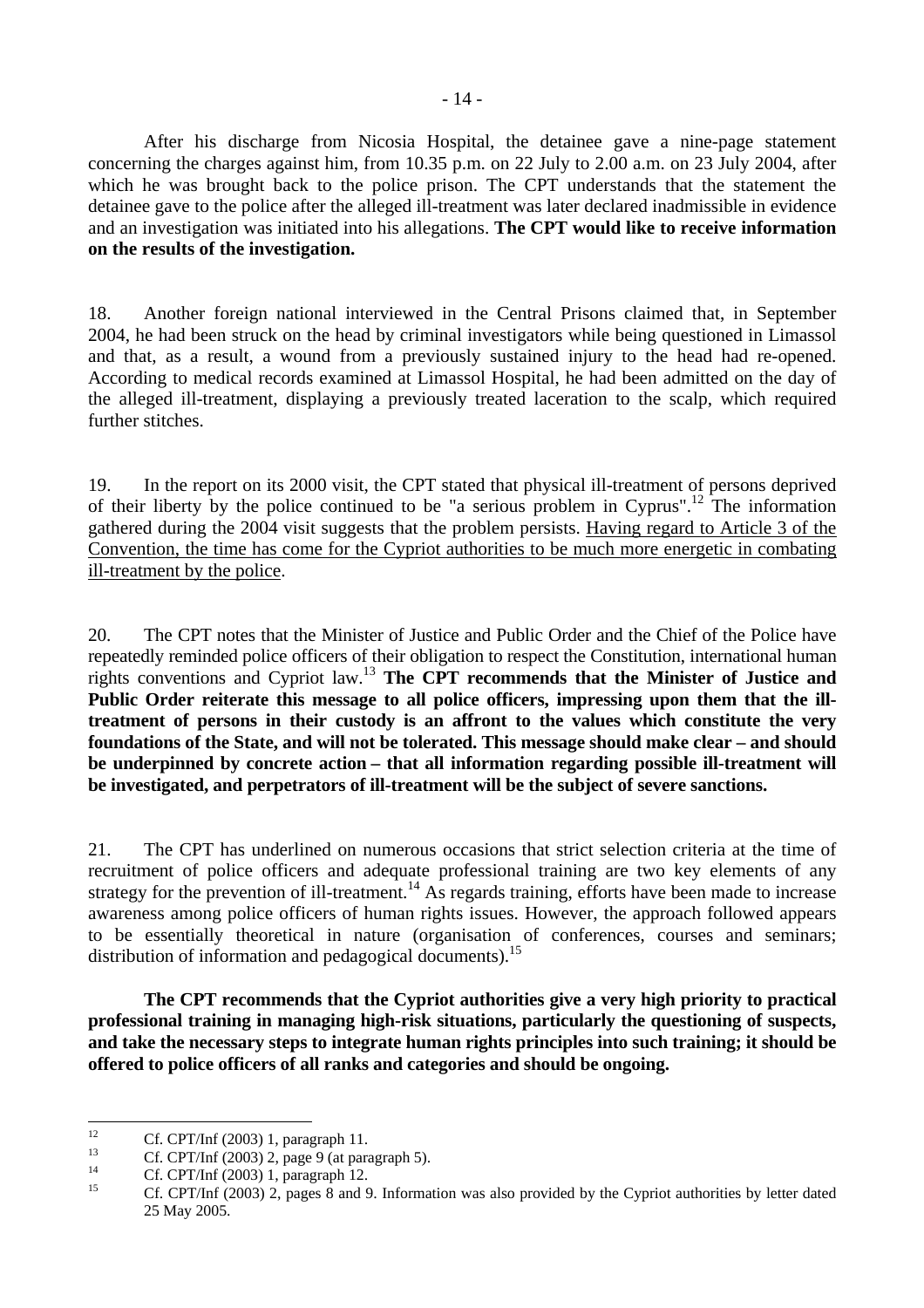## <span id="page-14-0"></span>**3. Accountability mechanisms**

22. An essential component of a strategy to prevent ill-treatment by police officers lies in the diligent examination by the competent authorities of all information regarding possible ill-treatment which may come to their attention – whether or not that information takes the form of a formal complaint – and in the imposition of appropriate disciplinary and/or criminal sanctions in those cases where evidence of wrongdoing emerges.

 In Cyprus, allegations of police misconduct can be investigated by the police at their own initiative or at the request and under the supervision of the prosecution service. In addition (cf. paragraph 15), following a decision of the Council of Ministers adopted on 22 March 2001, the Attorney General is now authorised to appoint investigators to conduct inquiries into all allegations of ill-treatment and other criminal offences by the police, without the need for a formal complaint to be lodged.<sup>16</sup>

 The CPT has been informed of plans to establish a Police Control Board. In particular, in their letter of 25 May 2005, the Cypriot authorities indicated that a Bill setting up an independent board which would, inter alia, have jurisdiction to investigate complaints regarding misbehaviour by police officers, was pending before Parliament (Bill on the Police Control Board, 2004). **The Committee would like to be informed of any developments in this matter.** 

23. Another important initiative which has already been mentioned was the establishment, in December 2002, of a presumption of ill-treatment when a person sustains injuries while in custody. Article 6 (1) of Law 36/III/2002[17](#page-14-2) provides that persons detained in a police station are presumed to have been ill-treated by one of the police officers of that police station if a medical examination carried out before or just after their release from the station reveals external injuries which they did not have on their arrival at the police station.

24. During the December 2004 visit, the delegation paid particular attention to the manner in which the Attorney General exercises his new powers as regards investigations into possible illtreatment by the police. Since the end of April 2001, the Attorney General has on 71 occasions used his power to appoint investigators to conduct inquiries into possible criminal offences by the police. Most of these cases concerned allegations of ill-treatment of persons in police custody. However, despite the power to initiate investigations *ex officio*, in the vast majority of cases, the decision to undertake an investigation was the result of a formal complaint by the victim or his lawyer.

 $16$ 

<span id="page-14-1"></span><sup>16</sup> Cf. Council of Ministers Decision No. 53.406 (22 March 2001), paragraph 19: "to authorise the Attorney General of the Republic…to appoint criminal investigators in instances in which there come to his knowledge, in any manner whatsoever, allegations against a member of the Police as to the commission of any criminal offence…, without the hitherto existing limitation, which is hereby abolished, as to it being necessary to submit a written complaint to the Attorney General of the Republic."<br>
Convention against Torture and other Cruel, Inhuman or Degrading Treatment or Punishment (Ratification)

<span id="page-14-2"></span>Law 1990-2002 of 13 December 2002.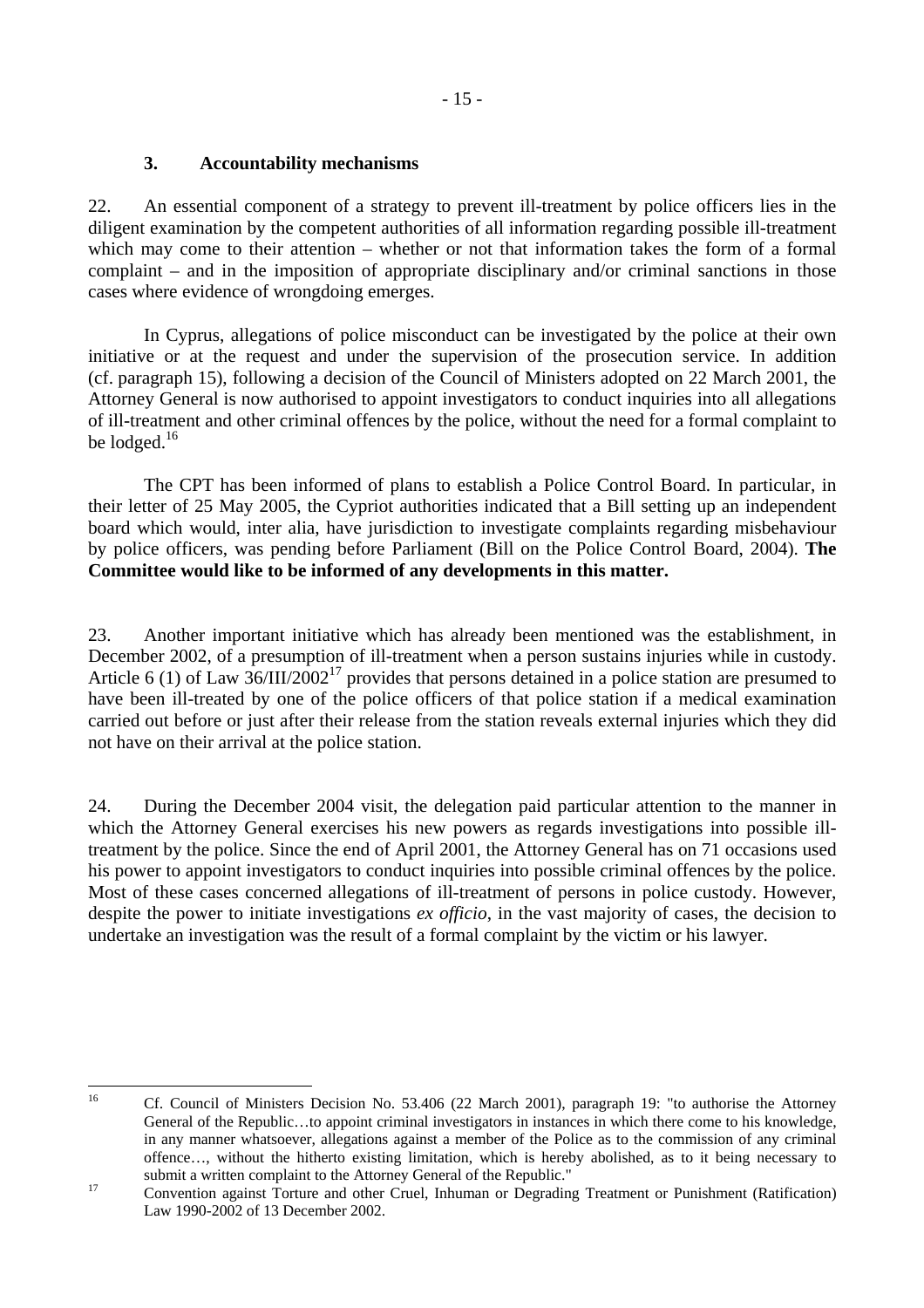In the CPT's view, the approach should be proactive, involving the gathering of information from various sources about possible cases of ill-treatment. Moreover, a preliminary investigation should be undertaken every time credible information is received, from any source and whether or not that information takes the form of a formal complaint, that ill-treatment of persons deprived of their liberty may have occurred. Further, all law enforcement officials should be under a specific obligation to notify the relevant authorities immediately whenever they become aware of any information that might indicate ill-treatment; this information should be systematically brought to the attention of the Attorney General. **The CPT recommends that the Cypriot authorities take the necessary steps in this direction**.

25. The CPT would underline that an effective investigation into possible ill-treatment by police officers should offer guarantees of independence and thoroughness, and must be conducted in a prompt and expeditious manner.

 Current arrangements for the investigation at the behest of the Attorney General of possible ill-treatment by the police ensure an adequate level of independence. Indeed, the Attorney General no longer entrusts these investigations to police officers; instead, he selects the investigators from a list of former judges and lawyers working in private practice, drawn up for this purpose.<sup>18</sup> Further, the case files examined by the delegation showed that, on the whole, investigations were thorough.

 However, investigations were not always initiated promptly and they sometimes lacked expeditiousness. For example, three investigations were pending for more than 21 months, seven for more than 26 months, five for more than 35 months, and two for more than 40 months. In such circumstances, the effectiveness of the investigation is seriously impeded, all the more so when the alleged victims are foreign nationals who might be removed from the territory.

### **The CPT recommends that steps be taken to remedy the above shortcomings.**

26. According to the information provided by the Attorney General, out of the 71 investigations referred to in paragraph 24, forty-nine had been completed: of these, ten had led to criminal proceedings against police officers – five cases did not result in conviction, three led to officers being sentenced to the payment of a fine (one officer having been found guilty of common assault under Article 242 of the Criminal Code, and two of assault causing actual bodily harm under Article 243 of the Criminal Code), and two cases were still pending before the courts.

 In this connection, the CPT must stress that, **no matter how effective an investigation may be, it is crucial that, when ill-treatment has been proved, the imposition of a suitable penalty (whether criminal or disciplinary) should follow; any other approach would engender a climate of impunity.** 

27. Further, in the light of the information gathered during the visit, **the Committee once again recalls its recommendation that, whenever there are grounds to believe that a person brought before a judge could have been the victim of ill-treatment, the judge should immediately request a forensic medical examination of the person concerned, irrespective of whether that person alleges ill-treatment by the police and/or bears visible injuries.** 

At the time of the 2004 visit, the list consisted of 5 retired judges and 16 lawyers.

<span id="page-15-0"></span> $18$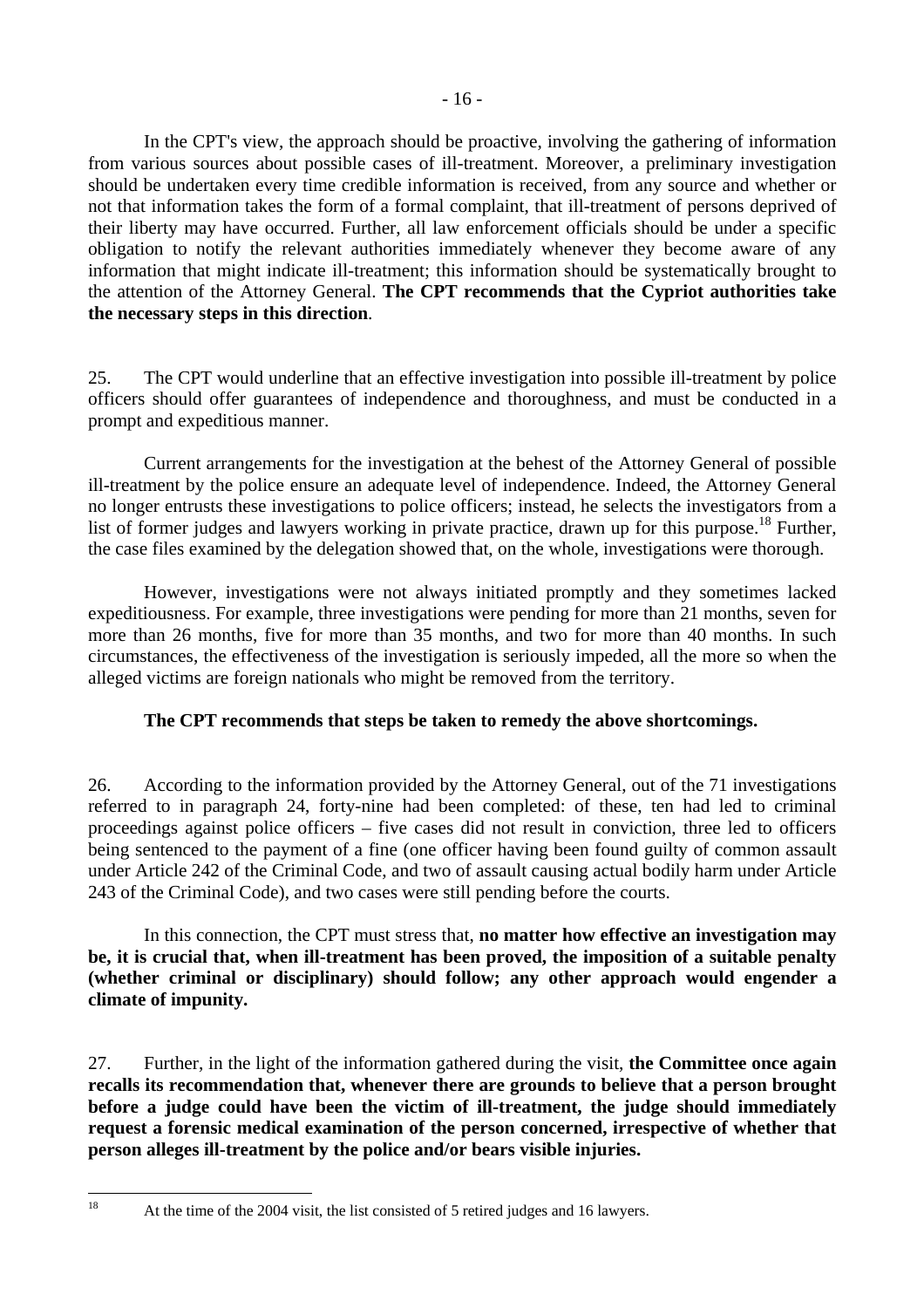<span id="page-16-0"></span> The implementation of this recommendation is all the more important as the application of the law which establishes a presumption of ill-treatment (cf. paragraph 23) presupposes that medical examinations be undertaken at appropriate points in time.

### **4. Safeguards against ill-treatment of detained persons**

28. In its reports on the three previous visits, the CPT noted several lacunae in the safeguards against ill-treatment from which all persons deprived of their liberty must benefit. The Committee consequently made a series of recommendations to reinforce these safeguards. Regrettably, from the information gathered during the December 2004 visit, it is clear that the situation remains largely the same as that observed when the CPT visited Cyprus for the first time more than a decade ago.

29. As indicated in paragraph 15 above, a Bill on the Rights of Arrested and Detained Persons – containing various provisions as regards, in particular, the rights of these persons to inform a close relative of their situation, to contact a lawyer, to be seen by a doctor and to be informed of their rights – had been submitted to Parliament in November 2004. It was intended that the draft law be examined at the start of 2005.<sup>19</sup> The Bill covers both criminal suspects and foreigners detained under aliens and immigration law and under the law on refugees.

# **The CPT recommends that a very high priority be given to the adoption of this legislation, taking into account the comments made in paragraphs 30 to 33 below.**

30. The CPT has repeated on numerous occasions that the right of detained persons to inform a relative or third party of their choice of their situation should be expressly guaranteed by law and be granted to the persons concerned as from the very outset of their custody. Any possibility exceptionally to delay the exercise of this right should be clearly circumscribed in law and made subject to appropriate safeguards.

 Police officers still exercised a wide discretion as regards notification of a relative of the detained person and they sometimes delayed such notification. The Committee notes with satisfaction that the above-mentioned Bill on the Rights of Arrested and Detained Persons enshrines the right of such persons to contact a relative or a third party of their choice immediately after their arrest, with a view to informing the relative or third party of their situation.<sup>20</sup> The CPT trusts that these provisions will be retained. Pending the adoption of this legislation, **the CPT recommends that clear instructions already be given to the police to the effect that all persons deprived of their liberty by the police have the right to inform a relative or third party of their choice of their situation from the very outset of detention.** 

<span id="page-16-1"></span> $10$ In their letter of 25 May 2005, the Cypriot authorities informed the CPT that this Bill was still pending before Parliament.<br><sup>20</sup> Cf. Articles 3 to 10 of the Bill on the Rights of Arrested and Detained Persons.

<span id="page-16-2"></span>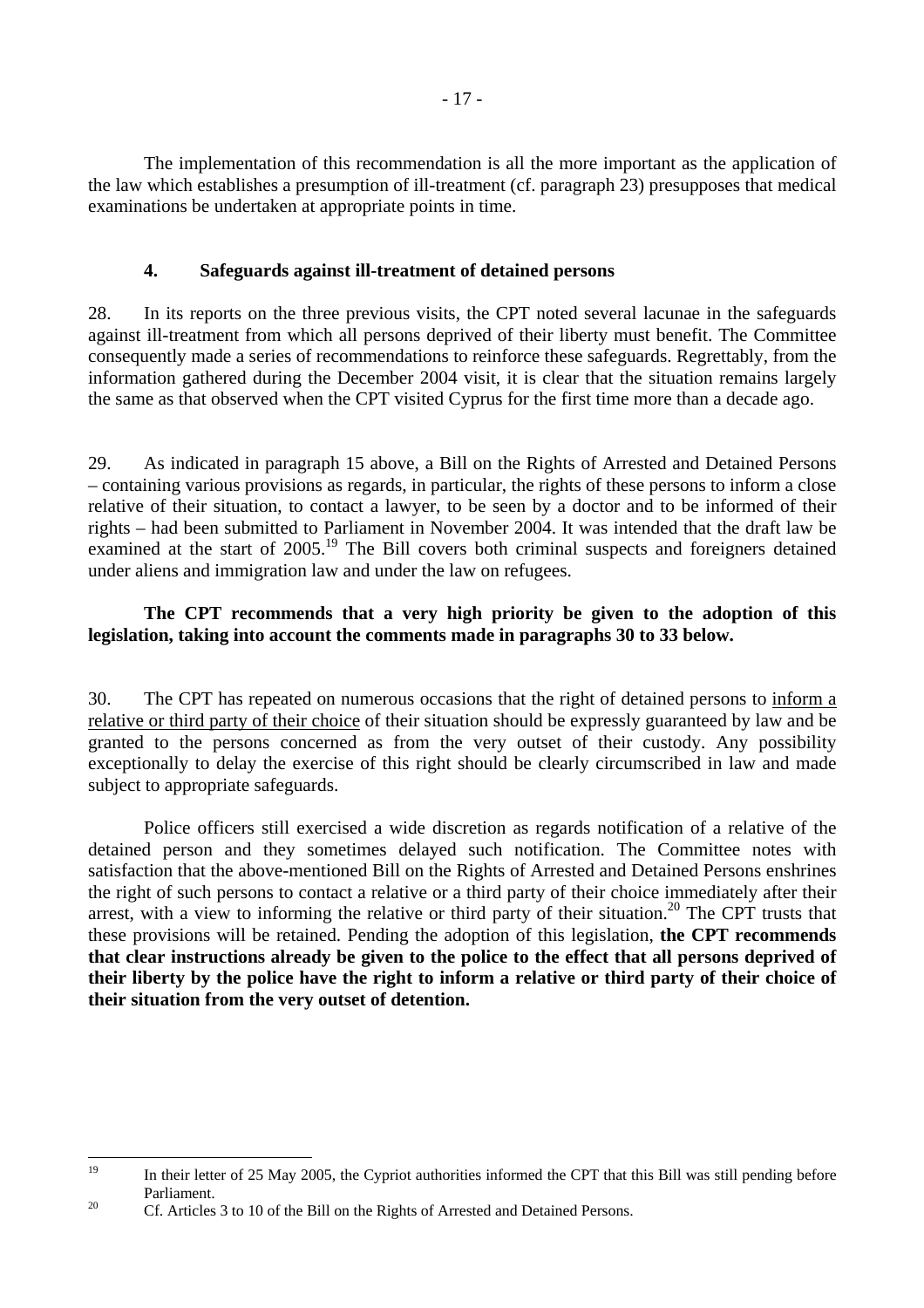Although the Bill formally recognises that this right applies immediately after the arrest, the effect of the provision enunciating this right is "without prejudice to any of the provisions of any other law or regulation". In this connection, the CPT recognises that it may, on occasion, be necessary to delay the exercise of this right for a brief period, in order to protect the legitimate interests of the police investigation. However, **any such possibility should be clearly circumscribed in law, made subject to appropriate safeguards (e.g. any delay in notification of custody to be recorded in writing with the reasons therefor, and to require the approval of a senior police officer unconnected with the case or a prosecutor), and strictly limited in time.**

31. The CPT has repeatedly indicated the importance it attaches to the right of persons detained by the police to have access to a lawyer as from the very outset of custody.

 In its report on the 2000 visit, the CPT concluded – as it did after the visits carried out in 1992 and 1996 – that the right of access to a lawyer, although guaranteed in principle by Cypriot legislation, was not being applied. The Committee therefore recommended that action be taken in order to ensure that the right of access to a lawyer is effectively guaranteed in practice from the very outset of police custody[.21](#page-17-0)

 Nonetheless, in 2004, the situation remained unchanged: numerous detained persons complained to the delegation that access to a lawyer was not authorised from the very outset of detention, and was subject to conditions (for example, signing a document) or even refused. In this respect, the delegation discovered a few entries in the detention registers stating that a detained person would not be authorised to receive visits "from anyone" or would not be granted access to a lawyer without the prior permission of the Criminal Investigation Department, with no indication as to the reasons for such a decision. It might be noted that one of these entries concerned a detained person who, according to his allegations, had been the subject of ill-treatment (cf. paragraph 17).

 In this connection, the Bill on the Rights of Arrested and Detained Persons provides for criminal sanctions in cases where staff responsible for the place of detention obstructs the exercise of certain rights, including the right of access to a lawyer.<sup>22</sup> Sentences for such violations can be a fine of up to 1,000 CYP or imprisonment of up to 12 months or both. Imprisonment can be for up to two years if the detainee has suffered physical, mental or psychological injury or injury to his or her dignity as a result of the violation. The adoption of the Bill may well contribute to rendering the right of access to a lawyer more effective in practice.

 The Committee was informed that pending the adoption of this legislation, and following the remarks made by the delegation during the end-of-visit talks, the Chief of the Police issued on 3 March 2005 a circular letter (reference No. 186/11) to stress once again the need for compliance with existing legislation (Constitution and Police Standing Orders) regarding the right of detained persons to have access to a lawyer[.23](#page-17-2) **The CPT wishes to receive a copy of this circular letter.** 

<span id="page-17-0"></span> $21$ <sup>21</sup> Cf. CPT/Inf (2003) 1, paragraphs 20 and 21.

<span id="page-17-1"></span><sup>&</sup>lt;sup>22</sup> Cf. Articles 11, 13 and 33 of the Bill on the Rights of Arrested and Detained Persons.<br><sup>23</sup> This information was provided by the Cypriot authorities by letter of 25 May 2005.

<span id="page-17-2"></span>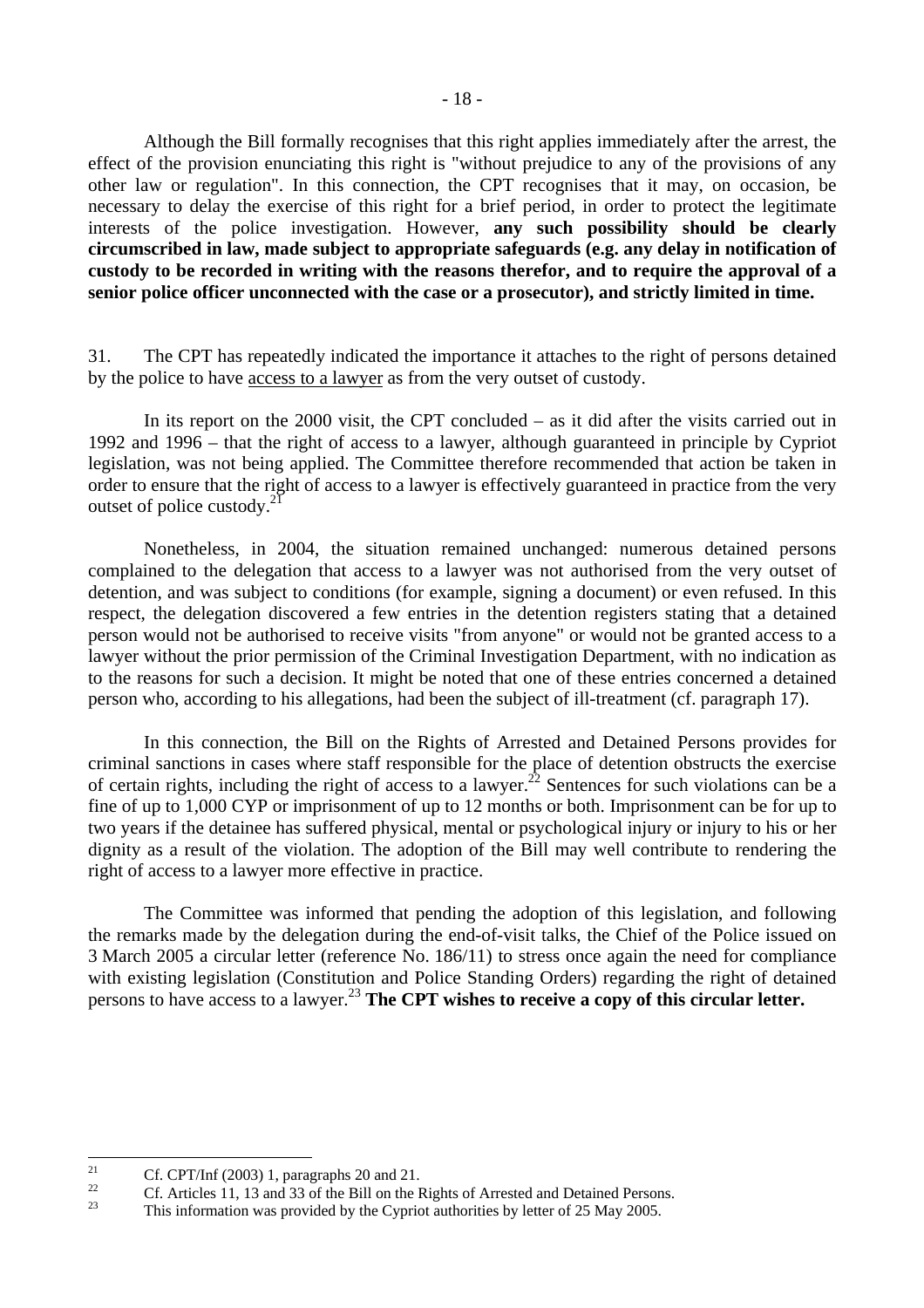In their letter of 25 May 2005, the Cypriot authorities also indicated that, according to the existing legislation,<sup>24</sup> detained persons with limited financial means could benefit from the services of a lawyer paid by the Government. **The CPT would like to receive information as to whether legal aid is provided to all detained persons who are not in a position to pay for a lawyer and as from the very outset of custody.** 

32. As regards access to a doctor, the situation remained unchanged.<sup>25</sup> The CPT notes that the Bill on the Rights of Arrested and Detained Persons provides a firm legal footing to the right of access to a doctor,  $26$  in line with certain recommendations made by the Committee (for example, the right to be examined by a doctor of one's own choice (Article 22), out of the hearing and sight of police officers (Article 23), and the recording of the results of examinations as well as statements made by the detained person concerning physical or psychological violence (Article 26)). **The CPT trusts that these provisions will be retained.** 

 However, the provisions of the Bill on this subject are not entirely satisfactory. In particular, they foresee that detained persons are entitled to access to a doctor "whenever needed". **A request by a detained person to see a doctor should always be granted; it is not for police officers, nor for any other authority, to filter such requests**. Further, the CPT is concerned by Article 29, which states that detained persons can be punished with a prison sentence of not more than three years and/or a fine of a maximum of 3,000 CYP if they make improper use of their right to medical examination or treatment. Clearly, such a provision could dissuade many detained persons, including, in all likelihood, those who consider themselves to be victims of ill-treatment, from exercising their right of access to a doctor; **it should be deleted.** 

33. As for the information on rights provided to detained persons, the delegation received a copy of the notice to persons in custody issued by the authorities in several languages. However, many of the detained persons interviewed by the delegation during the visit indicated that in fact they had only received incomplete information, or even no information at all, as regards their rights. Discussions with police officers tended to confirm this (e.g. that information would be limited to the right to silence and to a warning to detainees that anything they said might be held against them in court). It was rare for the notice to persons in custody to be handed to detained persons or posted in cells.

#### **The CPT recommends that the notice to persons in custody be given systematically to such persons at the very outset of their deprivation of liberty.**

34. The CPT noted that the Cypriot authorities had still not followed up the Committee's long-standing recommendation regarding the introduction of a code of conduct for police interrogations.<sup>[27](#page-18-3)</sup>

<span id="page-18-0"></span> $24$ 24 Article 30 of the Constitution, Article 64 of the Criminal Procedure Law, Cap. 155, and Legal Aid Law

<span id="page-18-1"></span>L.165(I)/2002.<br>
Cf. CPT/Inf (2003) 1, paragraph 22.

<span id="page-18-3"></span><span id="page-18-2"></span>

<sup>&</sup>lt;sup>26</sup> Cf. Articles 22 to 27 of the Bill on the Rights of Arrested and Detained Persons.<br><sup>27</sup> Cf. CPT/Inf (97) 5 [Part 1], paragraph 60, CPT/Inf (97) 5 [Part 2], paragraph 44, and CPT/Inf (2003) 1, paragraph 23.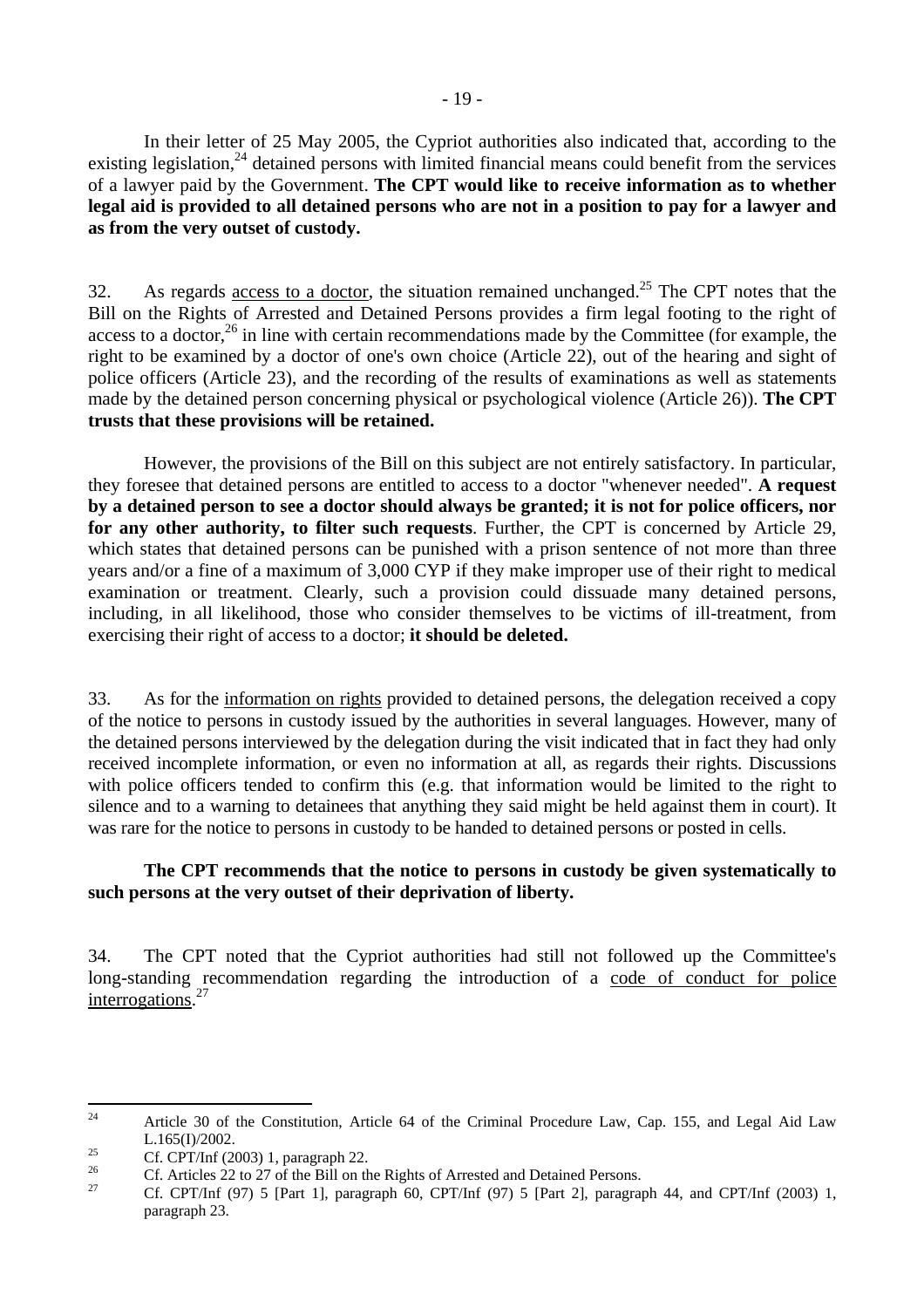In the light of the observations made by the delegation during the 2004 visit, especially as regards ill-treatment, **the CPT once again calls upon the Cypriot authorities to ensure that a code of conduct for police interrogations is introduced without further delay. The code should include specific safeguards for particularly vulnerable persons (e.g. the young and those who are mentally disabled or mentally ill).** 

35. The electronic (i.e. audio and/or video) recording of police interviews represents an important additional safeguard against ill-treatment of detained persons. Such a facility can provide a complete and authentic record of the interview process, thereby greatly facilitating the investigation of any allegations of ill-treatment. This is in the interest both of persons who have been ill-treated by the police and of police officers confronted with unfounded allegations that they have engaged in physical ill-treatment or inadmissible psychological pressure. Electronic recording of police interviews also reduces the opportunity for defendants to later falsely deny that they have made certain admissions.

 In the past, the Cypriot authorities explored the possibility of introducing an electronic recording system for police interrogations,<sup>28</sup> but their efforts did not prove successful.

#### **The CPT invites the Cypriot authorities to reconsider the possibility of introducing an electronic recording system for police interrogations.**

36. Although the Cypriot authorities had started to introduce individual custody records in 1994 (cf. also Police Standing Order No. 5/3), all the police establishments visited in 2004 had reverted to using only a general custody register similar to a daily logbook. Further, the delegation observed that the registers were not always conscientiously completed (some entries were incorrect or even missing). **The CPT recommends that the Cypriot authorities ensure that police officers fulfil their obligation to complete custody records in a diligent manner in respect of every person deprived of his or her liberty.**

 The CPT would also like to recall that the fundamental safeguards granted to persons in police custody would be reinforced (and the work of police officers quite possibly facilitated) if a single and comprehensive custody record were to exist for each person detained, on which would be recorded all aspects of their custody and action taken regarding them (when deprived of liberty and reasons for that measure; when told of rights; signs of injury, health problems, etc.; when next of kin or consulate and lawyer contacted and when visited by them; when offered food; when interrogated; when transferred or released, etc.). For various matters (for example, items in the person's possession, the fact of being told of one's rights and of invoking or waiving them), the signature of the detainee should be obtained and, if necessary, the absence of a signature should be explained. **The Committee recommends that the Cypriot authorities take the necessary measures to ensure that all police establishments use such individual custody records, as foreseen by the current regulations and in the light of the above remarks.** 

<span id="page-19-0"></span> $28$ Cf. CPT/Inf  $(97)$  5 [Part 2], paragraph 45.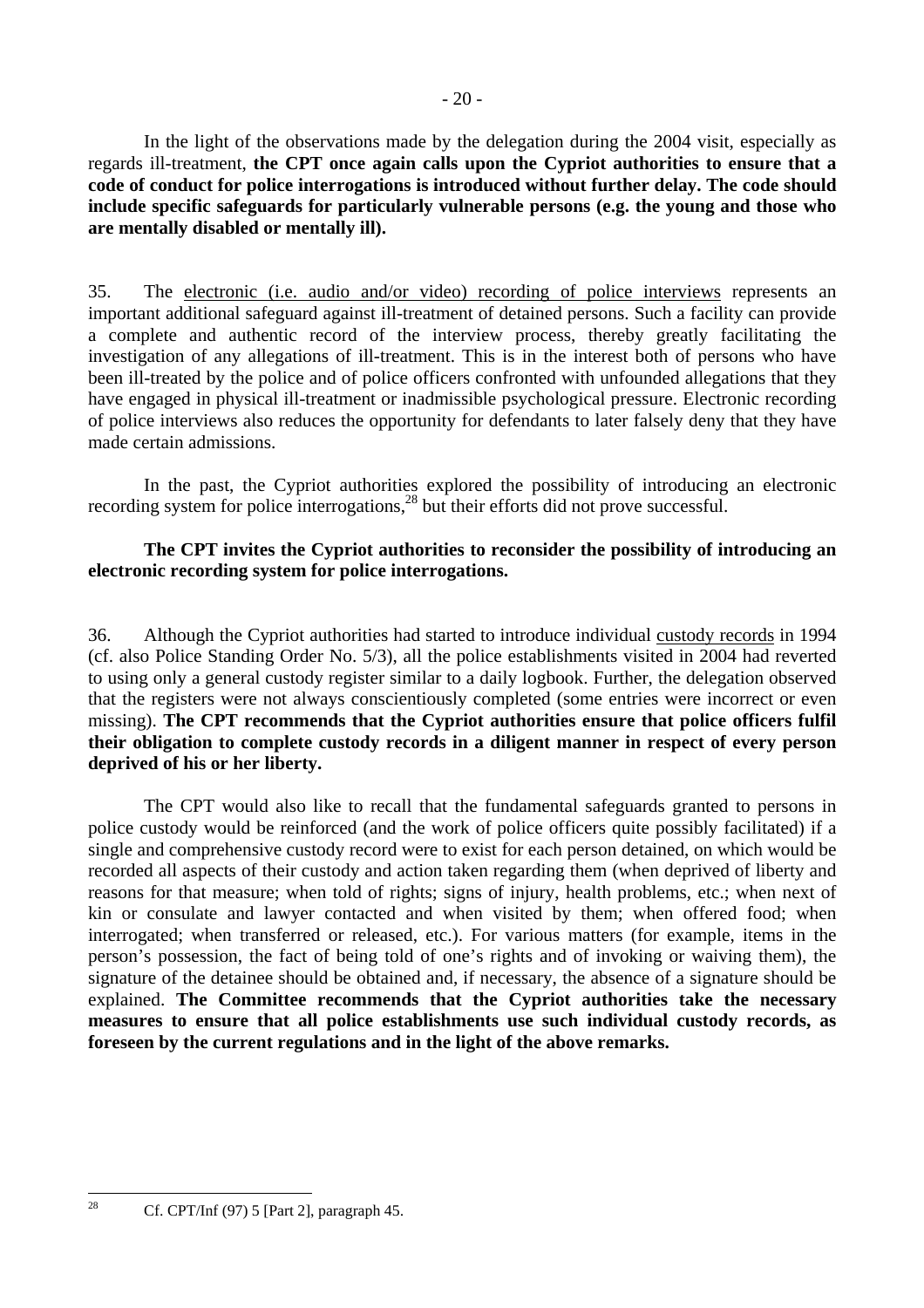37. Particular reference should be made to foreign nationals deprived of their liberty under the Aliens and Immigration Law and under the Refugee Law and to the need for adequate safeguards against the ill-treatment of this category of detainees. Immigration detainees should – in the same way as other categories of persons deprived of their liberty – be entitled, as from the outset of their detention, to inform a person of their choice of their situation and to have access to a lawyer and a doctor.

In the past, the CPT has received the assurances of the Cypriot authorities<sup>29</sup> that the legal safeguards in place for persons in police custody apply equally to all such persons, regardless of the reasons for their detention. Despite these assurances, the delegation found that these rights are far from being guaranteed in practice for foreign nationals deprived of their liberty under aliens and immigration as well as refugee legislation. Indeed, during the 2004 visit, the delegation found evidence of instructions to prevent contact between certain detained foreign nationals and third parties – in particular lawyers – in an attempt to prevent asylum applications from being made. As soon as the authorities at central level learned of the delegation's interest in this matter, an investigation was initiated. In this respect, the Cypriot authorities informed the Committee in their letter dated 25 May 2005 that the police officer involved had been charged with several disciplinary offences and that "the trial of the case … is underway". **The CPT would like to be informed of the outcome of this investigation and on the measures taken as a result.** 

38. Moreover, immigration detainees should be expressly informed, without delay and in a language they understand, of all their rights and of the procedure applicable to them. Such information should be set out in a document systematically provided to immigration detainees and available in a variety of languages commonly spoken by them. If necessary, recourse should be had to the services of an interpreter. Further, immigration detainees should be asked to sign a statement attesting that they have been informed of their rights in a language they understand.

 It was clear during interviews, both with detainees and staff in charge of their custody, that information on rights and procedures was not systematically provided in any language, let alone one understood by the detained person. The services of an interpreter appeared to be provided only sporadically.

### **The CPT recommends that the Cypriot authorities take urgent steps to ensure that the requirements outlined above are fully implemented in practice.**

39. The forcible return of an alien is a matter of particular concern to the CPT, in view of the potential gravity of the interests at stake.

 The prohibition of torture and inhuman or degrading treatment or punishment entails the obligation not to send a person to a country where there are substantial grounds for believing that he or she would run a real risk of being subjected to torture or ill-treatment. The applicable procedure should offer to the persons concerned a genuine opportunity to present their case, and officials entrusted with handling such cases be provided with appropriate training and have access to objective and independent information about the human rights situation in the countries concerned. Further, a decision involving the removal of a person from a State's territory should be appealable before another body of an independent nature prior to its implementation.<sup>30</sup>

<span id="page-20-0"></span> $\overline{29}$ <sup>29</sup> In particular, in their response to the CPT's report on its 1996 visit.

<span id="page-20-1"></span>Cf. also Guidelines 3, 4 and 5 of the Twenty Guidelines of the Committee of Ministers of the Council of Europe on Forced Return (CM (2005) 40), adopted on 4 May 2005.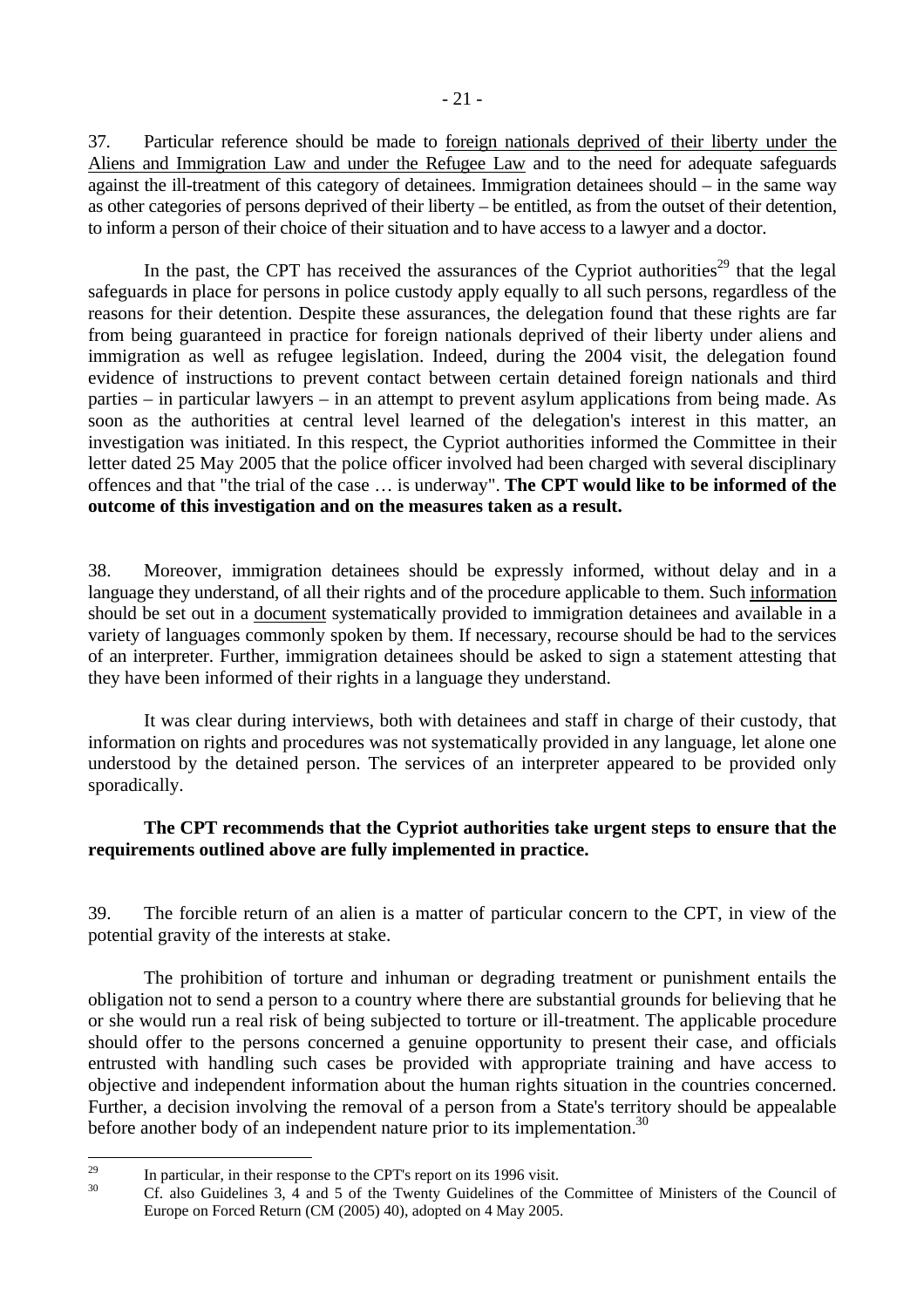## <span id="page-21-0"></span>**The CPT would like to receive detailed information on the practical steps taken with a view to complying with these requirements.**

40. It will often be a difficult and stressful task to enforce a deportation order in respect of a foreign national who is determined to stay in a State's territory. Law enforcement officials may on occasion have to use force in order to effect such a removal. However, the force to be used should be no more than is strictly necessary and should be surrounded by appropriate safeguards<sup>31</sup>. This is also the spirit of Chapter V (Forced Removals) of the Twenty Guidelines on Forced Return recently adopted by the Committee of Ministers of the Council of Europe.

 During the 2004 visit, senior police officers at Larnaca Airport indicated to the delegation that, as a matter of principle, force was not used in order to effect a removal. Rather, the deportation operation would be suspended.

 The CPT welcomes this approach **and would like to receive a copy of any instructions on this subject.** 

### **5. Conditions of detention**

41. The general criteria recommended by the CPT about conditions of detention in police establishments should be reiterated. All cells should be clean, of a reasonable size for the number of persons they are used to accommodate, and have adequate lighting (i.e. sufficient to read by, sleeping periods excluded) and ventilation; preferably, cells should enjoy natural light. Further, cells should be equipped with a means of rest (e.g. a fixed chair or bench), and persons obliged to stay overnight in custody should be provided with a clean mattress and clean blankets.

 Persons in police custody should be allowed to comply with the needs of nature when necessary, in clean and decent conditions, and be offered adequate washing facilities. They should have ready access to drinking water and be given food at appropriate times, including at least one full meal (i.e. something more substantial than a sandwich) every day. Persons held for extended periods (24 hours or more) should be provided with appropriate personal hygiene items and, as far as possible, be offered outdoor exercise every day.

42. In most of the countries visited by the CPT, persons are held by the police for only a relatively short period of time. However, as already indicated, in Cyprus, criminal suspects can be remanded in police custody for up to three months. Further, foreign nationals detained under the Aliens and Immigration Law can be held in police establishments for prolonged periods: indeed, the delegation observed periods of detention of up to nine months. Such periods of detention call for a better material environment than that described above, as well as a suitable regime.

<span id="page-21-1"></span> $\overline{31}$ 

Cf. the basic rules concerning the use of force for deportation set out in the CPT's 13th General Report (CPT/Inf (2003) 35, paragraphs 27 to 45).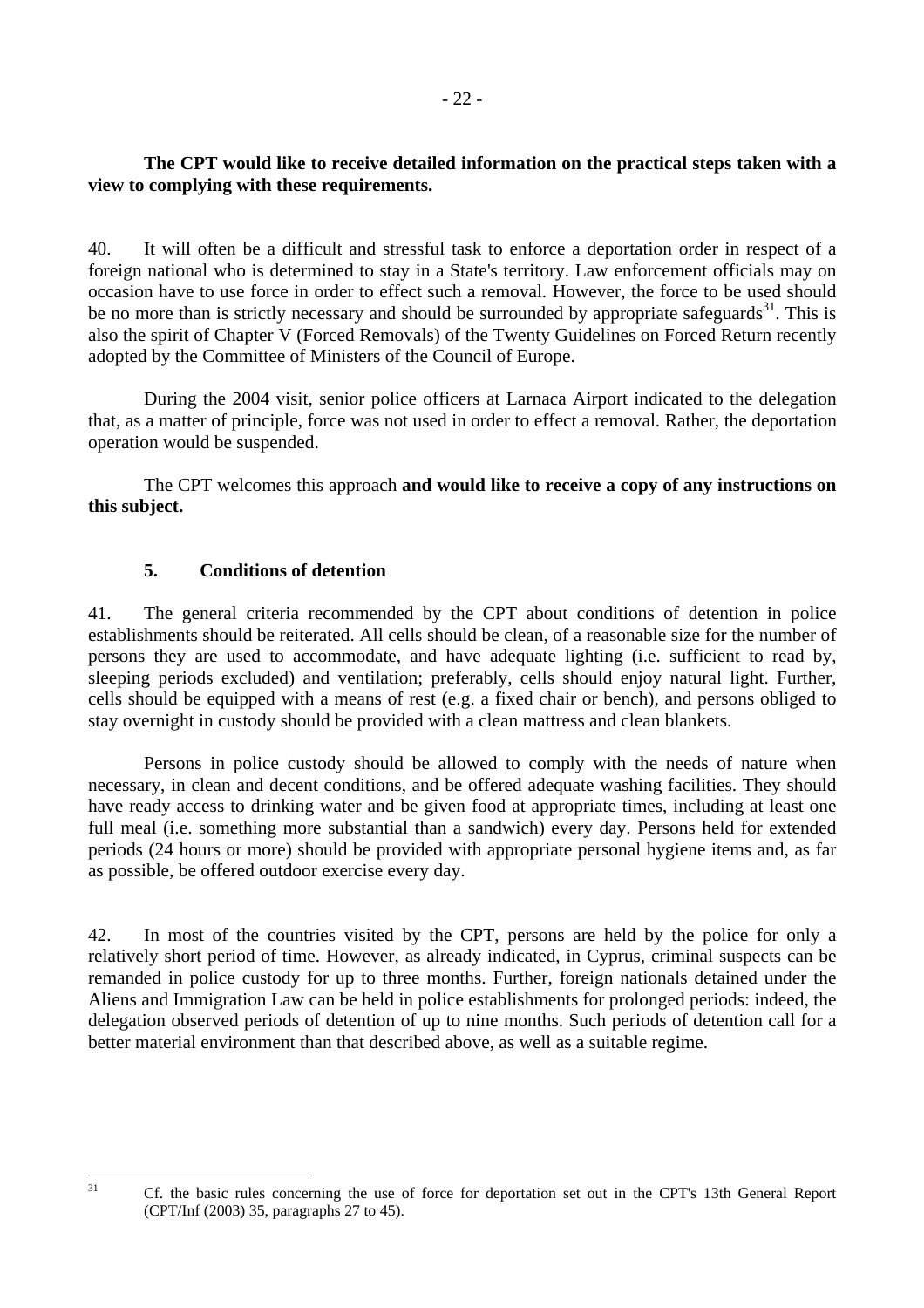43. As already mentioned in the preliminary remarks (cf. paragraph 15), considerable efforts are being made to upgrade material conditions in police detention facilities. A new police establishment built close to Larnaca (Aradippou Police Station) was brought into service in March 2004, and work was in progress – or planned – to upgrade other detention units (for example, Paphos Central Police Station has been under renovation since November 2004). Further, in most of the detention facilities, cell doors remained open during the day, allowing detained persons to move within the detention area and giving them ready access to toilet facilities.

44. Despite the efforts made, the delegation still observed certain deficiencies which need to be addressed. Some cells in the police stations visited were too small for their intended capacity: for example, at the new Aradippou Police Station, cells of 7 m² were being used to accommodate two persons held overnight; at Paphos Central Police Station, it was envisaged to equip cells of some 9 m² with three beds. Moreover, access to natural light was very poor, as metal shutters covering cell windows remained a common feature of most of the facilities visited, and artificial lighting was often mediocre. Some of the facilities visited had no heating and the temperature in them was rather low (e.g. at Paphos Central Police Station, it was just over 16ºC towards the end of the afternoon) and, clearly, could drop further at night.

 In addition, several sanitary facilities were dilapidated and the provision of products for personal hygiene was inadequate. It should also be noted that several of the police stations visited did not have an outdoor exercise area. The delegation was also concerned to learn that at Aradippou Police Station, it was intended to divide up into smaller spaces the existing exercise area, with a view to allowing simultaneous – but separate – access to exercise by male, female and juvenile detained persons. Given the space available, this would render the resulting yards rather bleak and small.

 In most of the places visited, the delegation heard complaints about the food provided, both in terms of quantity and quality. Whilst this problem had been remedied in the Larnaca district, measures with a view to improving the food provided to detained persons still need to be taken in other parts of Cyprus.

45. Subject to remedying the shortcomings mentioned above – and in line with the CPT's findings during the 2000 visit – most of the police facilities visited were suitable for accommodating detained persons for a short period of time, i.e. a few days.

 In this respect, the Cypriot authorities informed the CPT that in 2004-2005 a budget of approximately 575,000 EUR had been approved for the improvement of police cells; moreover, 125,000 EUR had been requested for supplementary improvement work. They also indicated that all metal shutters covering cell windows would be removed, and that instructions had been given for the installation of a call system in all cells. Further, at Aradippou Police Station, cells measuring 5-7  $m<sup>2</sup>$  would be equipped with one bed only.<sup>32</sup>

 The CPT notes these measures with interest. **It recommends that the Cypriot authorities take the necessary steps to address the shortcomings mentioned in paragraph 44 above and that they pursue their efforts to improve conditions in all police establishments throughout the country.** Further, **the Committee wishes to receive confirmation that all the metal shutters covering cell windows have been removed.** 

<span id="page-22-0"></span> $32$ 

This information was provided by the Cypriot authorities by letter of 25 May 2005.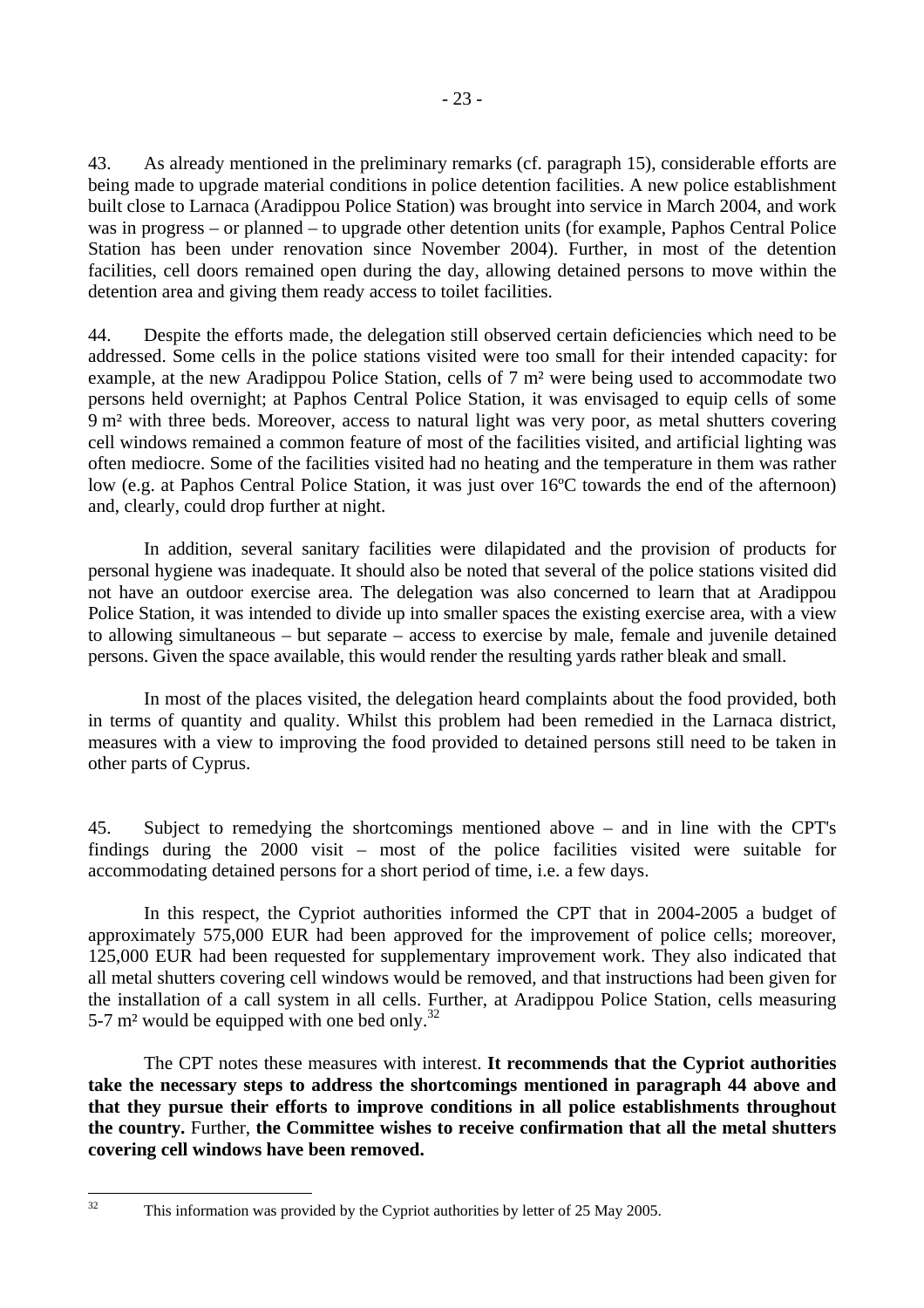46. That said, even once the shortcomings mentioned above are remedied and the conditions in police establishments are improved, for reasons outlined by the CPT in the reports on its previous visits to Cyprus,  $33$  police detention facilities will remain inadequate for holding persons for prolonged periods (i.e. more than a few days), whether they are criminal suspects remanded in custody by a judge or immigration detainees.

 As was the case during the 2000 visit, in all the establishments visited in December 2004, the delegation met persons who had been detained for several weeks, or even, as regards foreign nationals detained under immigration legislation, several months. In addition to the deficiencies mentioned in paragraph 44 above, several establishments were, or had been until recently, overcrowded (for example, at the holding facility for foreigners in Larnaca four persons were occupying a cell measuring 6 m² and up to fourteen persons a dormitory measuring less than 30 m²). Further, no activities (leisure, educational or otherwise) were being offered to the detained persons. Detaining persons for weeks or even months in overcrowded, inadequately lit and poorly ventilated premises without offering them the possibility of daily outdoor exercise or a minimum of activities during the day is unacceptable and could be considered to be inhuman and degrading. It should be added that, in almost all the establishments visited, foreign nationals detained under immigration legislation shared the same premises as criminal suspects. Such an approach is highly undesirable.

47. As already indicated (cf. paragraph 9), at the end of the visit the delegation made an immediate observation under Article 8, paragraph 5, of the Convention, urging the Cypriot authorities to take immediate steps to significantly improve the conditions of detention of persons held for prolonged periods in police custody.

 By letter of 25 May 2005, the Cypriot authorities informed the CPT that all persons held in custody for a prolonged period of time would be provided with "cooked food".<sup>34</sup> They also indicated that considerable efforts would be made to offer at least one hour of outdoor exercise every day to persons held in custody for prolonged periods (this already being the case where it was practicable and adequate resources were available). Moreover, in 2005, police cells would be constructed in Paphos<sup>35</sup> to reduce the problem of overcrowding.

 The CPT takes note of this response, which only addresses part of its concerns. **It wishes to receive, within one month of receipt of this report, detailed information on the concrete measures taken to ensure that all persons detained for a prolonged period of time:** 

- **are provided with basic personal hygiene products (soap, toothbrush and toothpaste, sanitary towels, towels, etc.) and are able to wash every day (including at least one hot shower a week);**
- **are offered activities (recreational reading material, board games, radio, television, etc. -, educational or otherwise) and at least one hour of outdoor exercise every day.**

 **The Committee also wishes to receive a copy of Circular No. 169 issued by the Chief of the Police on 3 March 2005**.

<span id="page-23-0"></span> $33$ <sup>33</sup> Cf. CPT/Inf (2003) 1, paragraph 27 and references.

<span id="page-23-1"></span><sup>&</sup>lt;sup>34</sup> Cf. Circular No. 169 issued by the Chief of the Police on 3 March 2005.

<span id="page-23-2"></span><sup>35</sup> For an estimated cost of approximately 395,000 EUR.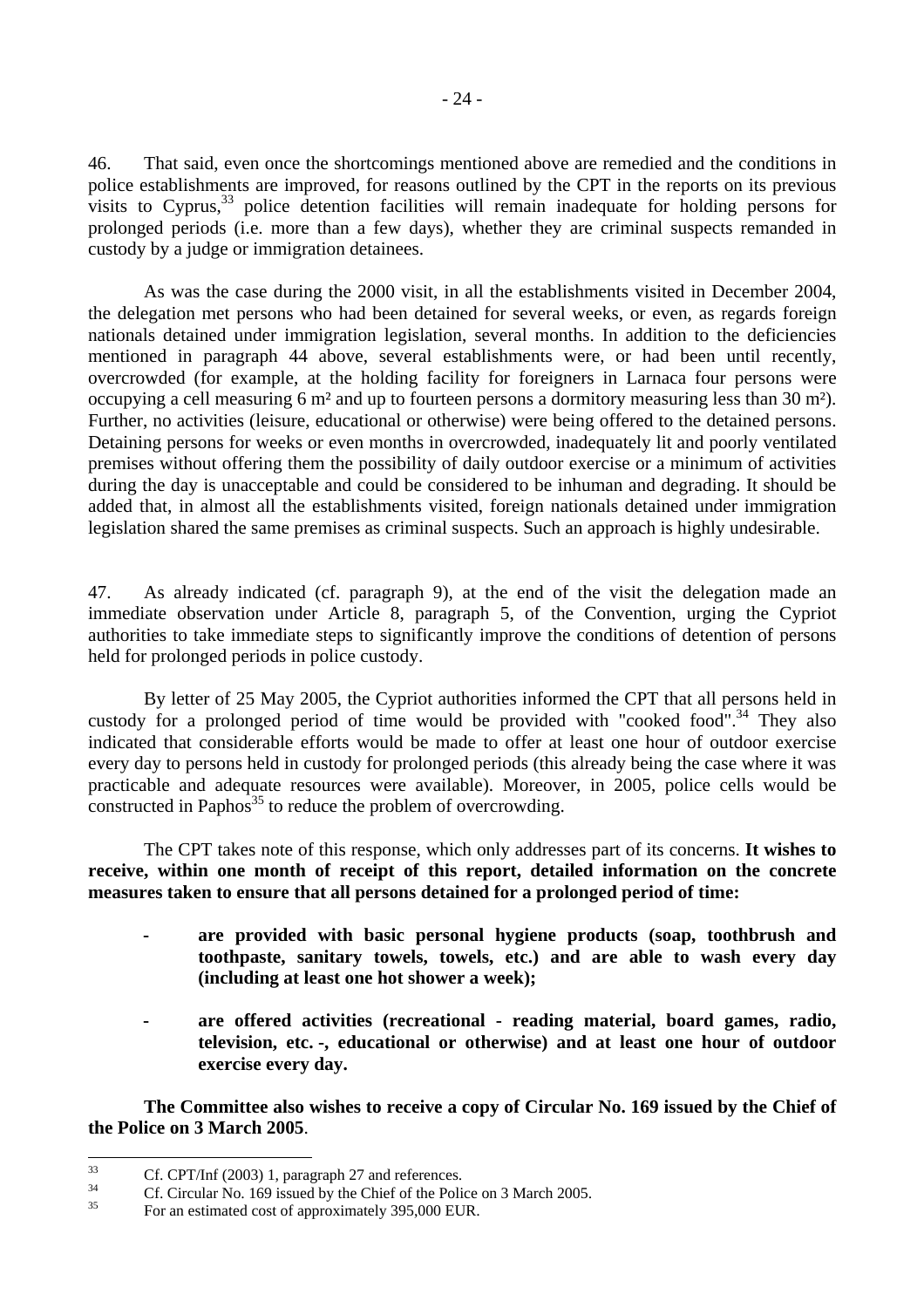48. Concerning more specifically persons deprived of their liberty under the aliens legislation, the CPT is aware of the difficulties confronting the Cypriot authorities as a result of an increasing level of illegal immigration into the country. It noted the efforts made by the authorities with a view to improving the conditions of detention of this category of detained persons. In particular, a specific holding centre for foreigners was opened in Larnaca in July 2004, and the Police Prison was under renovation during the 2004 visit. However, the conditions at the Holding Centre at Larnaca, which is the former Famagusta Police Station, were totally unacceptable. The police premises had only been hastily and partially renovated (for example, the sanitary and washing facilities were insufficient in number and were in a poor state of repair) and no exercise area had been provided. Further, the premises were overcrowded and no activities had been provided.

49. The Committee is concerned by the persistence of the Cypriot authorities in using premises which are, by their very nature, inherently unsuitable for holding persons deprived of their liberty under the aliens legislation. Whatever the investment in renovating and improving such premises, their unsuitability for long-term detention purposes is unlikely to be addressed.

 In the CPT's opinion, centres designed for persons deprived of their liberty for prolonged periods under aliens/asylum legislation should provide accommodation which is adequately furnished, clean and in a good state of repair, and which offers sufficient living space for the numbers involved. Care should be taken in the design and layout of the premises to avoid as far as possible any impression of a carceral environment.

 As regards regime activities, they should include outdoor exercise, access to a day room and to radio/television and newspapers/magazines, as well as other appropriate means of recreation (e.g. board games). The longer the period for which persons are detained, the more developed should be the activities which are offered to them. Further, immigration detainees should be entitled to maintain contact with the outside world during their detention and, in particular, to have access to a telephone and to receive visits from relatives and representatives of relevant organisations.

 Such centres should also have at least a medical room where any medical examination or nursing care can be carried out in satisfactory conditions and where the confidentiality of medical examinations is guaranteed. It would be highly desirable to have qualified nurses in regular attendance at such centres, who could, inter alia, manage and distribute any medication required by detainees.

**The CPT recommends that the Cypriot authorities urgently review the conditions in the existing centres designed to hold persons deprived of their liberty under the aliens/asylum legislation in the light of the above standards, and that they ensure that any additional centres they intend to establish comply with these standards.** 

50. The CPT has previously emphasised that the staff of centres for immigration detainees have a particularly onerous task.<sup>36</sup> It has stressed in particular that such staff should be carefully selected and receive appropriate training. As well as possessing well-developed interpersonal communication skills, the staff concerned should be familiar with the different cultures of the detainees and at least some of them should have relevant language skills. Further, such staff should be taught to recognise possible symptoms of stress displayed by detained persons (whether posttraumatic or induced by socio-cultural change) and to take appropriate action.

<span id="page-24-0"></span> $36$ 36 Cf. CPT/Inf (2003) 1, paragraph 29.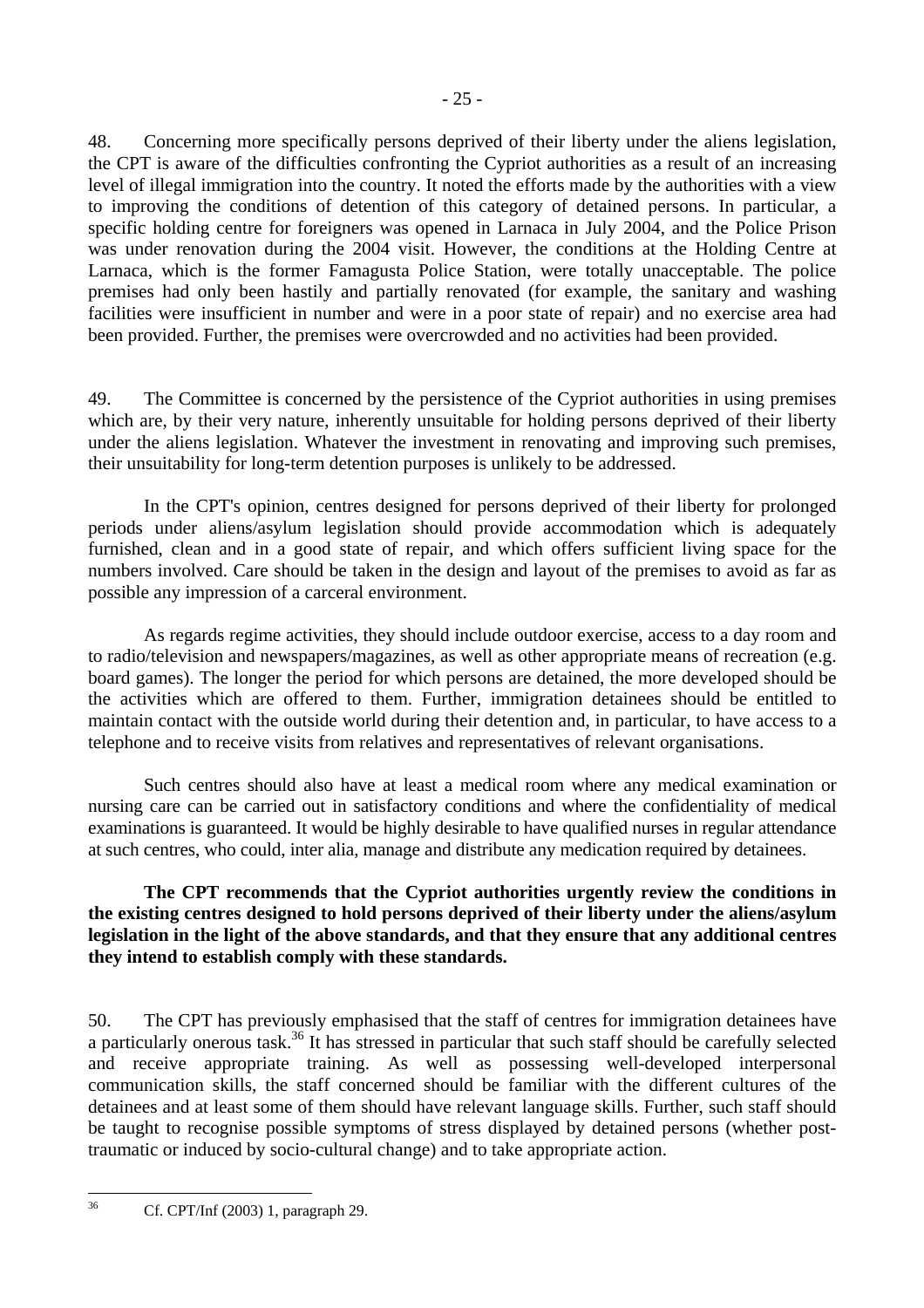It was clear from the observations made during the 2004 visit that these requirements were not met. **The CPT recommends that the Cypriot authorities review the procedure for selecting and training staff assigned to the supervision of foreign nationals, in the light of the above considerations.** 

51. As regards the holding facility at Larnaca Airport (one room for men and one for women), situated in the departure area, material conditions were generally adequate.

 However, the delegation was informed that adults accompanied by children were not placed in the two rooms mentioned above, but remained in the departure area. During the delegation's visit, a woman and her two young children were in the departure hall where they had already spent two nights; having received a blanket each, they had been sleeping on chairs. Such a situation is clearly unsatisfactory. **The CPT recommends that immediate steps be taken to ensure that adequate accommodation is provided for adults accompanied by children.** 

52. As regards the provision of food to persons held at Larnaca Airport, the delegation was informed that this was the responsibility of the airline with which they had been travelling when they reached the Cypriot border. However, this arrangement did not appear to be working. **The CPT recommends that the Cypriot authorities review the provision of food to persons detained at the airport.**

53. It should be added that throughout their period of detention at the airport, foreign nationals were in principle not allowed to leave the holding facility. Therefore, **the CPT reiterates its recommendatio[n37](#page-25-0) that, as far as possible, persons detained for extended periods (24 hours or more) be offered outdoor exercise every day.** 

<span id="page-25-0"></span> $37$ 37 Cf. CPT/Inf (97) 5 [Part 2], paragraph 32.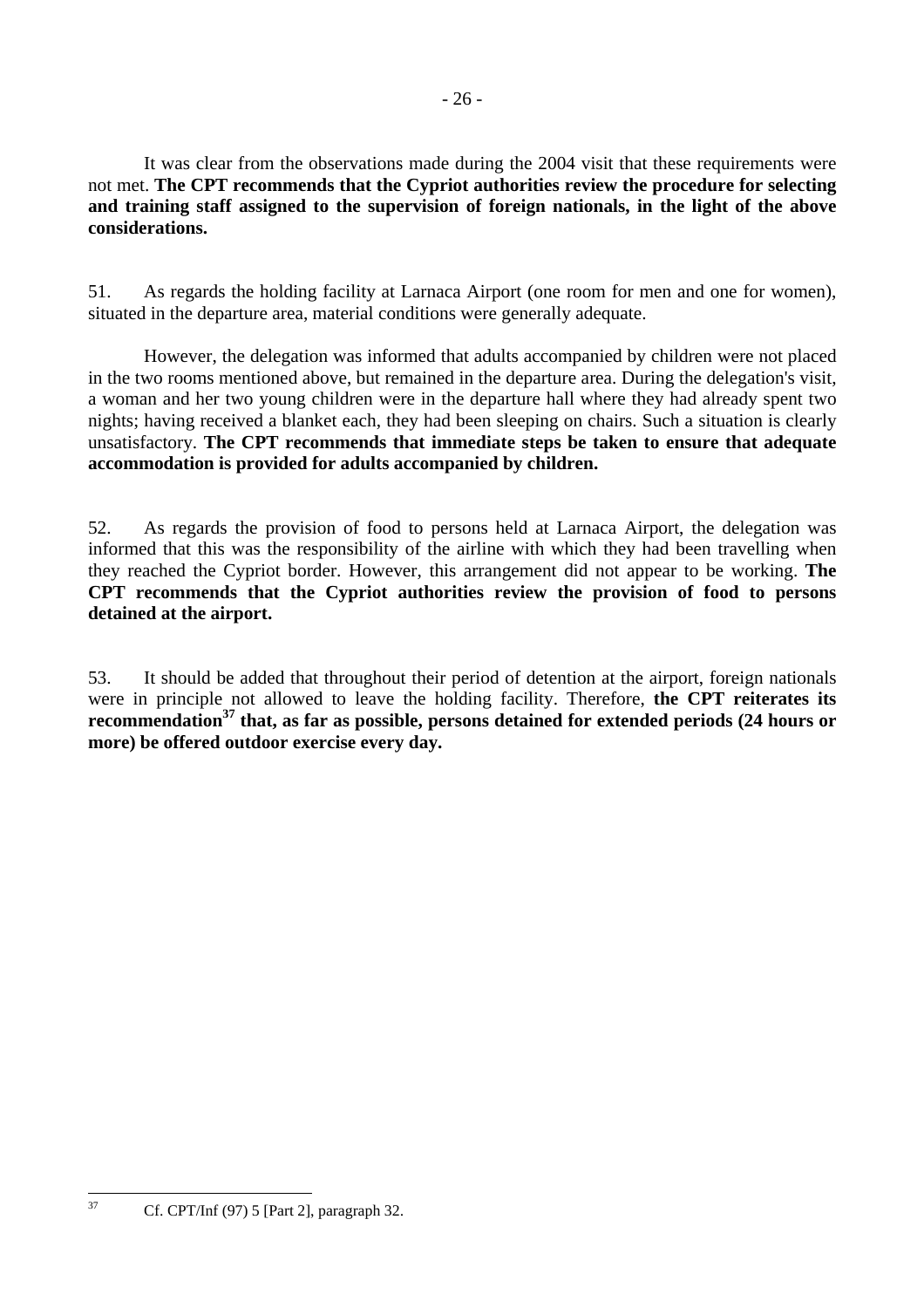# <span id="page-26-0"></span>**B. Nicosia Central Prisons**

### **1. Preliminary remarks**

54. Since the CPT's visit to Nicosia Central Prisons in 2000, Blocks 5 and 8 have been entirely renovated and brought back into service. As a result, the prison's official capacity now stands at 340. On the first day of the 2004 visit, the establishment was accommodating 484 inmates (88 on remand and 396 sentenced, of whom 12 were serving life sentences; 19 of the inmates were women and 43 were juveniles (aged under 21, including one female). About 45% of the prisoners were foreign nationals.

55. The programme of activities offered to prisoners was still underdeveloped; however, this was partially compensated by the relaxed, open-door regime in operation, such that the prison conditions could be considered, on the whole, acceptable. A positive development since the CPT's visit in 2000 concerns progress towards the separation of juveniles from adult prisoners; since June 2004, juveniles have been accommodated at night in a separate section. **The CPT trusts that the prison's management will, as intended, complete the process shortly, by providing separate daytime facilities for leisure and regime activities.** 

56. The rampant overcrowding in Nicosia Central Prisons is an issue of major concern to the CPT. An overcrowded prison entails cramped and unhygienic accommodation, a constant lack of privacy, reduced out-of-cell activities, overburdened health-care services, and increased tension – and hence potentially more violence – between prisoners and between prisoners and staff. At Nicosia Central Prisons, overcrowding was the main obstacle to offering decent conditions of detention to all prisoners.

 In its report on the 2000 visit, the CPT recommended that the Cypriot authorities persist in their efforts to tackle the problem of overcrowding at Nicosia Central Prisons. In their response, the authorities stated that this problem would be overcome through the renovation of Blocks 5 and 8.<sup>[38](#page-26-1)</sup> In this connection, it should be noted that the addition of a few dozen places to the establishment's capacity has had no impact on overcrowding, given the surge in the inmate population.

 During consultations with the delegation, the Minister of Justice and Public Order and senior officials of that Ministry indicated that they were aware of the problem of prison overcrowding and referred to steps envisaged to address it. In this context, the delegation was informed of plans to build new wings at Nicosia Central Prisons.

57. The CPT would like to underline that it is unlikely that providing additional accommodation will, in itself, provide a lasting solution to the problem of overcrowding.

 $38$ 

<span id="page-26-1"></span><sup>38</sup> Cf. CPT/Inf (2003) 1, paragraph 35, and CPT/Inf (2003) 2, page 17.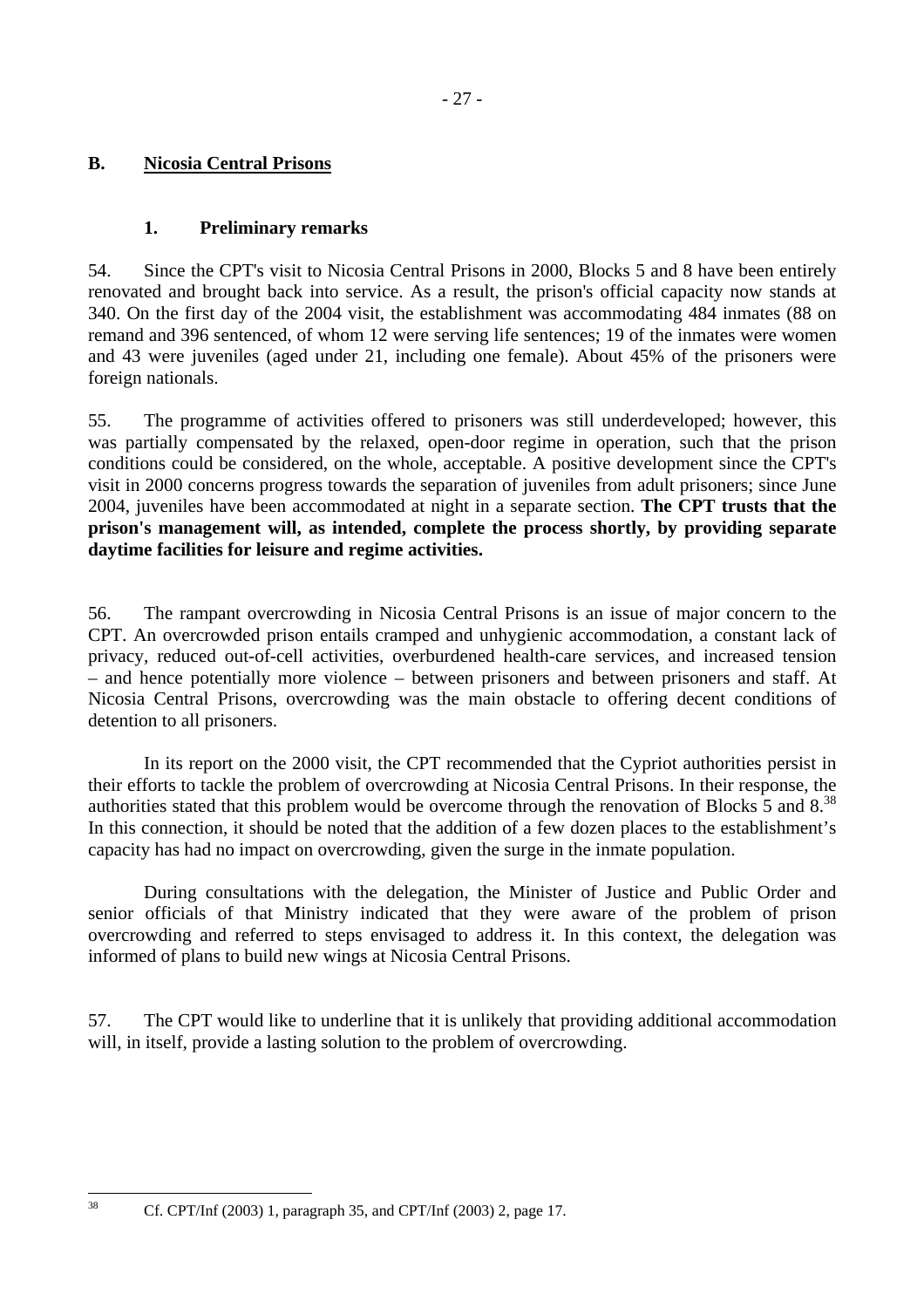<span id="page-27-0"></span> Addressing this problem calls for a coherent strategy covering both admission to and release from prison to ensure that imprisonment really is the measure of last resort. This implies, in the first place, an emphasis on non-custodial measures in the period before the imposition of a sentence, and, in the second place, the adoption of measures which facilitate the reintegration into free society of persons who have been deprived of their liberty.

**The CPT recommends that the Cypriot authorities vigorously pursue the adoption and implementation of a coherent strategy designed to combat prison overcrowding and, in doing so, be guided by the Recommendations of the Committee of Ministers of the Council of Europe concerning prison overcrowding and prison population inflation (R(99)22), on improving the implementation of the European Rules on community sanctions and measures (Rec(2000)22) and on conditional release (parole) (Rec(2003)22).** 

 Further, **the CPT recommends that the Cypriot authorities comply as soon as possible with the requirements concerning the size of cells and the living space per prisoner set out in Section 58 (8) of the Prisons Regulations[.39](#page-27-1)**

#### **2. Ill-treatment**

 $30$ 

58. Most of the prisoners interviewed by the delegation spoke in positive terms about their relations with staff, and these relations seemed relaxed. However, the delegation received a few allegations of physical ill-treatment (blows or excessive use of force) by custodial staff. **The CPT recommends that the management of Nicosia Central Prisons deliver a clear message to custodial staff that ill-treatment of prisoners is not acceptable under any circumstances and will be the subject of severe sanctions.** 

 As regards allegations involving the use of excessive force, the CPT recognises that prison staff will, on occasion, have to use force to control violent and/or recalcitrant prisoners. However, the force used should be no more than is strictly necessary. **The CPT recommends that prison staff be firmly reminded of this precept.** 

59. The CPT is also concerned by several allegations received by the delegation that prison staff threatened inmates with transfer to Block 4 (the maximum security unit) and used one or more prisoners accommodated in Block 4 as a means of maintaining control over other inmates.

 In this connection, one prisoner interviewed by the delegation claimed that, on 17 October 2004, he had been severely beaten by fellow inmates and subsequently placed in Block 4. A criminal investigation had apparently only been initiated after the prisoner concerned succeeded in bringing the matter to the attention of the Minister of Justice and Public Order, who transmitted the case to the competent authority.

<span id="page-27-1"></span>Section 58 (8) reads as follows : "the size of the individual cells must be at least 7 square metres and the size of the chambers must be such that a space of at least 4 square metres corresponds to every prisoner." These requirements are in line with the standards advocated by the CPT.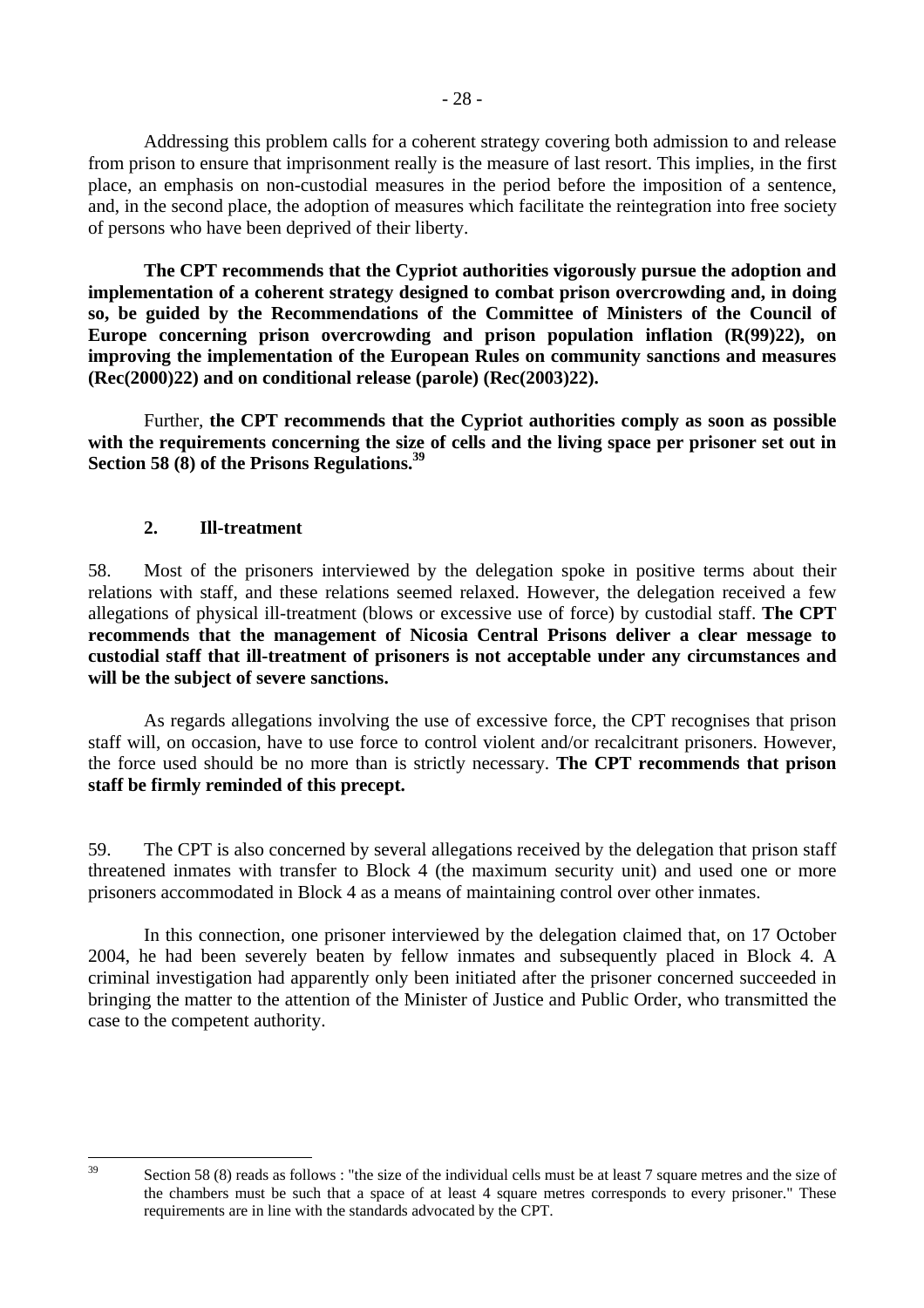A similar case was brought to the delegation's attention by an official report of the Office of the Commissioner for Administration. It would appear that, on 18 July 2003, one of the alleged perpetrators (I.C.) of the above-mentioned assault had severely beaten another inmate; the latter had required hospital treatment as a result. The Commissioner for Administration found that the case had not been investigated thoroughly by the establishment's management and added that "the inexcusable delay in investigating such a serious incident gives good reason to suspect preferential treatment vis-à-vis I.C."[.40](#page-28-0)

60. It would be entirely unacceptable for prison staff to threaten prisoners in the abovementioned manner as a means of control, let alone place prisoners at risk of assault from fellow inmates. The CPT wishes to emphasise that the duty of care which is owed by the prison authorities to prisoners in their charge includes the responsibility to protect them from other prisoners who might wish to cause them harm. In particular, prison staff must be alert to signs of trouble and be both resolved and properly trained to intervene when necessary.

#### **The CPT recommends that the Cypriot authorities take the necessary steps with a view to preventing inter-prisoner violence, in the light of the above remarks.**

61. The diligent examination by prison management of all information which may come to its attention regarding possible ill-treatment of prisoners by staff or inter-prisoner violence (whether or not that information takes the form of a formal complaint) and, if necessary, the instigation of proceedings, is also essential. Indeed, the lack of an appropriate response by prison management can foster a climate in which those minded to ill-treat prisoners can quickly come to believe – and with very good reason – that they can do so with impunity. The delegation gained the impression that the management of Nicosia Central Prisons was reluctant to adopt a proactive approach in this respect.

#### **The CPT recommends that appropriate steps be taken to ensure that the prison management of Nicosia Central Prisons complies with the above requirement. Further, the recommendation made in paragraph 24 above applies equally in the present context (cf. also paragraph 80).**

62. The CPT must also express concern about the potential duration of measures involving the segregation of prisoners for disciplinary reasons (confinement to a special isolation cell for a period of up to sixty days and confinement to their own cell for up to ninety days), and the fact that inmates undergoing segregation for disciplinary reasons were deprived of outdoor exercise throughout their sanction (cf. paragraph 91).

<span id="page-28-0"></span> $40$ 

Cf. Report No. A/P 1066/2003 dated 11 August 2003 from the Commissioner for Administration to the Prisons Department.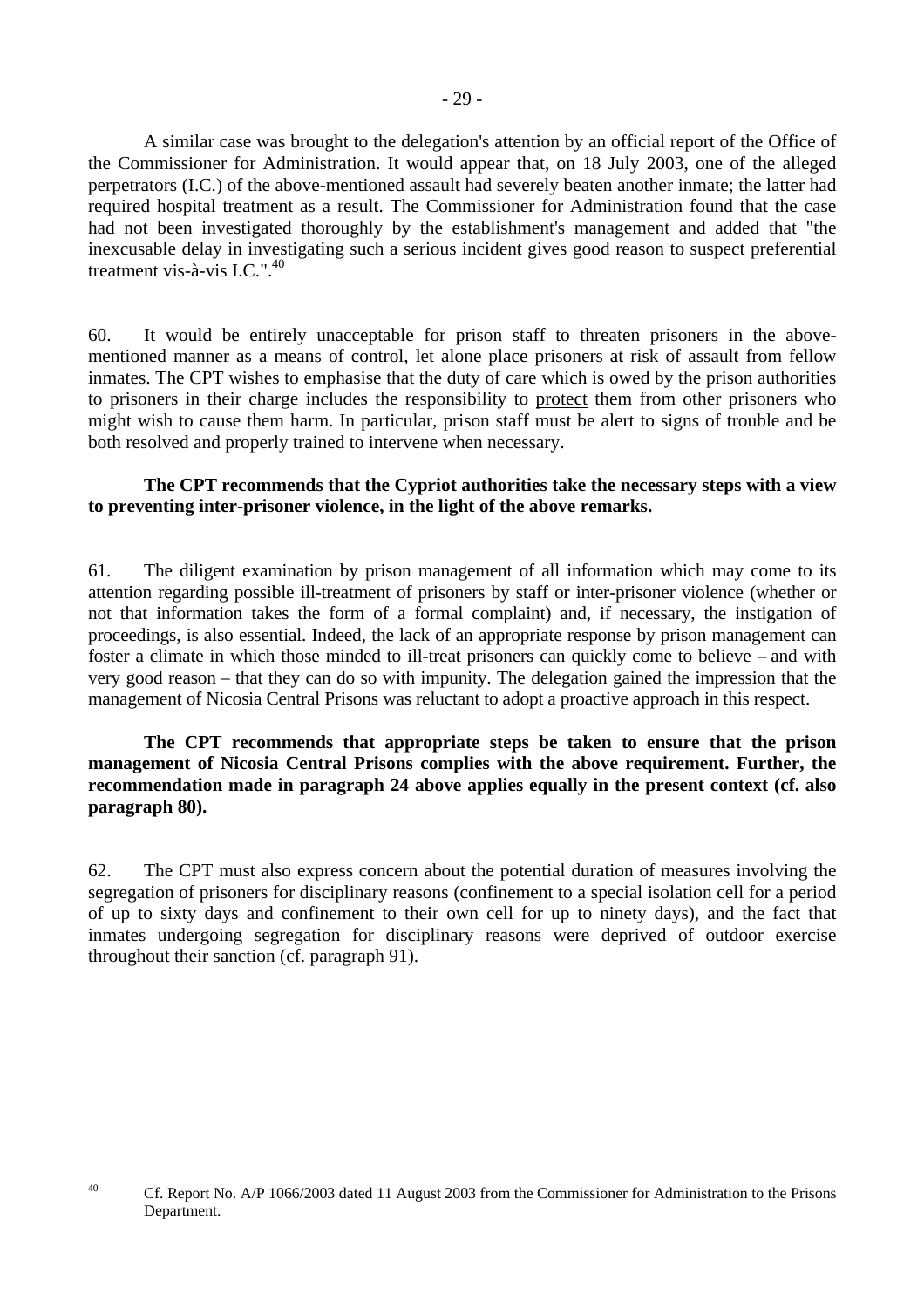# <span id="page-29-0"></span>**3. Conditions of detention**

# a. material conditions

63. In Blocks 1 and 2 (which held the bulk of the establishment's population), material conditions of detention were appalling owing to the combination of gross overcrowding and precarious material conditions. The prisoners' sleeping space was very poor: for example, there were up to four persons (and even up to ten in September 2004) in cells measuring 10 m², and prisoners were sometimes obliged to sleep in the television room or in the corridors. The windows in some of the cells were too small to allow proper access to natural light and fresh air (one cell had no window at all). The buildings, like the sanitary installations, were dilapidated and very run-down and the equipment was rudimentary and in a poor state of repair.

64. The situation in Block 3 (i.e. the women's section) remained good. Further, the fabric of the renovated Blocks 5 and 8 was of a high standard. The cells benefited from good access to natural light and ventilation, and were equipped with adequate artificial lighting and heating, as well as a functioning alarm system. They were furnished with two beds, television sockets and plastic chairs. Each prisoner was provided with a locker placed in the corridor, to which he held the key. Sanitary facilities, composed of a shower and toilets for disabled persons, were located in separate annexes.

 However, Blocks 5 and 8 were overcrowded. Admittedly, the potentially deleterious effects of overcrowding were partially countered by the generous out-of-cell time offered to prisoners; nonetheless, the cells, measuring 6 m² and intended – and only suitable – for one prisoner, were all being used to accommodate two inmates.

 Further, bright lights in the corridor of Block 5 illuminated the cells throughout the night; and the exercise and recreation yards of Blocks 5 and 8 had not yet been completed.

b. activities

65. As already mentioned, prisoners continued to have generous out-of-cell time (over twelve hours per day). Some steps had also been taken to increase slightly the range of activities available. For example, Block 3 now has a gym and a well-equipped bookbinding workshop; in Block 4, a recreation room has been installed with table tennis and body-building equipment.

 Efforts have also continued to provide inmates with work (in 2004, 252 were employed in various jobs, in the kitchen, the garden, the metal workshop, bookbinding workshops, etc.) and with educational activities for some three to six hours a week (30 prisoners were attending computer lessons, 16 a Greek class for foreigners, 23 an English language course, and 12 a technical drawing course).

66. Despite these measures, there was still a considerable number of inmates (including juveniles and prisoners serving life sentences) who were spending most of their time without any form of organised activity. To sum up, there is still a long way to go to render the laudable aims of the Prisons Regulations<sup> $41$ </sup> meaningful for all inmates at Nicosia Central Prisons.

 $41$ 

<span id="page-29-1"></span><sup>41</sup> Cf. Sections 89 (2), 89 (4), 92, 94, 106 to 108 and 110 to 112 of the Prisons Regulations, and CPT/Inf (2003) 1, paragraph 37.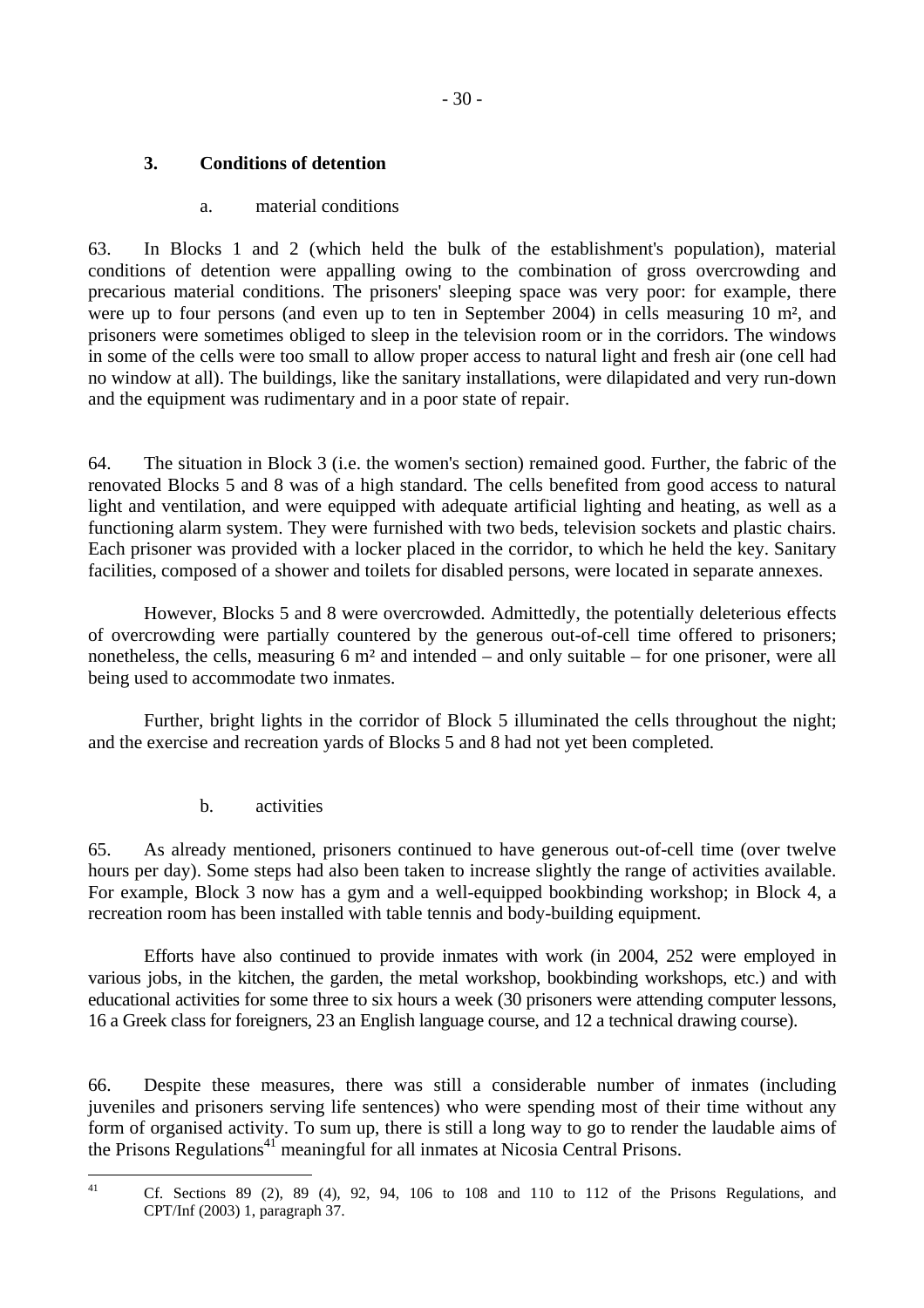c. assessment

<span id="page-30-0"></span>67. The CPT welcomes the measures taken to improve material conditions at Nicosia Central Prisons. However, as a result of the significant increase in the prison population (267 in 2000 compared to 484 on the first day of the 2004 visit), they have had little or no impact on the overall situation of prisoners.

 Steps must be taken to improve material conditions in the parts of the prisons which have not been recently renovated and substantial efforts must be made to ensure that living space per prisoner is in accordance with domestic legislation.

#### 68. **The CPT recommends that:**

- immediate action be taken to renovate Blocks 1 and 2 with a view to ensuring **that the material conditions fully comply with the requirements set out in Section 58 of the Prisons Regulations in terms of lighting (natural and artificial), ventilation, cell size and equipment, and sanitation facilities;**
- **measures be taken to reduce as soon as possible the occupancy levels in Blocks 1, 2, 5 and 8. As occupancy rates are reduced, it should be ensured that 6 m² cells are only used to accommodate one prisoner and that the living space in multi-occupancy cells is at least 4 m² per prisoner;**
- **the bright lighting in the corridor of Block 5 throughout the night be reviewed;**
- **the exercise and recreation yards of Blocks 5 and 8 be completed without delay.**

69. Obviously, the overcrowding of the prisons has had negative consequences for the introduction of a genuine programme of activities for the inmates. The situation described above is further proof – if this is necessary – that the Cypriot authorities urgently need to address the problem of overcrowding. This should also enable them to establish a system for the classification and allocation of inmates, a prerequisite to programmes of activities which are adapted to prisoners' specific needs.

70. In the meantime, however, a number of measures must be taken. In this connection, it should be stressed that, while a lack of purposeful activity is detrimental for any prisoner, it is especially harmful for juveniles, who have a particular need for physical activity and intellectual stimulation.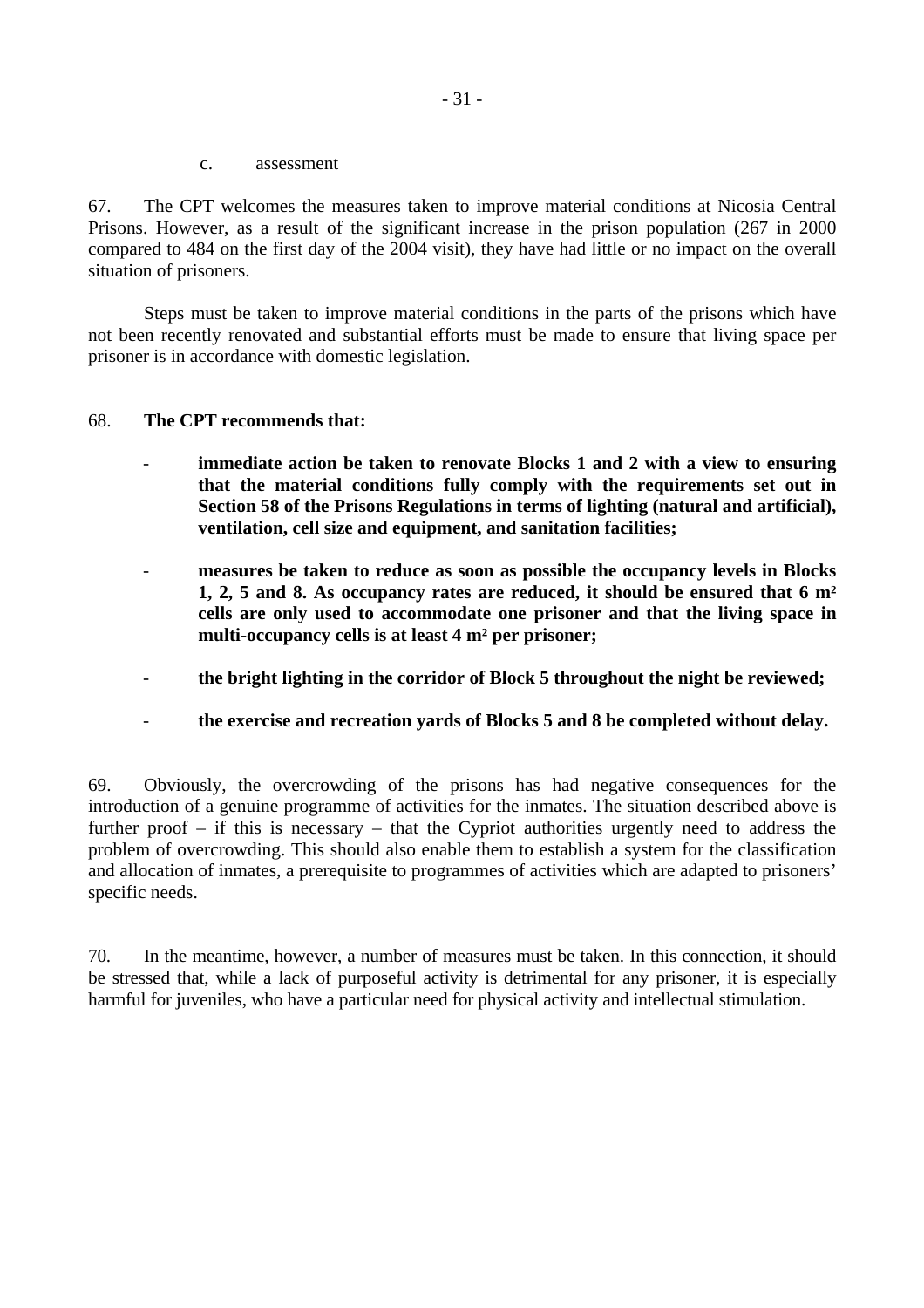The CPT also wishes to express its concern at the situation of inmates sentenced to life imprisonment and those serving long sentences. Long-term imprisonment can have a number of desocialising effects upon inmates. In addition to becoming institutionalised, long-term prisoners may experience a range of psychological problems, including loss of self-esteem and impairment of social skills. In the view of the CPT, the regimes which are offered to prisoners serving long and life sentences should seek to counter these effects in a positive and proactive way. These prisoners should have access to a wide range of purposeful activities of a varied nature and should be able to exercise a degree of choice over the manner in which their time is spent, thus fostering a sense of autonomy and personal responsibility. Additional steps should be taken – compared to other prisoners – to lend meaning to their period of imprisonment; in particular, the provision of individualised custody plans and appropriate psycho-social support are important elements in assisting such prisoners to come to terms with their period of incarceration and, when the time comes, to prepare themselves for release.

#### 71. **The CPT recommends that:**

- **the necessary measures be taken as a matter of urgency to offer juvenile prisoners a full programme of education, sport, vocational training, recreation and other activities;**
- **vigorous efforts continue to be made to increase the range of purposeful activities for adult inmates (both Cypriot and foreign prisoners) and, as overcrowding is reduced, all the requirements of the Prisons Regulations concerning activities for prisoners be met;**
- **a genuine policy for the management of life-sentence and long-term prisoners be established, taking account of the principles set out in paragraph 70 above and of Recommendation Rec(2003)23 of the Committee of Ministers of the Council of Europe on the management by prison administrations of life-sentence and other long-term prisoners.**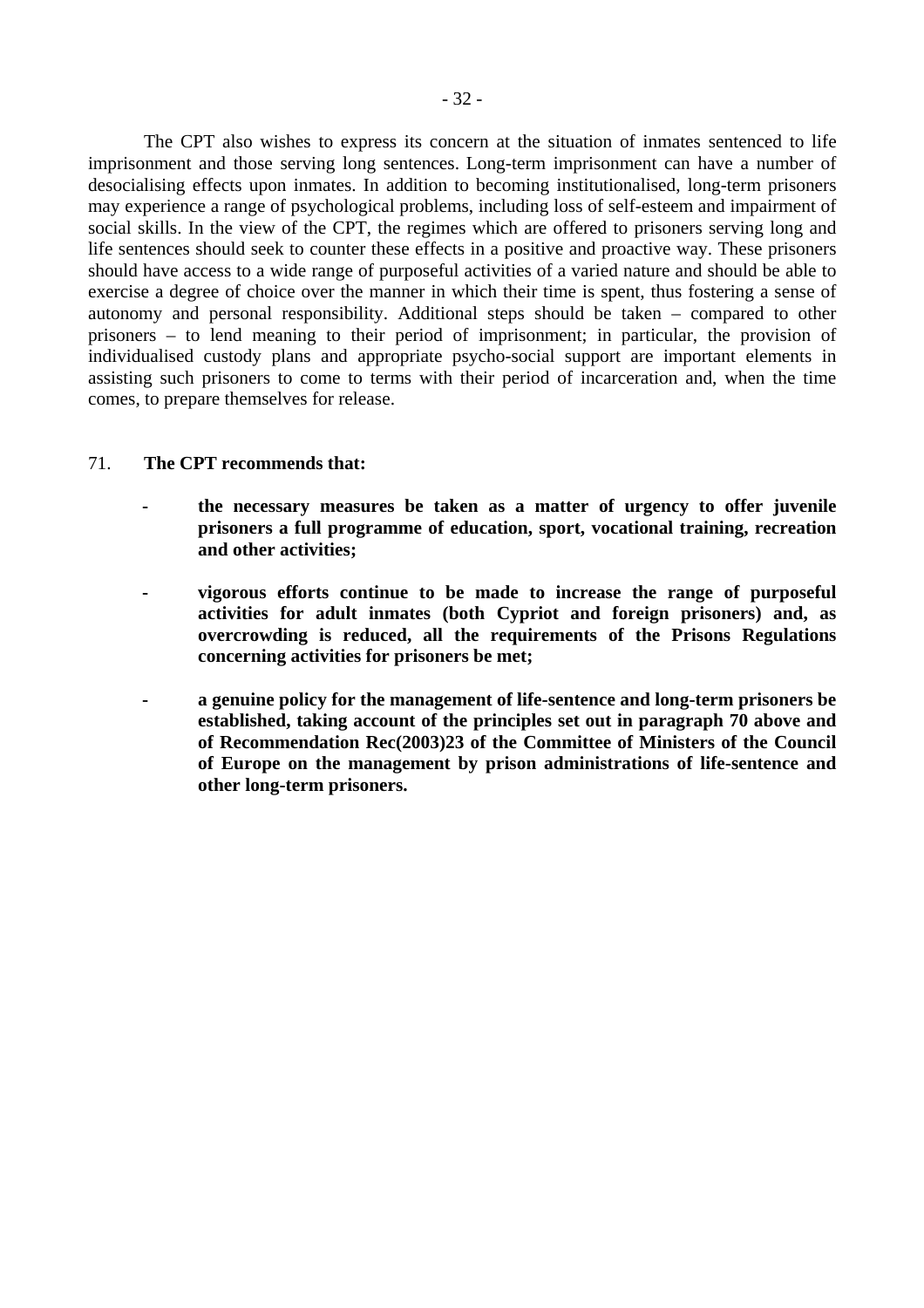#### <span id="page-32-0"></span>**4. Health-care services**

72. The situation with regard to health-care staff was still unsatisfactory. Four medical doctors attended the prison in turn, three mornings a week. The dentist was not in attendance on a regular basis; since September 2004, he had only visited the prison eight times, treating on average 27 patients per session. The health-care team was assisted by a head nurse (present for 35 hours a week) and six prison officers acting as medical orderlies, who had received one month's training in health care. As was the case during the 2000 visit, the medical orderlies were carrying out various tasks which should be the prerogative of qualified nurses (e.g. distribution of medicines, administration of injections).

 This level of staffing is clearly inadequate for an establishment which, at the time of the visit, was accommodating nearly five hundred prisoners, and it obviously has an adverse effect on the medical care of prisoners. Moreover, with a view to ensuring the professional competence of the health-care team, the CPT considers it desirable that prison officers acting as medical orderlies be replaced by qualified nursing staff.

73. As for the staff specialised in psychiatric care, there have been some improvements since the previous visit; a psychiatric nurse, an occupational therapist working a 35-hour week and a social worker have been recruited. That said, these measures are still insufficient to meet the prisoners' needs, all the more so since the number of prisoners requiring psychiatric care had risen (some 107 prisoners were receiving care, a number of whom had serious mental disorders). Only one psychiatrist – assisted by a clinical psychologist working eight hours a week – was present, two to three mornings a week. It is, therefore, not surprising that the best this team could achieve was a rapid assessment of patients, accompanied, if necessary, by pharmaco-therapeutic treatment. Furthermore, the psychologist's duties included activities (such as the drawing up of individual court assessment reports) which, in addition to encroaching heavily on the time available for patients, could potentially give rise to tension and preclude the establishment of a proper therapeutic relationship.

74. **The CPT recommends as a matter of urgency that the necessary steps be taken to ensure that Nicosia Central Prisons have:** 

- **at least one full-time general practitioner post;**
- **at least three additional full-time qualified nurses' posts. The nursing team should subsequently be progressively reinforced with a view to replacing all medical orderlies by qualified nursing staff from the Medical Services of the Ministry of Health.**

 **The CPT further recommends that the team in charge of dental and psychiatric care be substantially reinforced, in the light of the remarks made in paragraphs 72 and 73.** 

 **As regards the psychologist, the CPT recommends that his functions be reviewed so that he can devote the time needed to adequately care for patients, based on a genuine therapeutic relationship.**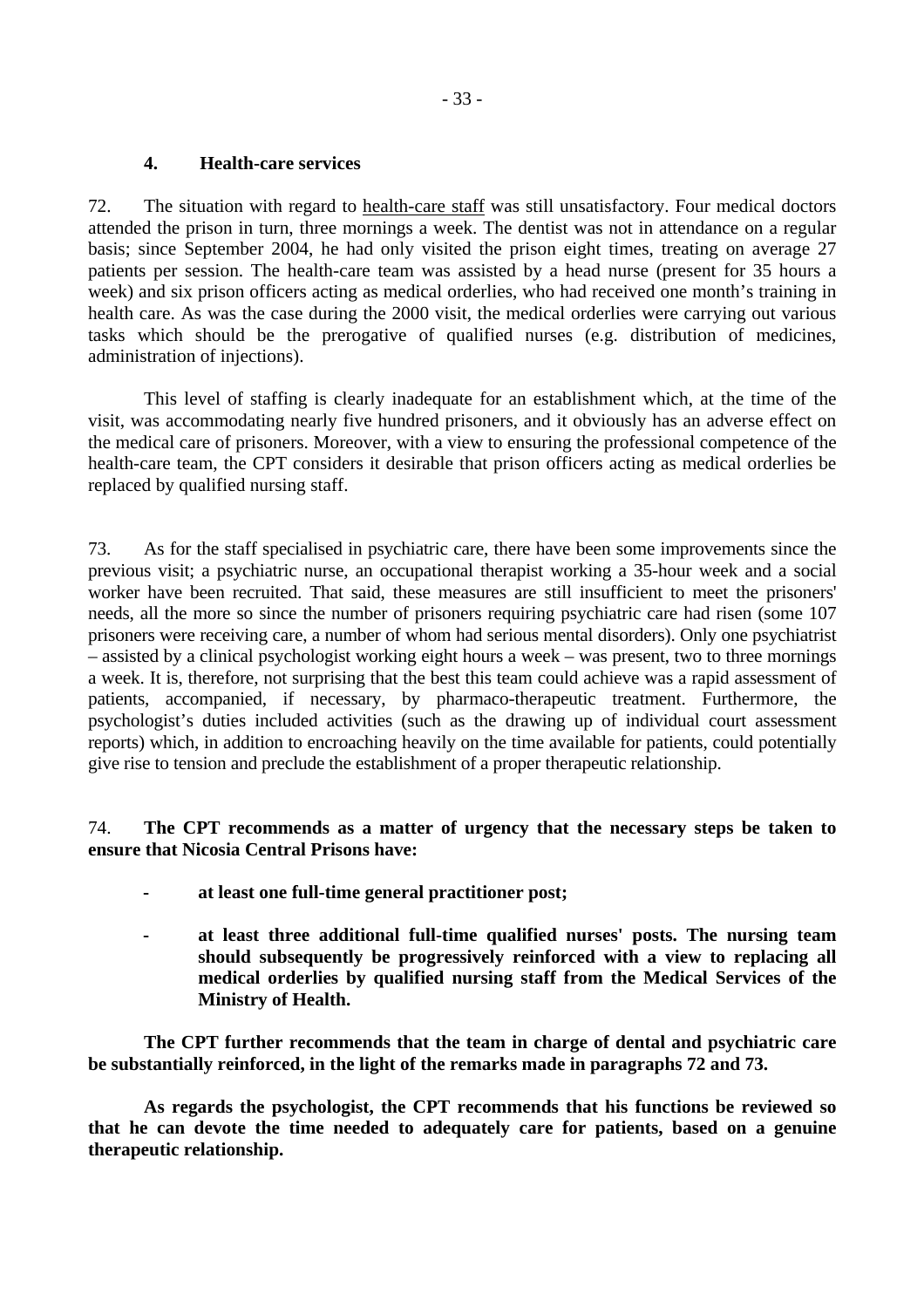75. As was stressed in the report on the 2000 visit,<sup>42</sup> the smooth operation of a health-care service presupposes that doctors and nursing staff are able to meet regularly and form a working team under the authority of a senior doctor in charge of the service. In this respect, the delegation observed that there was hardly any communication among the four general practitioners attending the prison; the same lack of coordination between the staff in charge of somatic care and psychiatric care was observed. **The CPT recommends once more that the necessary steps be taken to ensure that the whole health-care service works effectively as a team.** 

#### 76. In the light of the delegation's other findings, **the CPT recommends that members of the health-care service be provided with the necessary basic medical equipment (e.g. stethoscopes, blood pressure instruments) to perform their work.**

77. It is impossible to overemphasise the importance of medical screening of newly arrived prisoners, particularly in establishments which constitute points of entry into the prison system. Such screening is essential, particularly to prevent the spread of transmissible diseases and suicides, to identify prisoners with drug-related problems (cf. paragraph 83), and to record injuries in good time. Despite the recommendation made by the Committee in the report on its  $2000$  visit,  $43$  such screening remains problematic. At best, screening took place several days after admission. On examination of the medical files, the delegation observed that a considerable length of time – up to 37 days – could elapse between a prisoner's admission and his medical screening. In some cases, there was no medical screening whatsoever. In addition, when such screening was performed, it proved to be extremely superficial.

78. In addition, the confidentiality surrounding the medical screening of prisoners – as well as subsequent medical examinations – left a lot to be desired. These always took place in the presence of a prison officer, and frequently also in the presence of a "trusted" prisoner working in the medical service as a cleaner and messenger. The same criticism applies to medical files. Such files were kept in an unlocked cupboard, to which all non-medical staff had access.

### 79. **The CPT recommends that the necessary measures be taken immediately to ensure that:**

- **every newly admitted prisoner is given a proper medical examination as soon as possible after admission; save for exceptional circumstances, this examination should take place on the day of admission, especially as far as newly admitted remand prisoners are concerned (cf. also Section 65(1)(a) of the Prisons Regulations);**
- **medical screening on admission, as well as all subsequent medical examinations, are conducted out of the hearing and – unless the doctor concerned requests otherwise in a particular case – out of the sight of custodial staff. Furthermore, the presence of other prisoners assigned to auxiliary tasks should in no circumstances be tolerated;**
- **the confidentiality of medical files is always strictly guaranteed.**

<span id="page-33-0"></span> $42$ <sup>42</sup> Cf. CPT/Inf (2003) 1, paragraph 47.

<span id="page-33-1"></span><sup>43</sup> Cf. CPT/Inf (2003) 1, paragraph 48.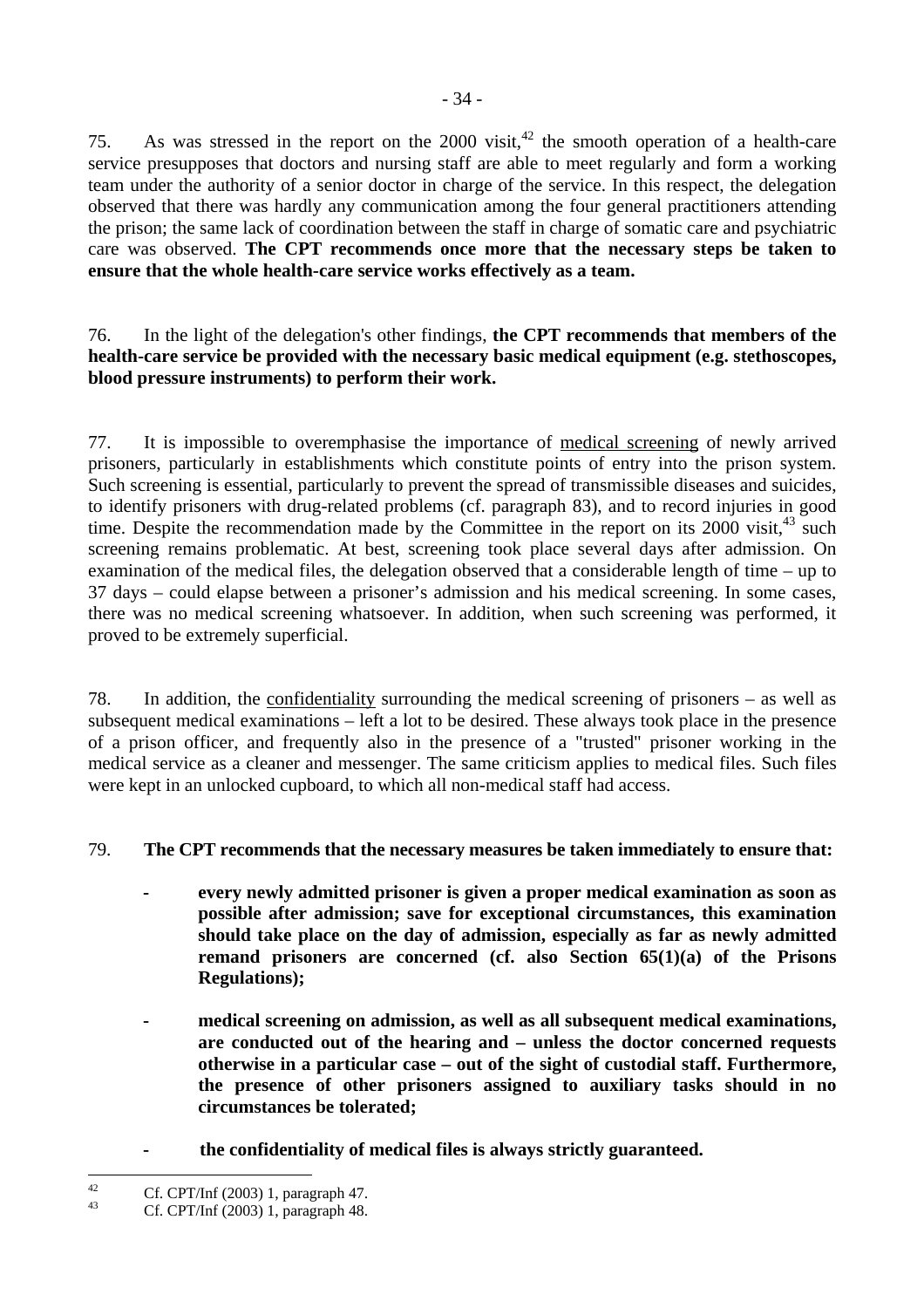80. Moreover, the CPT considers that the medical file drawn up after examination of a newly admitted prisoner should contain:

- i) a full account of statements made by the person concerned which are relevant to the medical examination (including the description of his or her state of health and any allegations of ill-treatment);
- ii) a full account of the objective medical findings based on a thorough examination;
- iii) the doctor's conclusions in the light of i) and ii).

 In his conclusions, the doctor should indicate the degree of consistency between any allegations made and the objective medical findings. This will enable the competent authorities to properly assess the information. The same approach should be followed whenever a prisoner is medically examined following a violent episode in prison. In addition, the prisoner and, if appropriate, his lawyer, should be provided with a certificate containing this information.

 Further, the contribution of the health-care service to the prevention of ill-treatment would be significantly enhanced if, in addition to the above steps, it were to keep a specific register recording all instances where injuries consistent with allegations of ill-treatment were observed.

### **The CPT recommends that the necessary measures be taken to this effect.**

81. The CPT has already recommended a substantial reinforcement of the team in charge of psychiatric care with a view to adequately meeting prisoners' needs (cf. paragraph 74). In addition, the CPT must raise again<sup>44</sup> the situation of prisoners in need of specialised hospital care.

 From the delegation's findings, it appeared that there were a number of seriously mentally ill patients in Nicosia Central Prisons who should have been receiving hospital care but who were not benefiting from such care. Transfers to Athalassa Psychiatric Hospital were difficult and rare.

 In this connection, the delegation was informed that there were plans to open a psychiatric unit in 2005, with some ten beds, attached to the Prisons. However, the delegation was unable to obtain precise information on this unit, as much confusion surrounded the planning, purpose and resources allocated.

82. The CPT would like to recall that mentally ill prisoners should be accommodated and cared for in a hospital facility which is adequately equipped and possesses appropriately trained staff.<sup>[45](#page-34-1)</sup> This facility might be a civil mental hospital or a specially equipped psychiatric facility within the prison system. Whichever course is chosen, the accommodation capacity of the psychiatric facility in question should be adequate.

<span id="page-34-0"></span> $44$ <sup>44</sup> Cf. CPT/Inf (2003) 1, paragraphs 70 to 72.

<span id="page-34-1"></span><sup>45</sup> Cf. CPT/Inf (2003) 1, paragraph 72.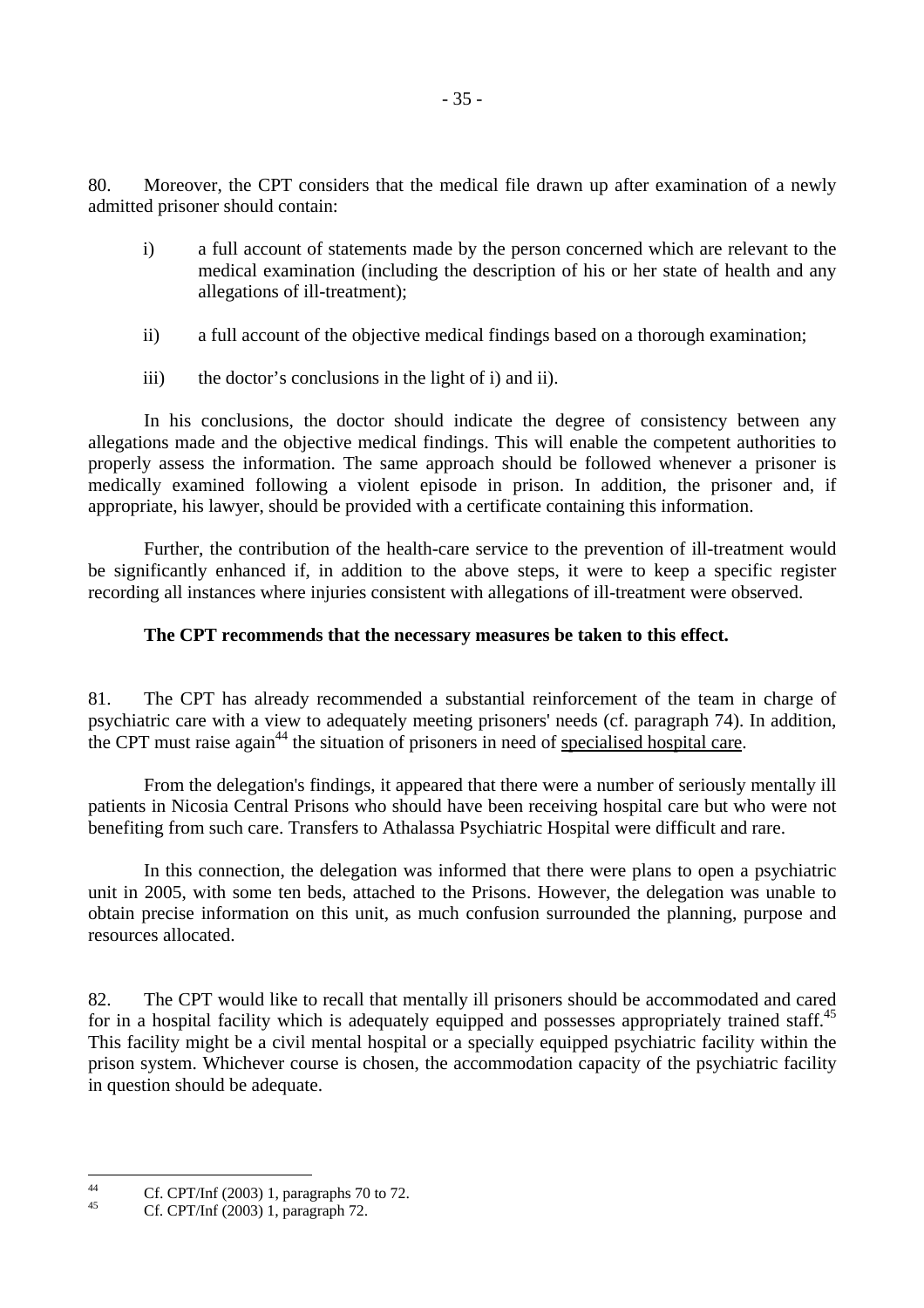conditions and other facilities offered, as well as in their treatment and activities. Further, such a unit should be adequately staffed by properly qualified health-care personnel. Admission to and discharge from such a unit should be based purely on medical and psychiatric criteria. Preferably, this unit should be placed under the principal authority of the Ministry of Health. It would also be highly desirable that the unit be monitored by an independent outside body such as the Supervisory Committee on Mental Health (cf. paragraphs 124 to 126).

**The CPT recommends that the Cypriot authorities, as part of their plans to address the situation of mentally ill prisoners, take due account of the remarks set out above. The Committee would like to receive detailed information on the project for the creation of a psychiatric unit attached to Nicosia Central Prisons.** 

 **In the meantime, it must be ensured that mentally ill prisoners in urgent need of hospital care are transferred to an appropriate facility without undue delay.** 

83. Nicosia Central Prisons have a growing population of prisoners with drug-related problems. The presence in prison of such inmates gives rise to difficulties for prison authorities, in particular as regards the choice of appropriate medical and psychological services to be offered.

 At the time of the visit, very little had been done with a view to managing the emerging drug-related problems in Nicosia Central Prisons. The action taken was limited to offering pharmacotherapy to inmates who on entry displayed symptoms of opiate withdrawal. This is clearly not an adequate response.

 In this field, prevention of drug abuse must be vigorously pursued and should aim at both demand and risk reduction. Admission to prison is an opportunity to address a person's drug-related problem and it is important that suitable assistance be offered to such persons. The assistance must be varied, combining genuine medico-psycho-socio-educational detoxification programmes with substitution programmes for opiate-dependent patients who are unable to stop taking drugs; consideration should also be given to introducing educational, counselling and other programmes in support of prisoners with drug problems. Further, health-care staff – and prison staff – should be given specific training on drug-related issues.

#### **The CPT recommends that the Cypriot authorities draw up an overall strategy for drug users in prison, in the light of the foregoing remarks.**

84. On the positive side, HIV-positive prisoners are no longer segregated from the rest of the prison population, a policy which has become possible thanks to the development of information and education programmes on the subject. Similarly, it would appear that prisoners are now asked for their informed consent before being screened for transmissible diseases.

These developments are to be welcomed.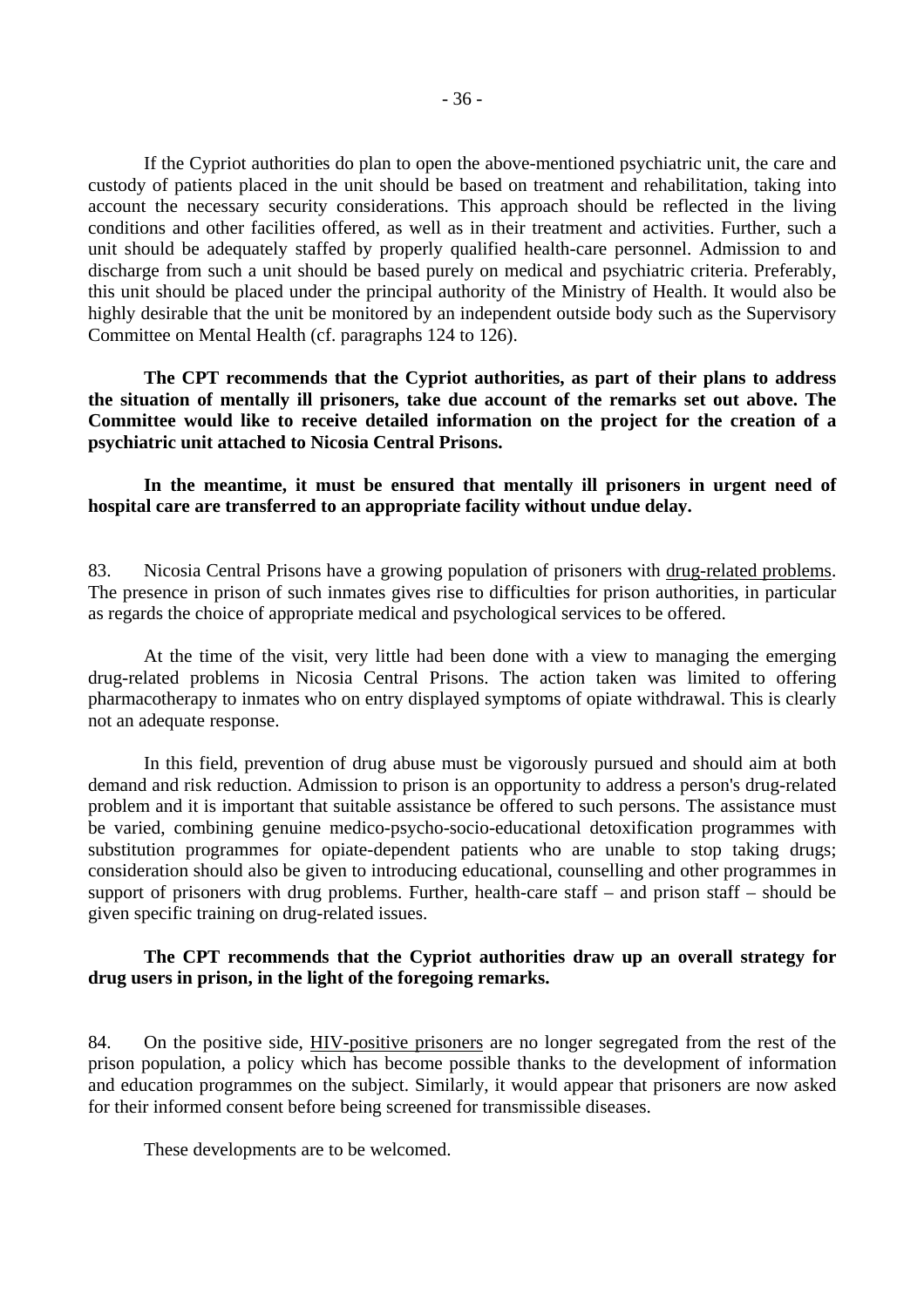# **5. Other issues**

# a. discipline and isolation

85. In the report on its 2000 visit, the CPT expressed satisfaction at the adoption of the Prisons Regulations. Nonetheless, the Committee observed that some areas of the text needed to be supplemented, in particular as regards discipline.<sup>46</sup> These considerations led the delegation which carried out the visit in December 2004 to look again at the provisions of the aforementioned Regulations, as well as their implementation.

86. The issue of discipline is governed by Sections 153 to 162 of the Prisons Regulations; offences and penalties are listed in Appendices A to D.

 The disciplinary penalties include confinement to a special isolation cell for up to 60 days, with simultaneous loss of contact with the outside world (correspondence, visits and telephone calls), or confinement to a personal cell for up to 90 days.

 The CPT has serious reservations as to the maximum possible periods of disciplinary confinement; it considers that they should be substantially reduced. As regards minors, the CPT wishes to emphasise that the placement of juveniles in conditions akin to solitary confinement must be regarded as a highly exceptional measure. If they are held separately from others, it should be for the shortest possible period of time and they should in all cases be guaranteed appropriate human contact.

 The CPT also wishes to stress that a disciplinary punishment should never involve a total prohibition on contact with the outside world. Further, under no circumstances should visits between a prisoner and his/her family be withdrawn for a prolonged period. As regards juveniles, contact with the outside world should never be restricted or denied as a disciplinary measure.

 Further, the CPT is concerned that a "malicious allegation against a member of the prison personnel" is included in the list of disciplinary offences contained in the Prisons Regulations. Such a provision might have the effect of discouraging prisoners from complaining about staff misconduct. During the 2004 visit, the delegation came across a few such instances.

# **The Committee recommends that the Prisons Regulations be amended in the light of the above remarks.**

87. As regards the disciplinary procedure, the Director of Prisons must immediately be informed in writing of all disciplinary offences committed by a prisoner. On the basis of the information provided to him, the Director can appoint an investigator to undertake further investigation or initiate – or not, as the case may be – the disciplinary procedure on the basis of the evidence before him.<sup>47</sup> The prisoner has the right to be informed of the charges against him and to make his defence at a hearing before the Director or, upon the authorisation of the Director, before the Disciplinary Board.<sup>48</sup> The resulting decision should be reasoned and entered in the Register of Disciplinary Offences and Sentences of Prisoners[.49](#page-36-3) This decision can be appealed to the Prison Board.

<span id="page-36-0"></span> $46$ <sup>46</sup> Cf. CPT/Inf (2003) 1, paragraphs 32, 39 and 40.

<span id="page-36-1"></span><sup>&</sup>lt;sup>47</sup> Cf. Section 154 of the Prisons Regulations (1997).

<span id="page-36-2"></span><sup>&</sup>lt;sup>48</sup> Cf. Sections 156, 158 and 160 of the Prisons Regulations (1997).

<span id="page-36-3"></span>Cf. Section 159 of the Prisons Regulations (1997).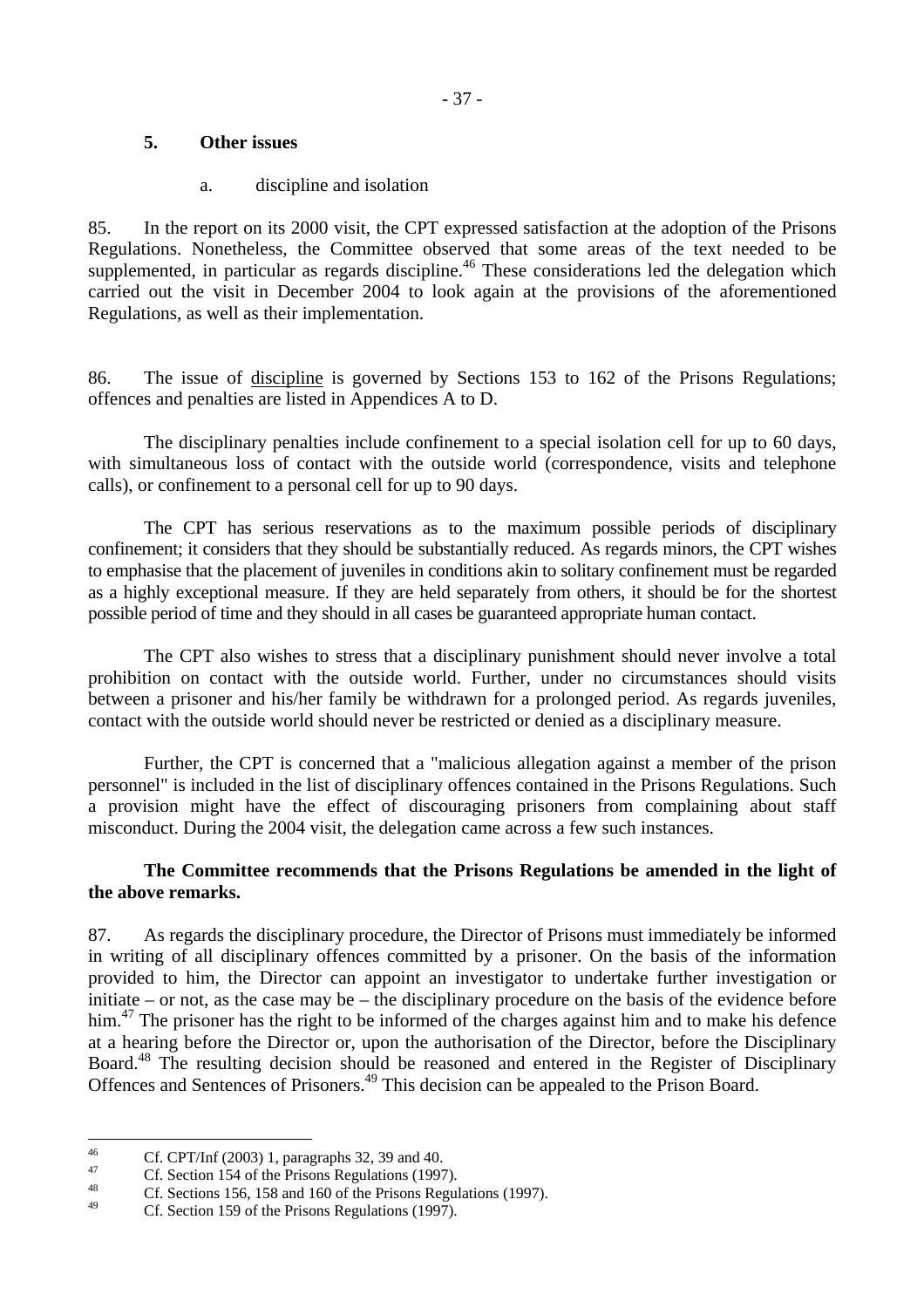delegation during the visit, it appeared that prisoners were not being systematically informed in writing of the charges against them. As for the disciplinary register, it had not been in use since December 2003 (the last entry dated from 15 December 2003). However, the Director, in response to the concerns expressed by the delegation during the visit, informed the Committee (through two letters, of 24 February and 8 April 2005, and a copy of the register) that disciplinary procedures were once again being entered.

 The CPT wishes to stress once more that all disciplinary procedures should be accompanied by formal guarantees and properly entered in a specific register. This is all the more important when, as is the case in Cyprus, the authority called upon to deliver the penalty has far-reaching powers in this regard (for example, loss of remission for up to one year).

 **The CPT recommends that the provisions relating to discipline in the Prisons Regulations be reviewed in order to expressly guarantee that all prisoners charged with having committed a disciplinary offence benefit from:** 

- **the right to be informed in writing of the charges against them; and**
- **the right to call witnesses on their own behalf and to cross-examine prosecution witnesses.**

# Further, **the CPT recommends once again that the question of the right of prisoners to be legally represented be addressed.**

88. The CPT also pays particular attention to any prisoner held, for whatever reason, under conditions akin to solitary confinement.

 Under the terms of Section 151 of the Prisons Regulations, the Director can order the confinement or isolation of a prisoner for such a period as he deems necessary for the purpose of: maintenance of order; protection of the interests of the prisoner himself or of other prisoners; violent behaviour; discipline. In this respect, the observations made by the delegation identified important lacunae as regards the guarantees which should surround such a measure. Indeed, no provision is made for those guarantees within the Prisons Regulations themselves.

 $50$ 

<span id="page-37-0"></span><sup>50</sup> Cf. CPT/Inf (2003) 1, paragraph 40.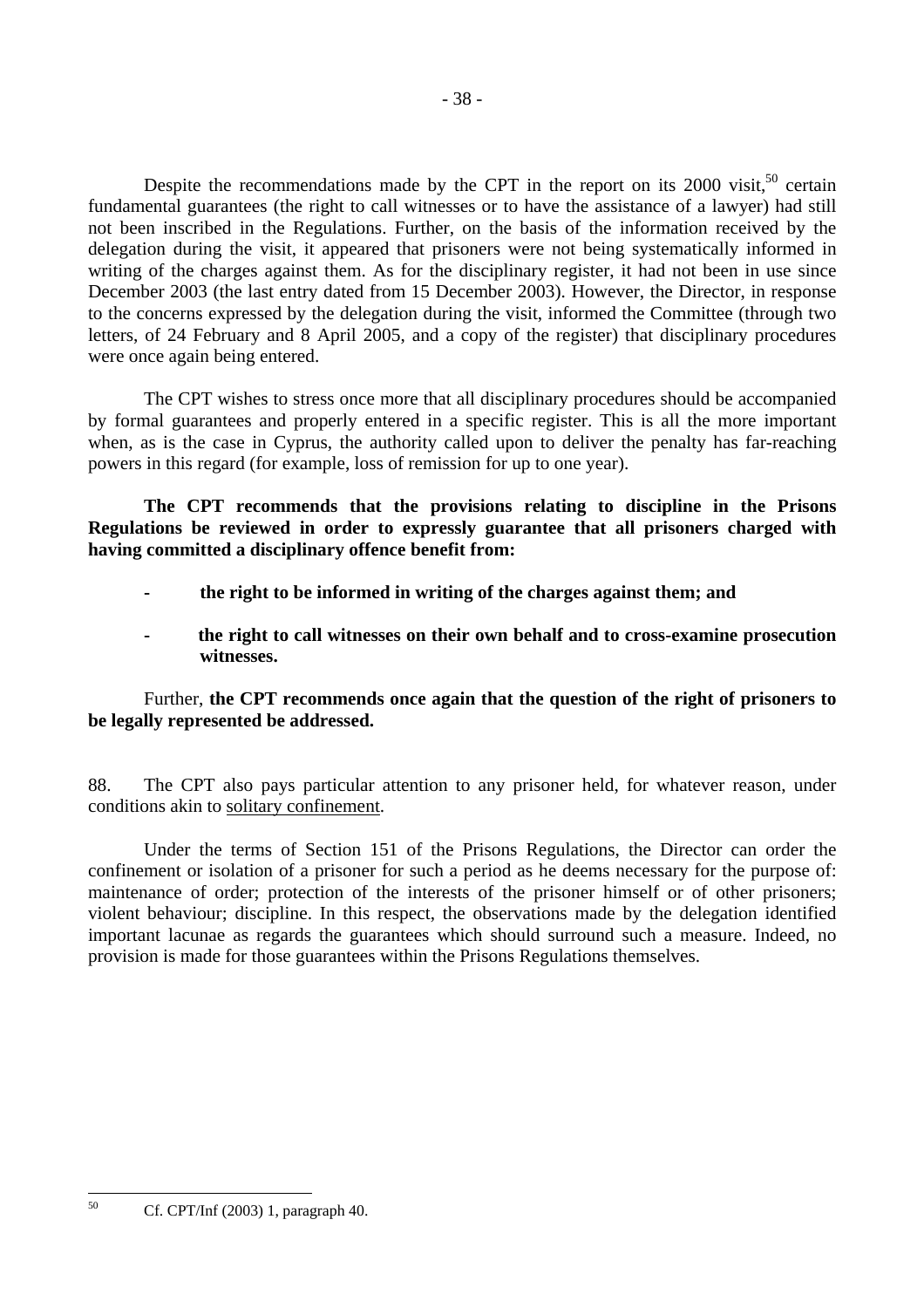89. The CPT wishes to stress that the principle of proportionality requires that a balance be struck between the requirements of the case and the application of a solitary confinement-type regime, which is a step that can have very harmful consequences for the person concerned. In particular, all forms of solitary confinement should be as short as possible. Further, they should be surrounded by certain guarantees. A prisoner in isolation or confinement or in respect of whom such a measure is extended, should be informed in writing of the reasons therefor (it being understood that there might be reasonable justification for withholding specific details related to security from the prisoner) and should be given an opportunity to express his views on the matter and have the right to appeal to an authority outside the prison establishment concerned against the imposition or extension of the measure. Further, the application of the measure should be fully re-examined at regular intervals (at least every three months). In addition, all such measures should be properly entered in a specific register.

**The CPT recommends that the Cypriot authorities review the provisions of the Prisons Regulations relating to isolation and confinement, in the light of the above principles. It also recommends that a special register be kept of all isolation/confinement measures, recording the identity of the prisoner, the reasons for the measure, the date and time of the commencement and end of the measure, the deciding authority and the precise place(s) where the prisoner concerned has been accommodated.** 

90. Further, although the application of isolation/confinement for a prolonged period can be necessary in exceptional cases for reasons related to good order and safety, the CPT considers that the application of such a measure for disciplinary purposes is unacceptable; the use of isolation/confinement for such purposes should be governed exclusively by Sections 153 to 162 of the Prisons Regulations.

# **The CPT recommends that the Cypriot authorities amend the Prisons Regulations accordingly.**

91. Material conditions in the cells used for administrative separation or disciplinary purposes (16 cells in Block 8) were adequate.

 However, from the information received by the delegation during the visit, it emerged that prisoners in isolation or confined to their cells do not benefit from outdoor exercise, sometimes for extended periods. In particular, from an official investigation by the Office of the Commissioner for Administration, it emerged that one prisoner had been placed in confinement in Block 4 for 47 days without benefiting from outdoor exercise. Such a situation is unacceptable.

 **The CPT recommends that the Cypriot authorities immediately take the necessary steps to ensure that all prisoners placed in an isolation cell or confined to their cells, for whatever reason, benefit from at least one hour of outdoor exercise each day.**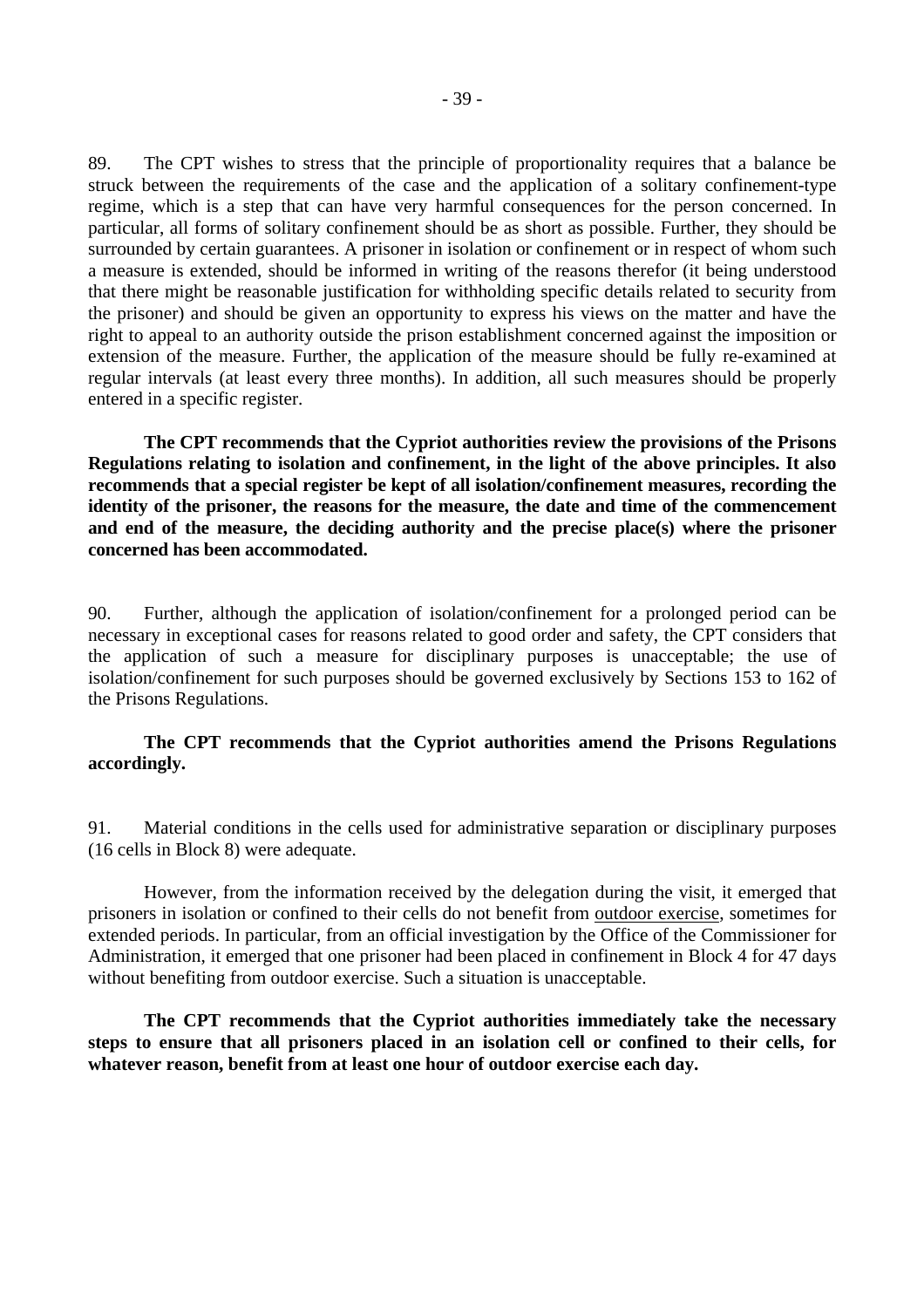b. contact with the outside world

92. The CPT wishes once again to underline the importance for prisoners of being able to maintain good contact with the outside world. Above all, they must be given the opportunity to safeguard their relationships with their family and friends, and especially with their spouse or partner and their children. The continuation of such relations can be of critical importance for all concerned, particularly in the context of prisoners' social rehabilitation. The guiding principle should be to promote contact with the outside world; any restrictions on such contacts should be based exclusively on security concerns of an appreciable nature or considerations linked to available resources.

93. Under the terms of the Prisons Regulations, in principle all prisoners (both remand and sentenced) have the right to receive up to six one-hour visits every month. In addition, a certain degree of flexibility is possible, for example, when the visitors concerned are family members living abroad.<sup>51</sup> The CPT welcomes these arrangements.

94. As regards material conditions for visits, the renovation of Blocks 5 and 8 has provided the possibility to create three new rooms (one for lawyers, one for families and a third for friends). These premises offered satisfactory visiting conditions, though they could be improved by the removal of the low barriers between visitors and prisoners. However, **the room reserved for visits for prisoners from Blocks 1, 2 and 4 left much to be desired; it was very noisy and overcrowded.** 

95. Telephones have been installed within the prisons, one in each block for use by prisoners from 08.00 a.m. to 2.30 p.m. This is in principle a very positive development. However, apart from in Block 4, which was only accommodating approximately ten prisoners, access to the telephone was rarely straightforward given the number of prisoners involved.

# **The Committee invites the Cypriot authorities to increase the number of telephones available in each block.**

c. staff

96. During the visit carried out in December 2004, the delegation noted that some progress had been made in terms of training for staff. For example, new prison staff were following an initial six-week training course and there were plans to develop in-service training. However, overall much remained to be done. In particular, in-service training (the use of fire-arms apart) was practically nonexistent.

 The CPT wishes to emphasise once more the importance it attaches to the training of prison staff. There is arguably no better guarantee against ill-treatment than a properly recruited and trained prison officer who knows how to adopt the appropriate attitude in his relations with prisoners.

<span id="page-39-0"></span> $51$ 

Cf. Sections 38, 116 and 117 of the Prisons Regulations (1997).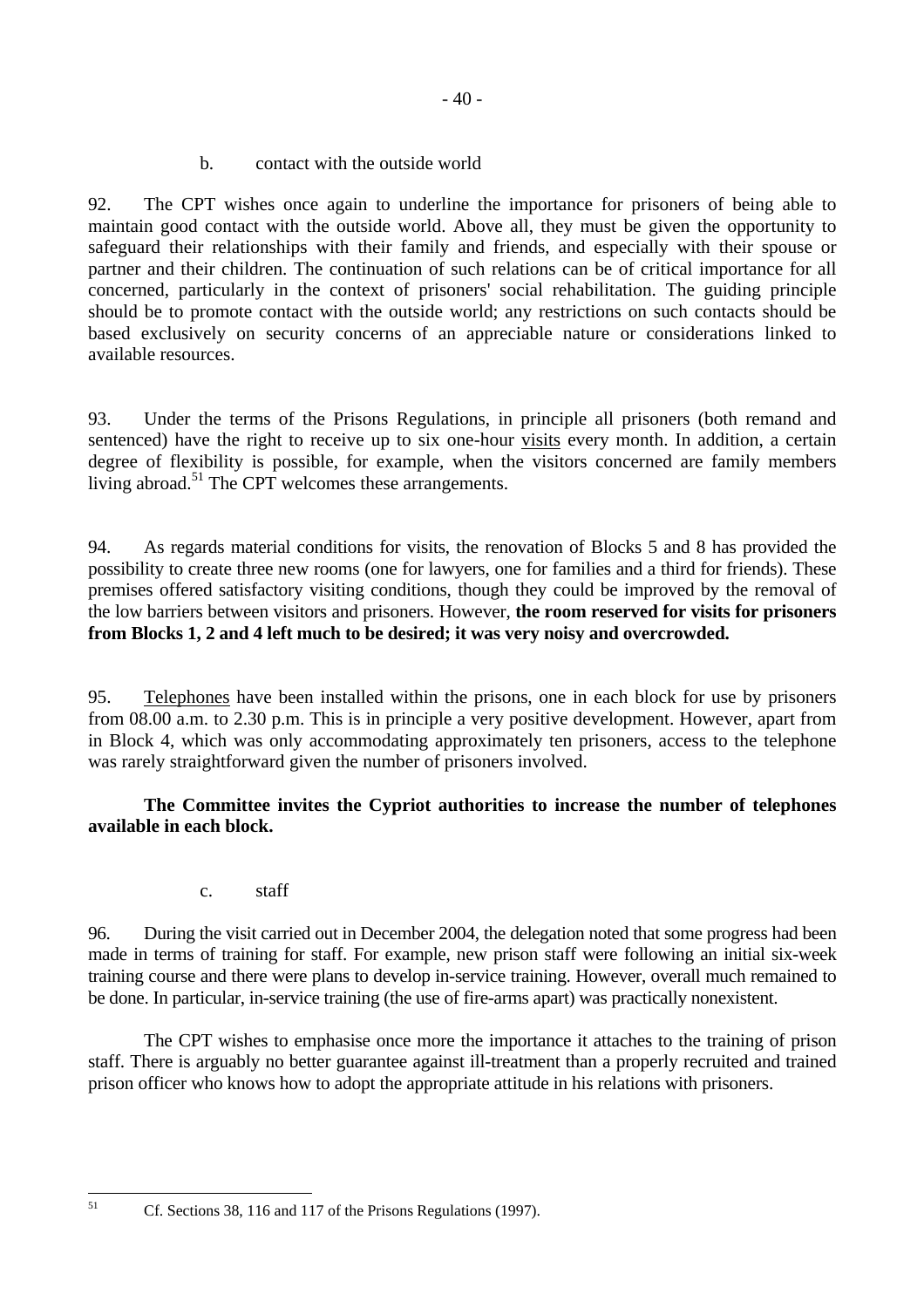Consequently, **the CPT recommends that the Cypriot authorities give high priority to the development of prison staff training, both initial and ongoing. In the course of such training, considerable emphasis should be placed on the acquisition of interpersonal communication skills.** 

97. During the visit in 2004, the delegation was informed that, among new prison staff, the proportion of women had risen to 10%. This is a positive development.

 Nevertheless, female staff were mainly working in Block 3, which accommodates women prisoners. It was not envisaged that female members of staff would be employed in the detention areas accommodating male prisoners. In the CPT's opinion, the introduction of female prison staff in detention areas for male prisoners is a positive step that can improve the general atmosphere in those areas. The presence of mixed gender staff can be particularly beneficial in establishments which accommodate juveniles.

 **The CPT invites the Cypriot authorities to examine the possibility of deploying female staff in all detention areas of Nicosia Central Prisons.** 

d. complaints procedures

98. During the visit carried out in December 2004, the delegation observed that, in response to the recommendation made by the CPT in its report on the 2000 visit,<sup>52</sup> locked boxes had been installed, in which prisoners could put complaints for the attention of the Commissioner for Administration.

The CPT welcomes this development.

<span id="page-40-0"></span> $52$ 52 Cf. CPT/Inf (2003) 1, paragraph 41.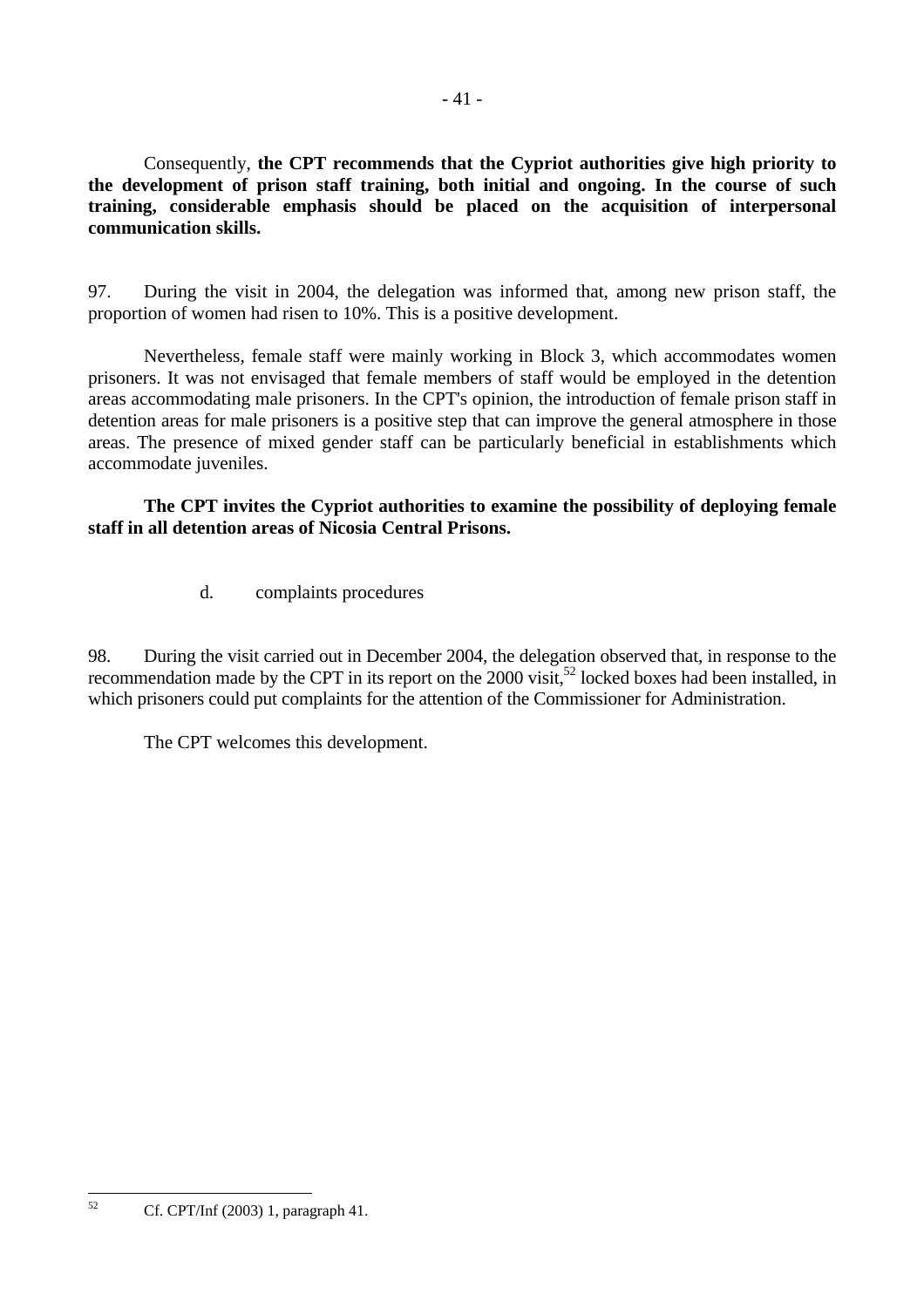# **C. Athalassa Psychiatric Hospital**

# **1. Preliminary remarks**

99. Athalassa Psychiatric Hospital has been visited on each of the CPT's previous visits to Cyprus. Since the first visit in  $1992$ <sup>53</sup>, the number of operational wards has gradually been reduced from 18, with a capacity to accommodate 653 patients, down to 8 wards, with a capacity of 173 beds.<sup>54</sup> In December 2004, 122 beds were occupied,<sup>55</sup> predominantly by patients with chronic psychiatric disorders. The further fall in bed capacity since the CPT's visit in 200[056](#page-41-3) follows a trend of discharges, with chronic patients being transferred to homes in the community,  $57$  and indicates a greater capacity to deal with psychiatric disorders in the community. The CPT welcomes this trend and **encourages the Cypriot authorities also to accord priority to the transfer of patients with learning disabilities to centres within the community where they can receive appropriate care from properly trained personnel**. [58](#page-41-5)

100. As far as admissions to the Hospital are concerned, whereas admissions by court order remained stable in number from 2000 to 2003, at the time of the CPT delegation's visit, there had been already 274 admissions under court order in 2004, a 20% increase. This appears to be partly due to the readmission of patients with chronic psychotic disorders who had been placed in accommodation for the elderly which proved to be inappropriate. **The CPT would like to receive the comments of the Cypriot authorities in this respect.** 

101. In 2000, the CPT's delegation was informed that a new Mental Health Centre would be opened by 2003. During the 2004 visit, the delegation was informed of a probable opening date ranging from 2007 to 2009 ; in their letter of 25 May 2005, the Cypriot authorities indicated that the plans for the new Mental Health Centre were underway at the Department of Public Works.

 **The CPT urges the Cypriot Authorities to give priority to the planning, construction and commissioning of the new Mental Health Centre. It would like to receive information on the concrete steps envisaged for the opening of the new Centre, and on the schedule for the implementation of these steps.** 

<span id="page-41-0"></span><sup>53</sup> 53 Cf. CPT/Inf (97) 5 [Part 1], paragraphs 121 to 123, in which the essential characteristics of the Hospital were described.<br>
54 A further ward situated on the Athalassa grounds accommodates children with severe learning disabilities. It is

<span id="page-41-1"></span>

<span id="page-41-3"></span><span id="page-41-2"></span>

run under the authority of the Ministry of Labour and Social Services.<br>
So Sime of the 122 registered patients were on leave at the time of the visit.<br>
At that time the 189 patients at Athalassa were classified as psychiat

<span id="page-41-4"></span>learning disabilities (55). 57 In 2003, for example, 21 chronic psychotic patients began "rehabilitation in the community", although in fact this meant that 19 of them were placed in homes for the elderly, while only two were able to return to their

<span id="page-41-5"></span>home environment.<br><sup>58</sup> Cf. CPT/Inf (2003) 1, paragraph 53.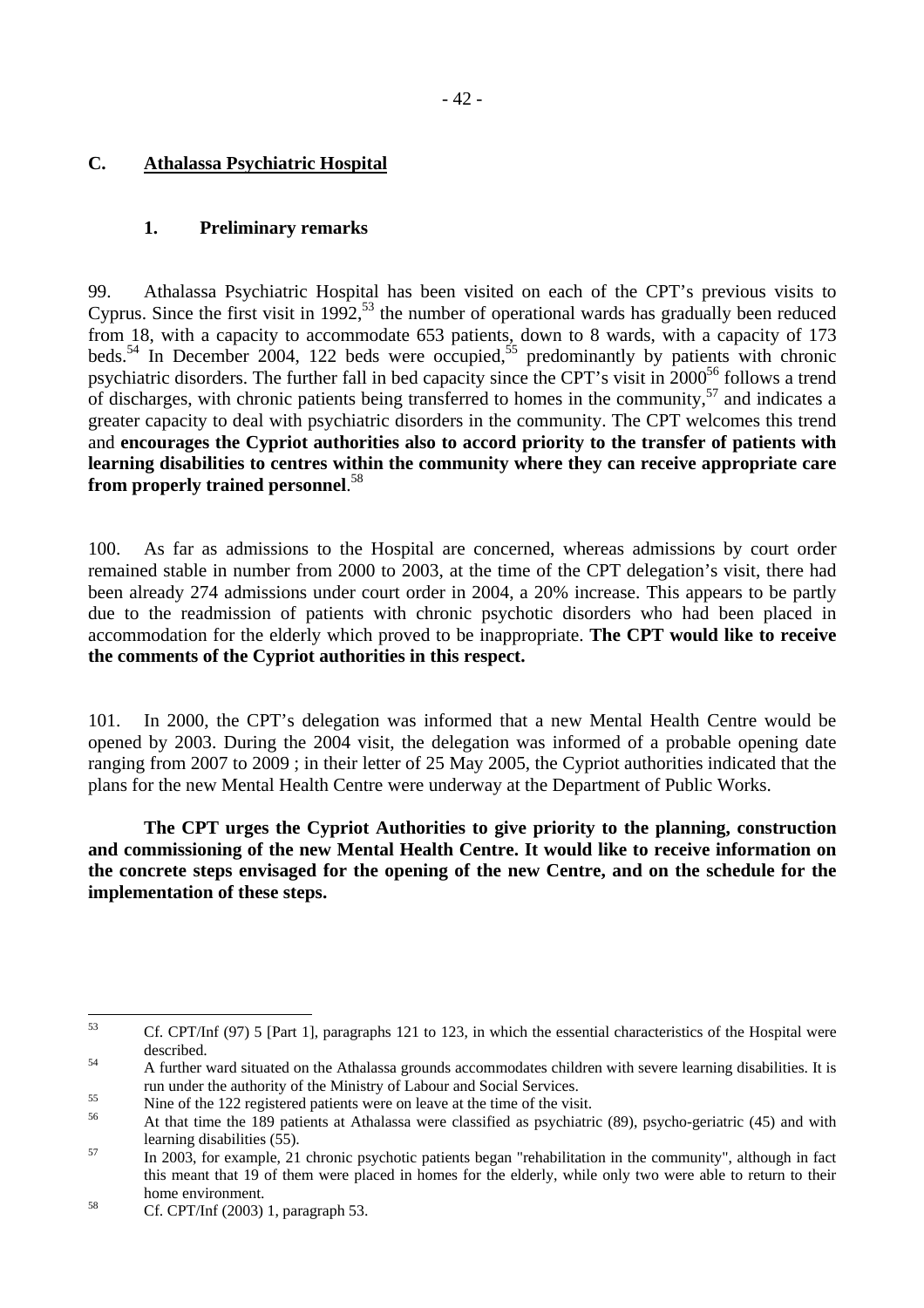102. The 1997 Law on Psychiatric Care<sup>59</sup> provides the legal framework for involuntary placement in, and supervision of, psychiatric establishments. Extracts from the law regarding initial and continued placement in compulsory care were reproduced in the report on the CPT's visit in 2000.<sup>60</sup>

# **2. Ill-treatment**

103. The CPT's delegation found no instances of deliberate ill-treatment of patients. Indeed, the delegation observed staff dealing with difficult situations in a humane and effective manner.

 Nevertheless, the CPT must draw the attention of the Cypriot authorities to the treatment of one patient on ward 34. As he was regarded as potentially dangerous, he was under continuous observation and only allowed to move within the ward if a nurse or a nursing orderly was available to observe him. At night he was kept in a special individual room with a metal, prison-like door. There was no toilet within the room and, as the patient was not allowed to leave his room during the night, he was obliged to use a slop bucket in order to comply with the needs of nature. At the time of the delegation's visit, a bed was installed in the room, although nursing notes concerning this patient indicated that this measure was provisional and linked to the CPT's visit. Obliging a psychiatric patient to be kept without a bed or proper toilet facilities, even if only at night, could fairly be described as degrading treatment.

 In their letter of 25 May 2005, the Cypriot authorities informed the CPT that the room would soon be equipped with a flushing toilet, and that the door would be replaced. While taking note of the measures envisaged, **the CPT recommends that, if security considerations require any patient to be confined to a room at night, arrangements be made so as to accommodate them in an appropriately secure room, fitted with a suitable bed and proper toilet.**

# **3. Living conditions**

104. Improvements had been made at the hospital since the 2000 visit through the phasing-out of large-capacity dormitories. In addition, a number of other positive steps had been taken with a view to improving the patients' living conditions, e.g.: the upgrading of ward 14 (accommodating patients with severe learning disabilities); and additional visual stimulation in some other wards. Moreover, half of the rooms in the hospital were equipped with bedside lockers or individual lockable cupboards.

 That said, there remained some room for improvement. For example, in ward 39, patients slept in glass-partitioned bays, resulting in a lack of privacy; on many wards, patients' bedrooms remained somewhat sparse and bleak; some of the sanitary equipment, notably on wards 37 and 21, was out of service.

The CPT notes that the sanitary facilities on the latter wards had been subsequently repaired. **It invites the Cypriot authorities to continue in their efforts to further improve patients' living conditions, having regard, inter alia, to the comments made above.** 

<span id="page-42-0"></span><sup>59</sup> Law No. 77(1) of 1997 Providing for the Establishment and Operation of Psychiatric Centres for the Care of Mentally-Ill Persons, the Safeguarding of such Persons' Rights and the Determination of Duties and Responsibilities of Relatives.<br>
Cf. CPT/Inf (2003) 1, paragraph 54.

<span id="page-42-1"></span>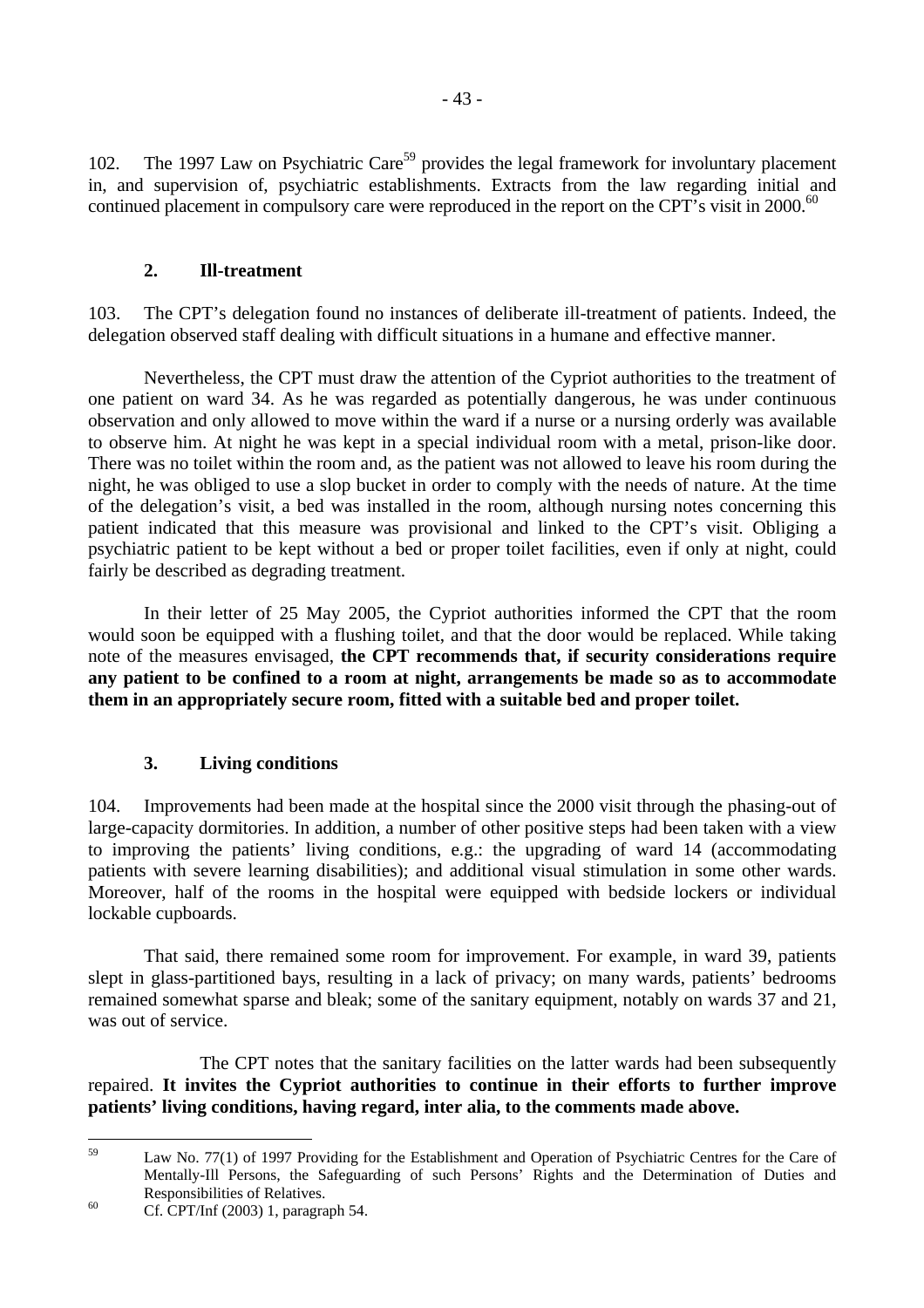105. In general, patients at Athalassa Psychiatric hospital appeared to be well clothed, most with their personal clothing. However, during a nocturnal visit to ward 14, it was observed that three patients were completely naked and uncovered at night. **The CPT recommends that steps be taken so that patients do not sleep naked without any sheets or blanket cover during the night.**

106. In addition, in the light of other findings made by the delegation, **the CPT recommends that all patients whose state of health so permits, including those within a "closed regime" or in acute wards, benefit without delay from at least one hour of outdoor exercise per day. This might require the setting up of reasonably spacious and secure outdoor areas.** 

# **4. Treatment**

<span id="page-43-0"></span> $61$ 

107. A multi-disciplinary assessment of treatment needs for all patients in the hospital was carried out during 2004. This is a praiseworthy initiative, but, regrettably, it had not been followed up with efforts to diversify therapeutic programmes, which consisted mainly of psychotropic drug therapy.

108. Psychopharmacological medication therapy was, on the whole, used appropriately.

 Nevertheless, the CPT is concerned about the widespread use of open-ended prescriptions, made by the treating doctor, for drugs not administered immediately, or on an ongoing basis, but rather whenever the nursing staff believe it is necessary (so-called *"PRN"*<sup>[61](#page-43-0)</sup> medication). Indeed, over 90% of patients in the hospital had a "PRN" prescription, mostly for powerful neuroleptic drugs by intra-muscular injection. Nearly all patients in the acute admission wards appeared to receive this prescription as a matter of routine, upon entry to the hospital. On other wards, the prescription dated back many months or even years, but remained valid. "PRN" medication was used mainly in conflictual situations which arose between patients, when two or more patients were given the medication at the same time.

109. In the CPT's opinion, "PRN" medication may be appropriate for selected patients over limited periods of time. However, its generalised use without systematic control by medical staff would place too much responsibility on nurses and open the door to abuse. As with any drug treatment, its clinical effects should be carefully monitored at sufficiently frequent intervals. "PRN" medication could also, in certain instances, amount to involuntary treatment; if so, it should be surrounded by appropriate safeguards. Moreover, "PRN" medication should under no circumstances be used as a means of managing situations of conflict between patients. **The CPT recommends that the approach towards "PRN" medication be reviewed in the light of these remarks. In particular, a doctor should be immediately notified of any instance in which "PRN" medication is administered.** 

110. In their letter of 25 May 2005, the Cypriot authorities informed the CPT that orders had been issued so that doctors would be required to give signed instructions for the administration of "PRN" medication.

<sup>&</sup>quot;PRN" stands for *pro re nata*, Latin for "for something that occurred"; in this context: "as needed".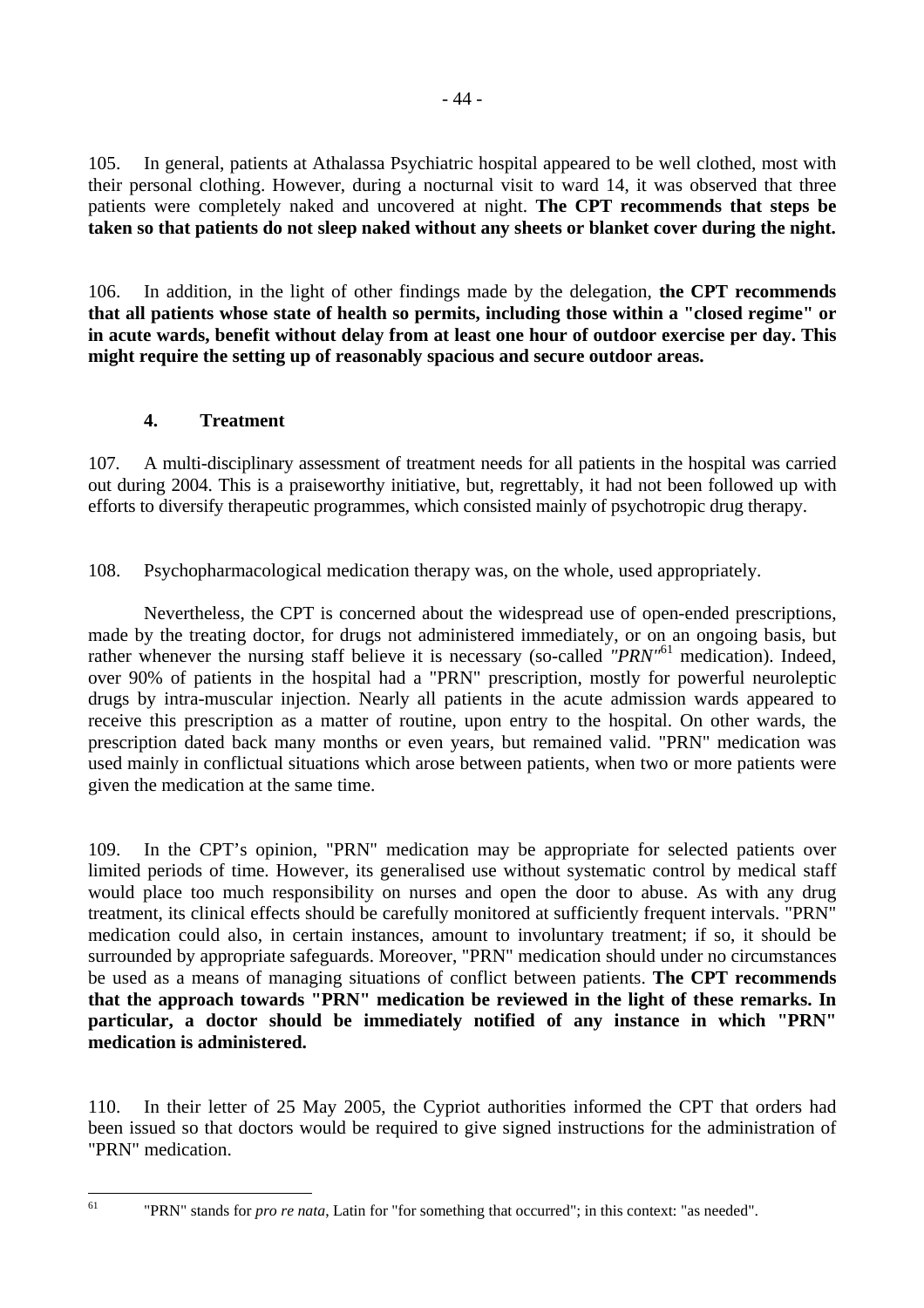The CPT takes note of this information, which does not, however, dispel its concerns as regards the approach towards "PRN" medication. **The Committee wishes to receive further clarification as regards the administration of "PRN" medication in acute emergency cases, as well as a copy of the above-mentioned orders and instructions.** 

111. Further, the recording of the use of "PRN" medication appeared to pose problems. In several instances the treatment was only recorded in the "daily nursing report" for the whole ward, and not in the individual nursing reports for patients (except on wards 23 and 24, where there were no "daily report books"). Moreover, it was apparent that doctors (including on wards 23 and 24) were not necessarily aware of when "PRN" medication had been administered.

In their letter of 25 May 2005, the Cypriot authorities indicated that the administration of "PRN" medication would be recorded in the patient's file as well as in a specific register. The CPT welcomes this development.

112. Since the CPT's previous visit in 2000, the practice concerning the provision of *electro convulsive therapy* (ECT) had improved. All ECT was administered in a modified form, under anaesthetic and using a muscle relaxant, by a qualified anaesthetist from the Nicosia General Hospital, and in a designated room out of the view of other patients. The CPT welcomes this development.

113. Concerning other forms of treatment, at the time of the visit, very few patients were regularly attending the *Occupational Therapy Centre*. The Occupational Therapy Department did provide some activities within wards, which were particularly focused on wards 36 and 37, and also on the acute wards (23 and 24). However, participation in occupational therapy from the chronic wards (21 and 34) was limited to a very small number of patients. In this respect, there had been no improvement since the CPT's visit in 2000.<sup>62</sup>

**The CPT recommends, once again, that an individualised therapeutic programme be drawn up for each psychiatric patient. In addition to appropriate medication and medical care, it should involve a wide range of rehabilitative and therapeutic activities, including access to occupational therapy, group therapy, individual psychotherapy, art, drama, music and sport.** 

<span id="page-44-0"></span> $62$ 62 Cf. CPT/Inf (2003) 1, paragraph 59.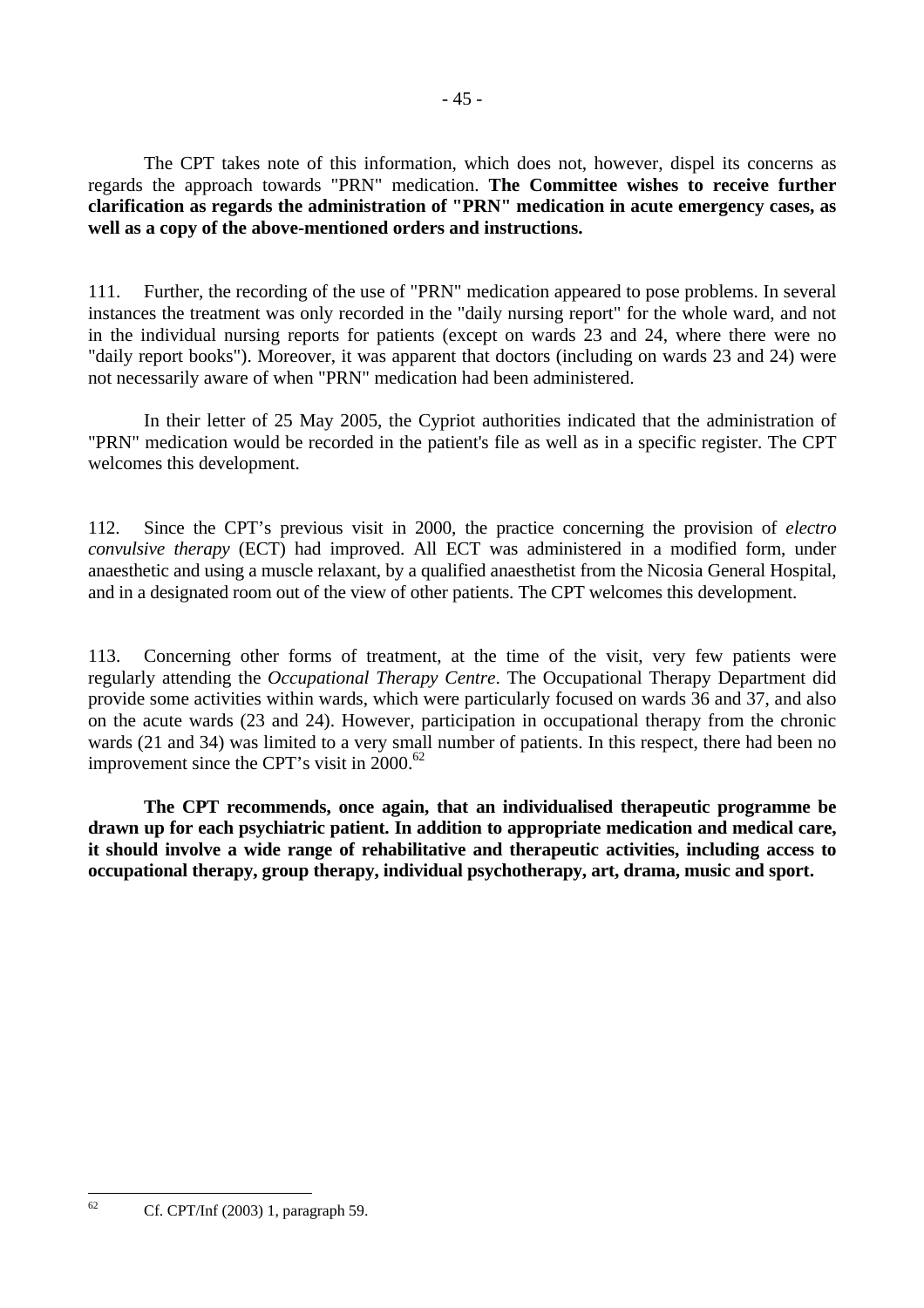#### **5. Staff**

114. The reduction in the number of patients at Athalassa Psychiatric Hospital and the development of Community Services had naturally led to a reduction in staff. Nevertheless, care should be taken to maintain sufficient qualified staff for the patients who remain in the Hospital.

 In this respect, the availability of nursing staff appeared to be satisfactory, with a total of 144 nurses, distributed adequately in day and night shifts. However, the same cannot be said with regard to the staffing level of doctors (6), psychologists (3), social workers (1) and occupational therapists (6). It appeared that most doctors were on contracts involving duties in community psychiatric services as well as in the hospital. Further, doctors' contracts were such that, after 2.30 p.m., no doctors were available in the hospital until the following morning at 08.00 a.m. A doctor had to be called in case of an emergency or a new admission and it could take up to two hours before a doctor arrived at the hospital.

 Doctors' availability to see patients, including those on acute admission wards, appeared to be so reduced, both in terms of frequency and duration, that a therapeutic relationship with patients was difficult to establish and maintain, with little capacity to carry out any treatment.

**The CPT recommends that the Cypriot authorities address, as a matter of priority, the insufficiency of medical and other qualified treatment staff and their real-time availability for patient care. Further, at least one member of the medical staff should be available at the hospital at all times.** 

#### **6. Means of restraint**

115. The CPT's delegation was satisfied to observe that physical restraint was used only in exceptional cases and for the shortest possible period. That said, **the delegation was far from convinced that such a measure was always explicitly ordered by a medical doctor, or brought to his or her attention for subsequent approval.** Recourse to such a measure was systematically recorded in nursing notes but not in a register specifically designed for that purpose. The amended restraints register, referred to in paragraph 61 of the report on the visit in 2000, was not in use in 2004.

 As for seclusion measures, they also appeared to be used sparingly. However, there seemed to be no detailed policy on this issue, spelling out, in particular, the types of cases in which it may be used, the objectives sought, its duration and the need for regular reviews, the existence of appropriate human contact and the need for staff to be especially attentive. In fact, the only indication given to nursing staff was a special green form inserted in the patient's file, which indicated that the patient "can be isolated, if necessary". Clearly, such a situation leaves the door open for misuse of seclusion.

116. **The CPT recommends that, in addition to being recorded in the nursing notes, every instance of the physical restraint (manual control, use of instruments of physical restraint, seclusion) of a patient be recorded in a specific register established for that purpose. Each entry in the register should include the times at which the measure began and ended, who ordered the measure, the circumstances of the case, the reasons for resorting to the measure and an account of any injuries sustained by patients or staff.**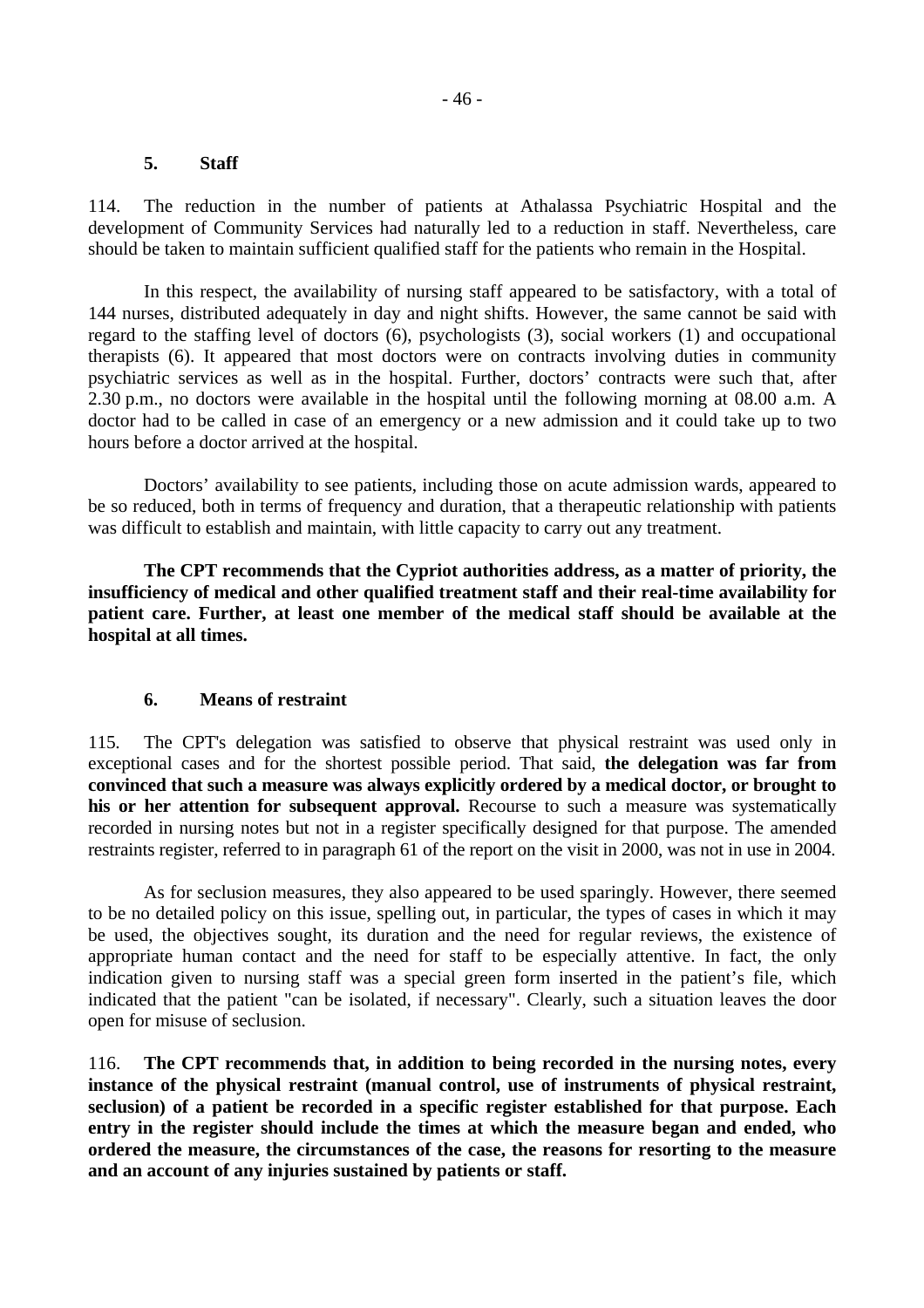# **Further, the CPT recommends that a detailed policy on the use of seclusion be drawn up, in the light of the above remarks. This policy should make clear that seclusion should never be used as a punishment.**

117. On ward 23, the delegation observed a cell-like room with a metal door and bars. No patient was being accommodated in this room during the visit and staff informed the delegation that it was never used. Nevertheless, such a room in an acute psychiatric ward could well be intimidating to patients. In their letter of 25 May 2005, the Cypriot authorities indicated to the CPT that the door would be replaced. The CPT takes note of this information.

# **7. Safeguards in the context of involuntary placement**

# a. the initial placement decision

118. The procedure by which involuntary placement is decided should offer guarantees of independence and impartiality as well as of objective medical expertise. In its report on the visit in 2000, the CPT noted that these requirements appeared to be met by the 1997 Law on Psychiatric Care ("the 1997 Law").<sup>63</sup> Article 10 of the 1997 Law specifies that, upon the request of a personal representative, the police or a social worker, the court can issue an initial temporary care order of up to two weeks' duration.<sup>64</sup> The request must be supported by a psychiatric opinion.<sup>65</sup> After the initial period of temporary care, the court can issue a continuing care order for a period of up to two months.<sup>66</sup>

119. According to the 1997 law, when issuing any care order, be it temporary or continuing, the court must hear the patient, unless it is convinced by the evidence furnished that the patient is not in a position to testify. In such a case the personal representative is heard and may be accompanied by a lawyer and a psychiatrist of his or her choice.<sup>67</sup>

 However, from the information gathered by the delegation, it appeared that, in practice, the patient was virtually never present at the court hearing, and very often the personal representative was a family member and was indeed the same person who had requested the hospitalisation. While a family member may genuinely believe that the patient needs to be hospitalised, he or she cannot properly, independently represent the patient's own interests. **In the CPT's opinion, it would be advisable for the Cypriot authorities to explore alternative solutions which would fully guarantee the independence and impartiality of the personal representative.** 

120. Further, it appeared that patients or their personal representatives did not usually benefit from the assistance of a lawyer at the hearing, despite the possibility provided by the 1997 Law. In this connection, it should be noted that access to free legal aid for the indigent is not a right, but is rather subject to wide judicial discretion.<sup>68</sup>

# **The CPT would like to receive the comments of the Cypriot authorities on this issue.**

<span id="page-46-0"></span><sup>63</sup> 63 An extract of the 1997 Law can be found at paragraph 54 of the report on the visit in 2000 (CPT/Inf (2003) 1).

<span id="page-46-1"></span> $^{64}$  Cf. Article 10, paragraph 1 (a) and (c).

<span id="page-46-2"></span><sup>&</sup>lt;sup>65</sup> Cf. Article 10, paragraph 1 (b).

<span id="page-46-3"></span> $^{66}$  Cf. Article 10, paragraph 1 (e).

<span id="page-46-4"></span> $^{67}$  Cf. Article 10, paragraph 1 (g).

<span id="page-46-5"></span>Cf. Article 10, paragraph 1 (h).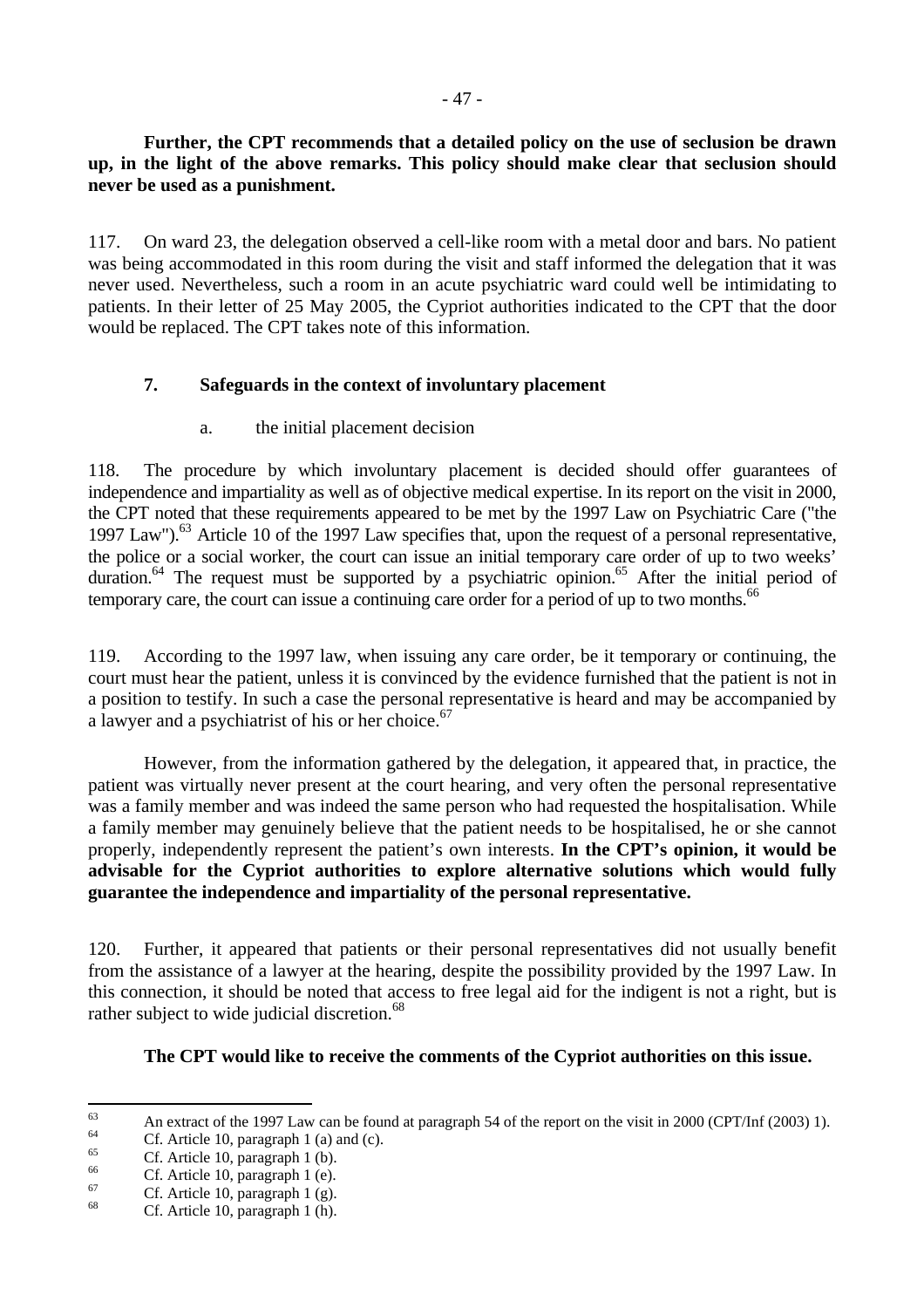b. safeguards during placement

121. The delegation was pleased to note that an information brochure and leaflet on patients' rights had been prepared by the Supervisory Committee on Mental Health (hereafter the "Supervisory Committee"). However, neither of these documents was available to patients at the time of the CPT's visit. One of the most significant defects in the system of patients' safeguards was indeed the lack of information given to patients.

 In their letter of 25 May 2005, the Cypriot authorities informed the CPT that the information brochures and leaflets were again available at Athalassa Hospital and given to every new patient on admission as well as to their relatives. The CPT welcomes these developments and **recommends that any patient unable to understand these documents should receive appropriate assistance.**

122. As stated in the report on the visit in  $2000<sup>69</sup>$  an effective complaints procedure is a basic safeguard against ill-treatment in psychiatric establishments. Patients were entitled to send complaints directly to the Supervisory Committee, without any censorship. At the time of the visit in 2004, the delegation observed that complaints boxes had been fitted in some wards; however, they were either broken or missing on several wards. Furthermore, their contents were emptied and opened by the nursing staff and then transmitted to the hospital management.

# **The CPT recommends that steps be taken to ensure that patients have confidential access to the Supervisory Committee. This implies that arrangements should be in place enabling them to send complaints directly to the Supervisory Committee.**

123. Maintenance of patients' contact with the outside world is essential, not only from a therapeutic standpoint, but also for the prevention of ill-treatment. Patients should be able to send and receive correspondence, to have access to the telephone, and to receive visits from their family and friends. Confidential access to a lawyer should also be guaranteed.

 The delegation was pleased to observe adequate arrangements for visits to patients. That said, there is room for improvement concerning access to the telephone for persons not allowed outside the wards. It appeared that such persons were only permitted to place or receive outside phone calls through the staff. In the CPT's opinion, all patients, unless there is a doctor's order to the contrary and for specific situations, should be able to communicate by telephone during the day and under conditions allowing privacy. **The CPT recommends that the necessary steps be taken to this effect.**

124. As underlined in the report on the visit in 2000,<sup>70</sup> the CPT attaches considerable importance to psychiatric establishments being visited on a regular basis by an independent outside body (e.g. a judge or supervisory committee) which is responsible for the inspection of patients' care. This body should be authorised, in particular, to talk privately with patients, receive directly any complaints which they might have and make any necessary recommendations.

<span id="page-47-0"></span><sup>69</sup> <sup>69</sup> Cf. CPT/Inf (2003) 1, paragraph 64, first sub-paragraph.

<span id="page-47-1"></span>Cf. CPT/Inf (2003) 1, paragraph 64, second sub-paragraph.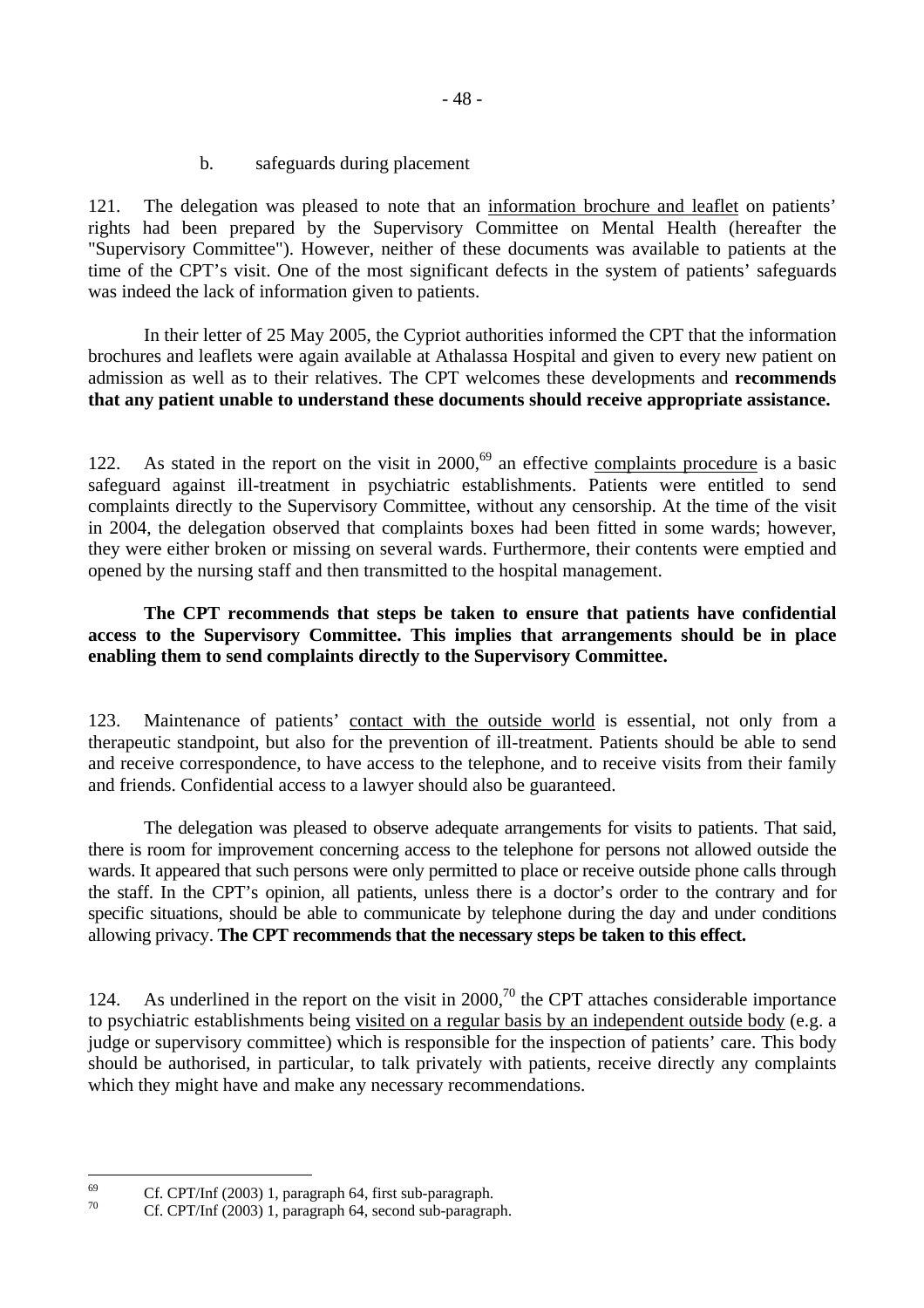Since the previous visit in 2000, the Supervisory Committee has become considerably more effective in performing the supervisory role entrusted to it by the 1997 Law.<sup>71</sup> In particular, the Supervisory Committee has now undertaken a number of activities, including both regular and unannounced visits to Athalassa Psychiatric Hospital and the examination of complaints received from patients.

The CPT welcomes this development.

125. In the light of the important task entrusted to the Supervisory Committee, the CPT had recommended in its report on the  $2000$  visit,<sup>72</sup> that the Committee be allocated the resources necessary to enable it effectively to fulfil its duties under the Law on Psychiatric Care.

 The 2004 visit revealed that the Supervisory Committee continued to face problems in terms of its resources. The Supervisory Committee still did not have its own premises and, as for its Secretariat, only one administrative officer from the Ministry of Health carried out this function alongside other full-time responsibilities. This is not a satisfactory state of affairs. **The CPT recommends that the resources of the Supervisory Committee be increased and, in particular, that it be serviced by an independent and full-time Secretariat, which is located in its own separate premises and equipped with adequate facilities.**

126. As regards the composition of the Supervisory Committee, the CPT notes with satisfaction that, following the comments made in the report on the visit in  $2000<sup>73</sup>$ , the Supervisory Committee had an independent Chair.

 According to the information gathered by the delegation, the majority of the members of the Supervisory Committee were from the public sector and worked within the establishments which the Supervisory Committee is supposed to monitor. Such a situation could obviously create a conflict of interest for those appointed and might prevent them from being perceived as independent. **The CPT requests that the Cypriot authorities bring this remark to the attention of the various professional bodies required to submit lists of candidates for the appointment of Supervisory Committee members.**

 Article 20 (4) (f) of the 1997 Law provides that one member shall be a representative of voluntary organisations in the mental health area. The CPT wishes to underline the importance of the effective participation of the NGO community in the work of such a body as the Supervisory Committee. **The CPT would like to receive confirmation that such organisations are indeed effectively represented on the Supervisory Committee.**

<span id="page-48-0"></span> $71$ <sup>71</sup> Part 5, Articles 20 to 24 of the 1997 Law.

<span id="page-48-1"></span><sup>&</sup>lt;sup>72</sup> Cf. CPT/Inf (2003) 1, paragraph 65.

<span id="page-48-2"></span>Cf. CPT/Inf (2003) 1, paragraph 66.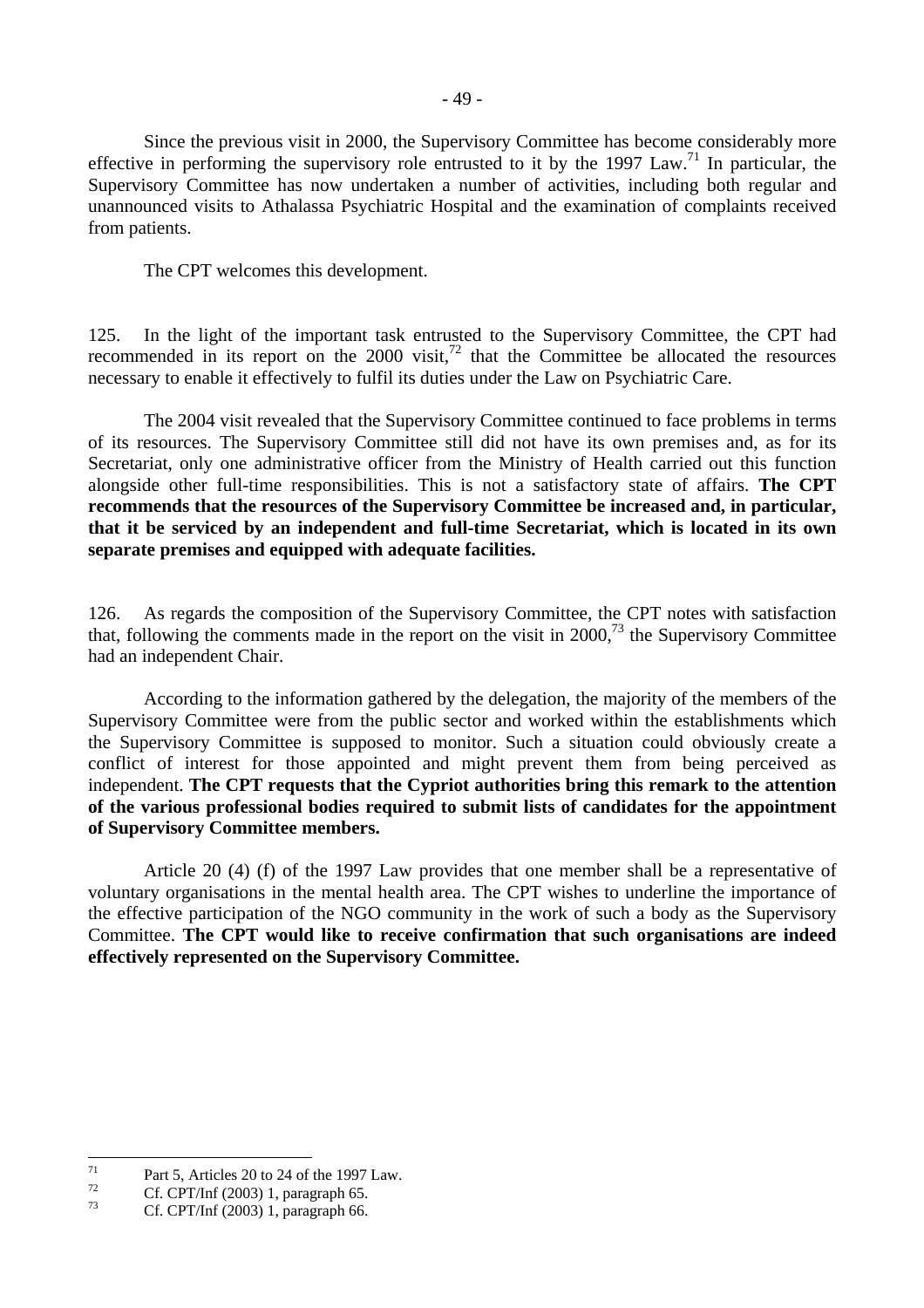c. discharge

127. Patients should be discharged from psychiatric establishments as soon as their mental state no longer requires their involuntary placement and provided that adequate services are available in the community. The need for such placements should, therefore, be subject to review at regular intervals. Patients should also be in a position to request, at reasonable intervals, that a judicial authority examine the need for their continued placement.

128. The 1997 Law provides that an initial maximum two-week period of temporary compulsory care can be extended into a continuing care order of a maximum period of two months.<sup>74</sup> Article 11 of the 1997 Law provides that renewals of continuing care orders can then be made by the court for periods of up to 12 months. Whereas the procedure for issuing a temporary or continuing care order requires that the court hear the patient or his or her representative (cf. paragraph 119), it would appear from the 1997 Law that renewals of continuing care orders under Article 11 may be made by the court by written procedure, without a hearing.

 Patients should have the right to be heard in person or through a personal advocate or representative at all court hearings prior to any decision concerning the renewal of their involuntary placement (cf. also Rule 25 of Recommendation Rec (2004) 10 of the Committee of Ministers of the Council of Europe concerning the protection of the human rights and dignity of persons with mental disorder). **The CPT recommends that the necessary steps be taken to ensure this right.**

129. Article 15 of the 1997 Law provides the legislative framework for the termination of compulsory care[.75](#page-49-1) The director of the mental health establishment may terminate the compulsory care, either on his or her own initiative, after consultation with the inter-disciplinary team of the establishment, or further to the request of the patient or representative, when the psychiatrist in charge agrees with this request. Refusals by the director of such requests may be challenged in judicial proceedings.<sup>[76](#page-49-2)</sup>

 However, patients have no possibility to initiate a termination procedure, unless the request for termination of compulsory care is supported by the treating psychiatrist.<sup>[77](#page-49-3)</sup> **The CPT recommends that this requirement be removed.**

130. Further, under both the renewal procedure as per Article 11 of the 1997 Law, and the Article 15, paragraph 2, procedure to challenge the refusal to terminate involuntary placement, the court would base its decision exclusively on the opinions of the treating psychiatrist and the director of the establishment. **The CPT reiterates its recommendatio[n78](#page-49-4) that a court required to decide whether to continue an involuntary psychiatric placement should, in every case, have access to the reasoned opinion of an independent psychiatrist.** 

<span id="page-49-0"></span> $74$  $\frac{74}{75}$  Cf. paragraph 20.

<span id="page-49-1"></span><sup>&</sup>lt;sup>75</sup> The relevant extract is quoted in CPT/Inf (2003) 1, at paragraph 68.

<span id="page-49-2"></span> $\frac{76}{77}$  Article 15, paragraphs 2 to 4.

<span id="page-49-3"></span> $\frac{77}{28}$  Cf. Article 15, paragraph 1(b).

<span id="page-49-4"></span>Cf. CPT/Inf (2003) 1, paragraph 69.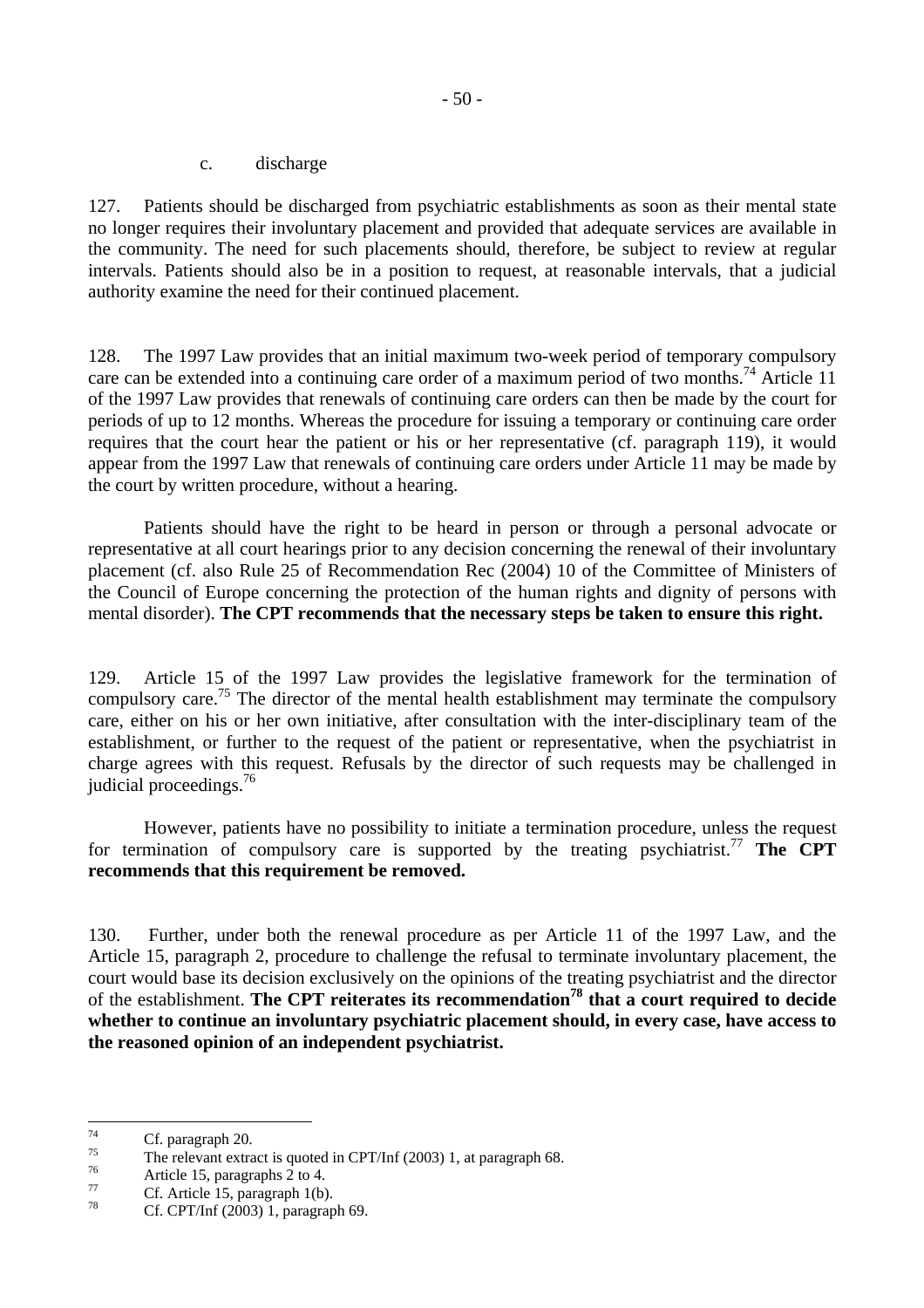# **D. Establishments for children taken into care by the Social Welfare Services**

# **1. Preliminary remarks**

131. For the first time in Cyprus, the delegation visited two establishments for children taken into care by the Social Welfare Services, i.e. the Youth Hostel in Latsia (Nicosia) and the Home for Children in Paphos.

132. The Children Law of 1956<sup>79</sup> provides the legal basis for the placement of persons under 18 years of age within the legal care of the Director of Social Welfare Services in homes established by the Director for this purpose. Such placement occurs by decision of the Director of Social Welfare in the interest of the welfare of a child who is either orphaned, abandoned or whose parents are unfit or unable to care for the child. Placement may occur on a so-called *voluntary* basis, that is with the written consent of the parents or guardians of the child,<sup>80</sup> or on an *involuntary* basis. Involuntary placement may be challenged by the parent or guardian within one month of the notification of the placement. Fourteen days after such a challenge is made, the placement ceases and the child is returned to the care of the parent or guardian, unless a court confirms the involuntary placement on the basis of an objection by the Director to the termination of the placement.<sup>81</sup>

133. The Youth Hostel in Latsia, Nicosia, accommodates boys between 13 and 18 years of age. At the time of the visit, out of the 7 boys in residence, 6 were under so-called voluntary placement and one under a court order made in July 2004.

 The Home for Children in Paphos accommodates girls and boys between 5 and 14 years of age. At the time of the visit, there were 11 children in the Home, including four in day-care. Of the 7 children in residence, one was in care further to a court order made in January 2004.

# **2. Ill-treatment**

134. The delegation received no allegations of physical ill-treatment of children by the staff in the establishments visited.

 Indeed, the delegation gained a very favourable impression of both establishments visited, as they appeared to meet the needs of the children in a suitable manner. The staff were clearly committed to working with young people, and capable of guiding and motivating the children in their charge.

<span id="page-50-0"></span> $70$  $^{79}$  Chapter 352, 18 August 1956.

<span id="page-50-1"></span> $\frac{80}{181}$  Cf. Article 4 (2) of the Children Law.

<span id="page-50-2"></span>Cf. Article  $4$  (2) and (3) of the Children Law.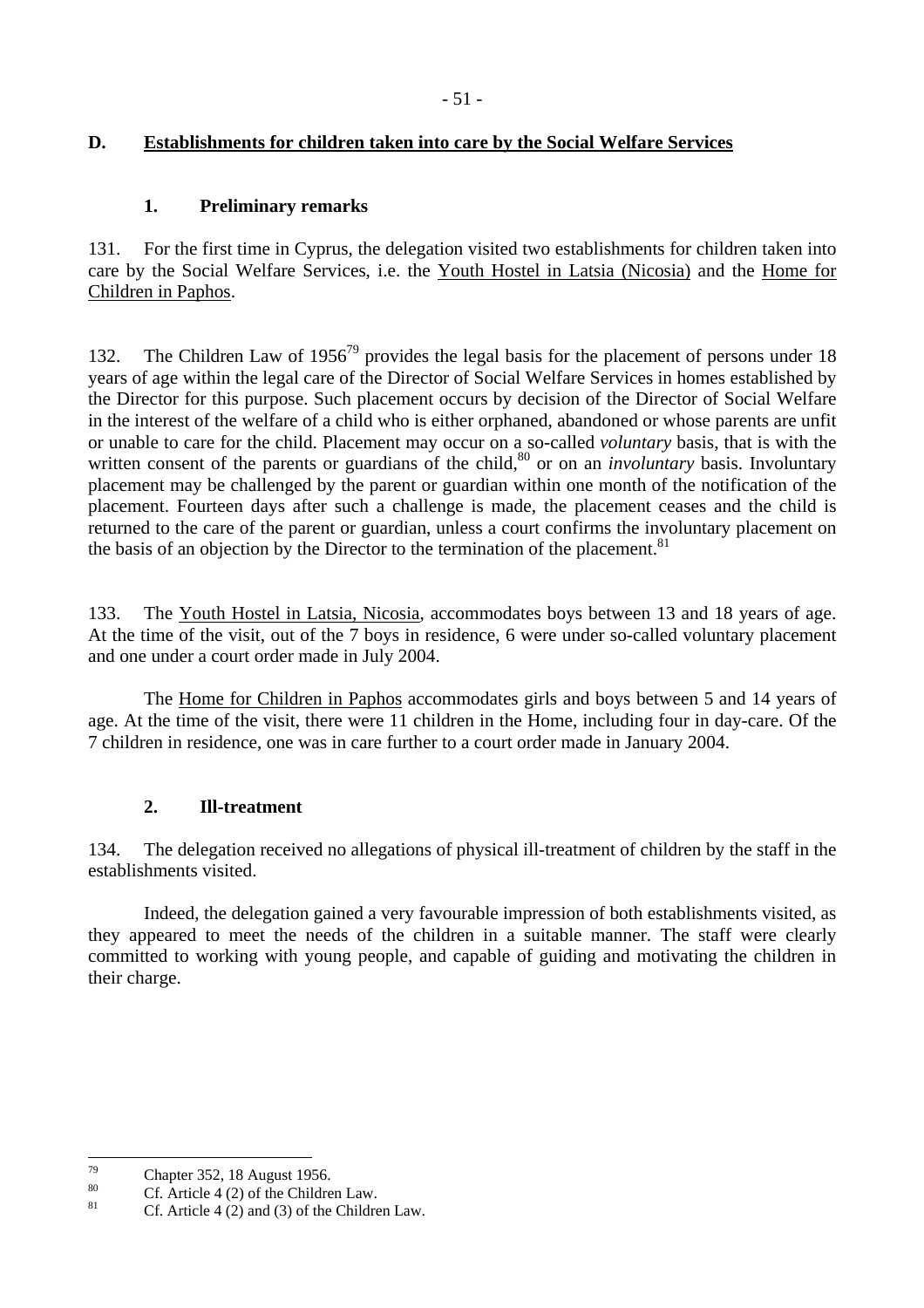# **3. Material conditions and activities**

135. The material conditions in both establishments visited could be described as satisfactory. In addition to being of an adequate size, well-lit and well-ventilated, the children's sleeping and living areas were, on the whole, properly furnished and well-decorated, offering appropriate visual stimuli. That said, in the sleeping area in both establishments, certain doors and cupboards were in a poor state of repair.

136. As for activities, both establishments provided for a wide range of purposeful activities, capable of stimulating the children's development, including education, sport and recreational activities. All children attended either the regular local school or a school for children with learning disabilities, some of the older boys at the Latsia Youth Hostel also following an apprenticeship during part of the school week.

# **4. Other issues**

137. Places where juveniles are deprived of their liberty almost invariably make provision for disciplinary sanctions to be applied to those who misbehave.

 The delegation was satisfied that disciplinary sanctions, varying from deprivation of pocket money and paying for deliberate damage, to forfeiture of weekend home leave or exclusion from outings or recreational activities, were not used in an abusive manner and did not unduly restrict the children's contact with the outside world.

138. All disciplinary procedures applied to juveniles should be accompanied by formal safeguards and be properly recorded. In particular, juveniles should have the right to be heard on the subject of the offence which they are alleged to have committed, and to appeal before a higher authority against any sanctions imposed; full details of all such sanctions should be recorded in a register kept in each establishment where juveniles are deprived of their liberty.

# **The CPT would like to be informed as to whether these requirements are being met.**

139. An effective complaints procedure is a basic safeguard against ill-treatment in establishments for juveniles.

 Juveniles should have avenues of complaint open to them, both within and outside the establishments' administrative system, and be entitled to confidential access to an appropriate independent authority (for example, a visiting committee or a judge) that is competent to receive – and, if necessary, act upon – juveniles' complaints.

## **The CPT would like to receive information on whether such avenues of complaint exist.**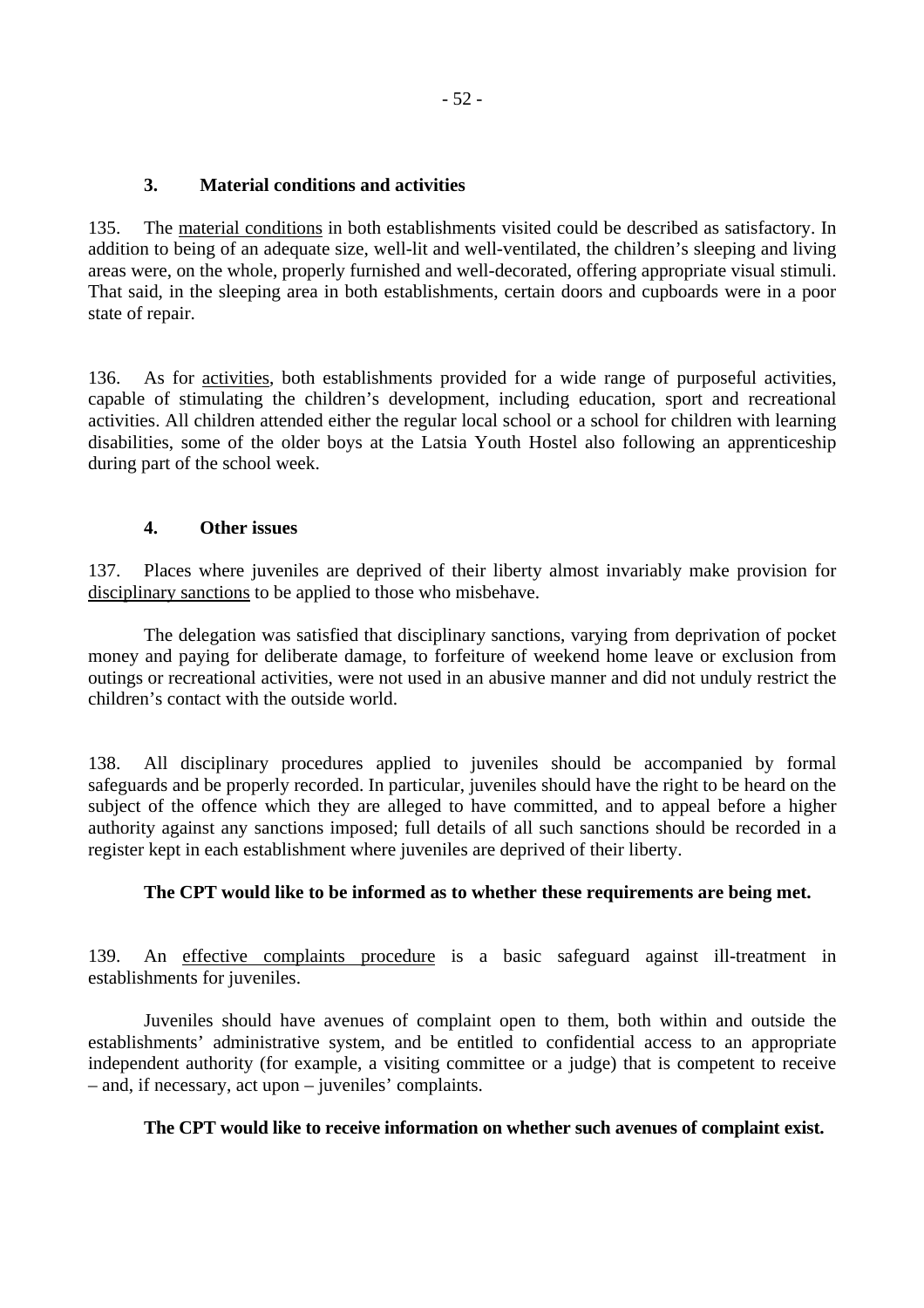140. The CPT attaches considerable importance to the maintenance of good contact with the outside world for all persons deprived of their liberty. The active promotion of such contacts can be especially beneficial for juveniles deprived of their liberty, many of whom may have behavioural problems related to emotional deprivation or a lack of social skills.

 Both establishments visited provided good visiting possibilities for families and friends, who were able to visit children in the establishments' common areas. Moreover, children were able to spend free time outside the establishment during the day.

The CPT welcomes this situation.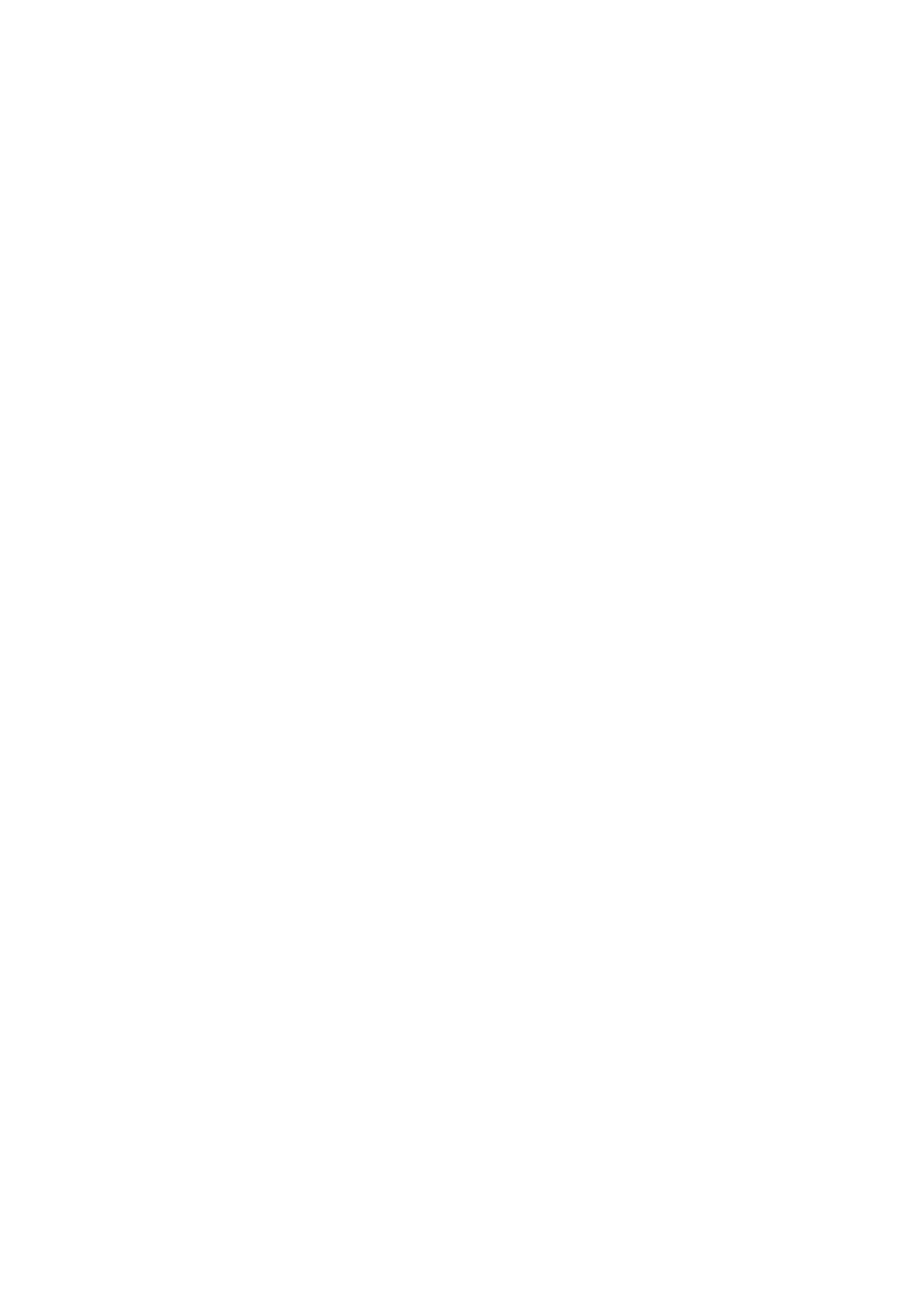## **III. RECAPITULATION AND CONCLUSIONS**

141. The principle of cooperation set out in the Convention requires that decisive action be taken upon the CPT's recommendations. Certain measures have been taken by the Cypriot authorities in response to the Committee's reports on previous visits; however, there is still much to be done. The CPT has urged the Cypriot authorities to intensify their efforts to improve the situation in the light of the Committee's recommendations.

## **A. Police establishments**

142. The CPT's delegation received many complaints of ill-treatment of persons deprived of their liberty by the police. The allegations heard related mostly to the time of arrest, but in some cases also concerned subsequent questioning. For the most part, the allegations involved criminal investigators and officers dealing with immigration matters, and a significant proportion of the allegations were made by foreign nationals.

 The forms of ill-treatment alleged consisted in the main of slaps, kicks and punches to the head and body, including the genitals. In a few cases, the ill-treatment alleged was of such a severity that it could be considered as amounting to torture. Evidence, including of a medical nature, consistent with the allegations made was gathered in some cases.

143. The information gathered during the 2004 visit suggests that the problem of the physical illtreatment of persons detained by the police persists. The time has come for the Cypriot authorities to be much more energetic in combating this problem.

 The CPT has recommended that the Minister of Justice and Public Order once again issue a clear message to police officers impressing upon them that the ill-treatment of persons in their custody will not be tolerated and will be the subject of severe sanctions. The Cypriot authorities must also give a high priority to practical professional training in managing high-risk situations, particularly the questioning of suspects, and take the necessary steps to integrate human rights concepts into such training.

144. There have been encouraging developments since the CPT's previous visit in 2000 as regards accountability mechanisms. The procedure for the Attorney General to initiate an investigation into possible ill-treatment has been strengthened, and there is now a presumption of ill-treatment whenever a person displays signs of injuries during or immediately after a period of police custody which were not apparent on the person's admission into police custody. There are also plans to establish an independent Police Control Board.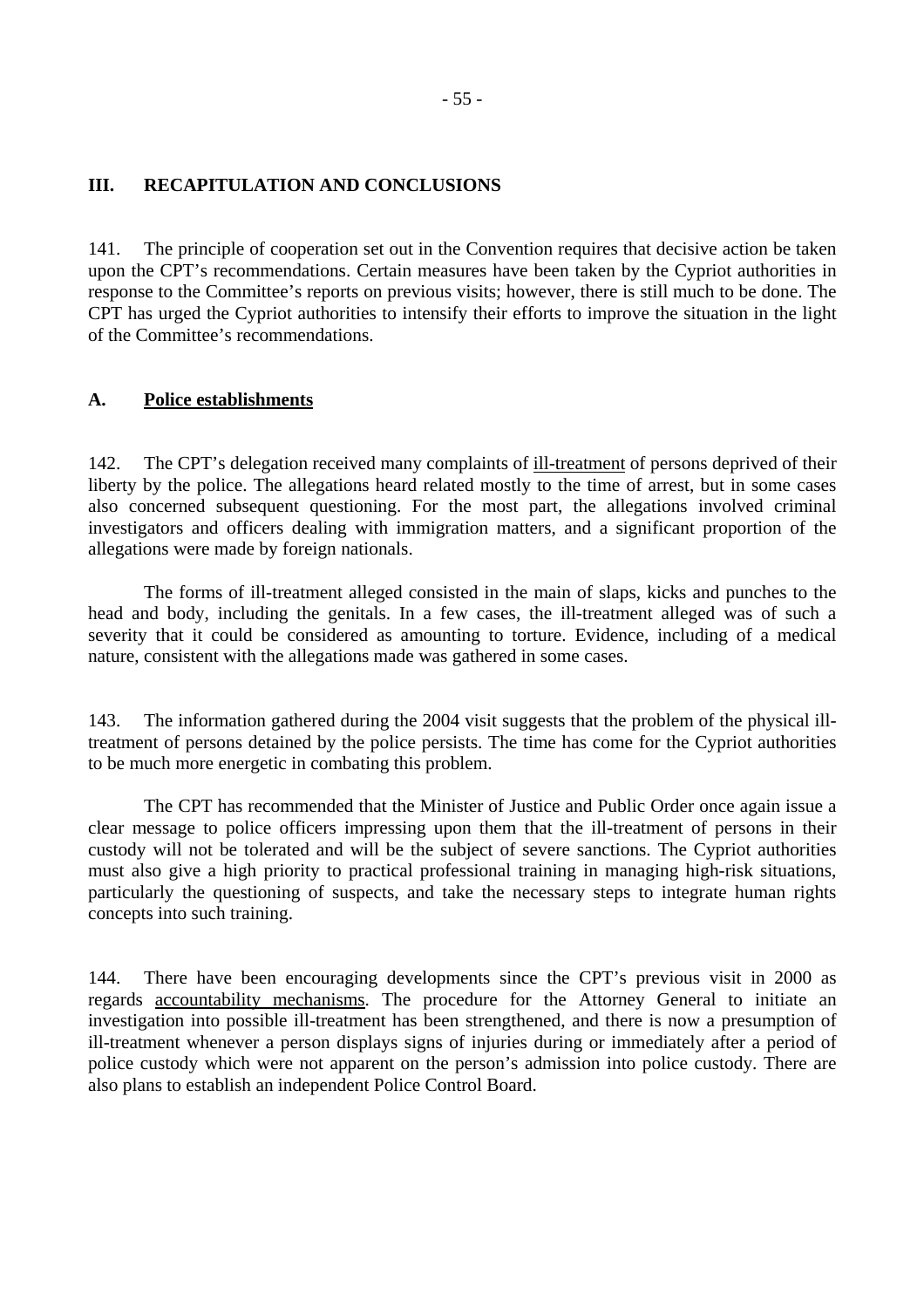The CPT has stressed the need for a pro-active approach, making full use of the Attorney General's *ex officio* powers. As regards the actual investigations into possible ill-treatment by the police, the information gathered during the visit indicates that they are independent and thorough; however, to be fully effective they must also be prompt and expeditious. Further, when ill-treatment has been proved, a suitable penalty should be imposed; any other approach would engender a climate of impunity.

145. Concerning safeguards against ill-treatment, the information gathered during the visit demonstrates that several shortcomings identified in the past have not yet been remedied, e.g. police officers still exercise wide discretion as regards notification of a relative, access to a lawyer is frequently not authorised from the very outset of custody, and detained persons are not always adequately informed of their rights. However, a Bill on the Rights of Arrested and Detained Persons, currently pending before Parliament, would give a stronger footing to safeguards advocated by the CPT. The Committee has recommended that a very high priority be given to the adoption of this legislation, subject to certain adjustments.

 The CPT has also underlined once again the importance of introducing a code of conduct for police interrogations. The information gathered during the visit illustrates the need for such a code.

146. The CPT has noted that considerable efforts are being made to upgrade conditions of detention in police facilities. Nevertheless, certain deficiencies were observed in the establishments visited, in particular as regards lighting, ventilation, cell occupancy rates and the state of repair of sanitary facilities.. The Committee has recommended that the necessary steps be taken to address these deficiencies; this would render the places visited adequate for *short periods of police detention*.

 However, *prolonged periods of detention* of persons on remand and foreigners held under aliens legislation were observed in all the establishments visited. Some persons met had been detained for several weeks or even, as regards foreign nationals, months. The CPT has emphasised that, notwithstanding the above-mentioned improvements, police detention facilities will remain inadequate for holding persons for more than a few days.

147. Some of the CPT's immediate concerns about conditions of detention have subsequently been addressed by the Cypriot authorities. However, the Committee has sought detailed information on the concrete measures taken to ensure that all persons detained for a prolonged period of time in police facilities are provided with basic personal hygiene products and offered activities.

 As regards, more specifically, persons deprived of their liberty under the aliens/asylum legislation, the CPT has spelt out the conditions which centres used to accommodate such persons should offer.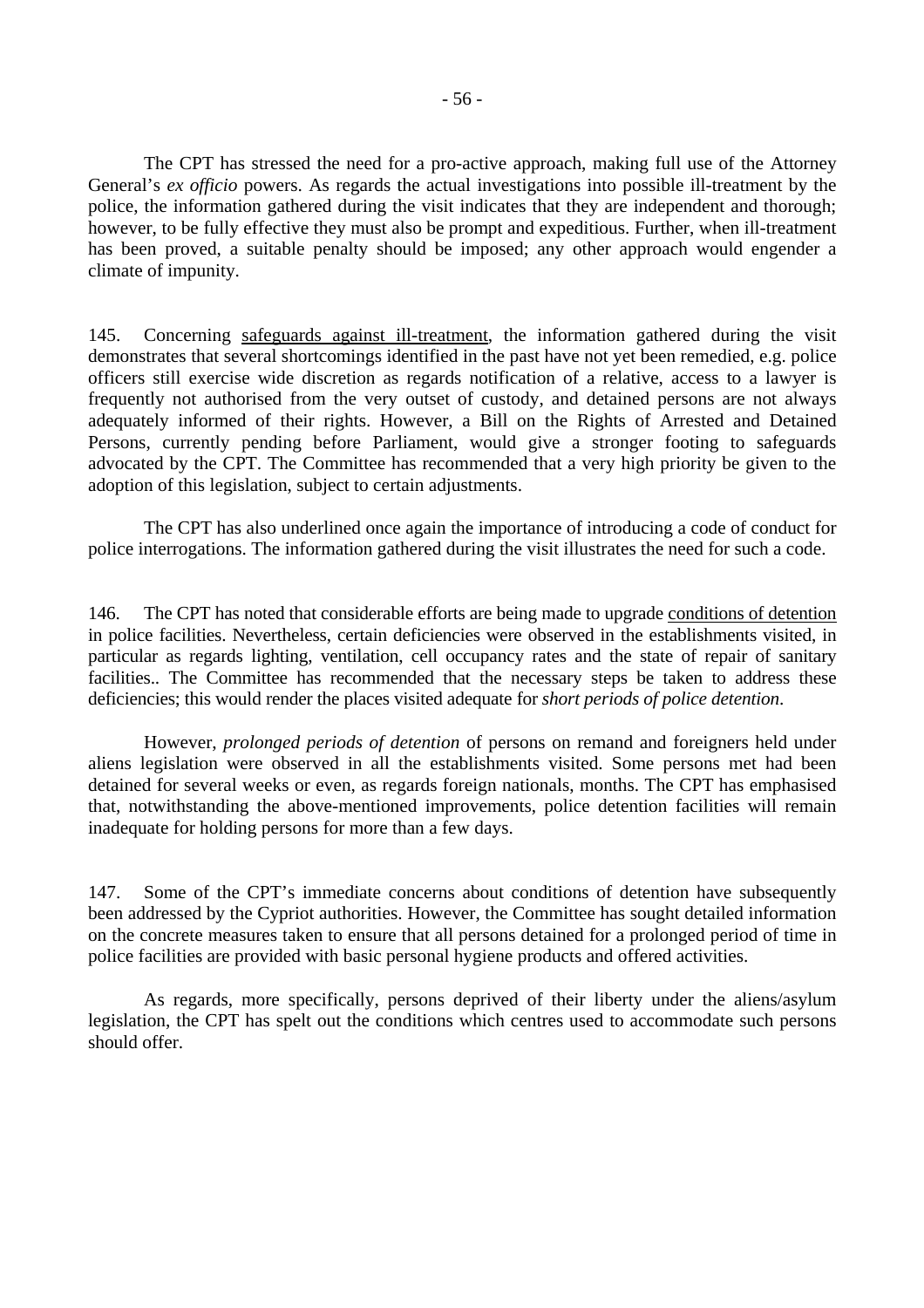# **B. Nicosia Central Prisons**

148. Most of the prisoners interviewed by the CPT's delegation spoke in positive terms about their relations with staff, and these relations seemed relaxed. However, the CPT's delegation did receive a few allegations of physical ill-treatment by custodial staff. The CPT has recommended that the management of Nicosia Central Prisons deliver a clear message to custodial staff that ill-treatment of prisoners is not acceptable under any circumstances and will be the subject of severe sanctions.

In the light of the information gathered during the visit, the Committee has also emphasised that the duty of care owed by the prison authorities to prisoners in their charge includes the responsibility to protect them from other prisoners who might wish to cause them harm.

149. The rampant overcrowding at Nicosia Central Prisons is an issue of major concern to the CPT; it constitutes the main obstacle to offering decent conditions of detention to all prisoners. The Committee has recommended that the Cypriot authorities vigorously pursue the adoption and implementation of a coherent strategy to combat prison overcrowding. That strategy should go beyond providing additional accommodation and cover both admission to and release from prison, to ensure that imprisonment really is the measure of last resort.

150. Measures have already been taken to improve material conditions in certain parts of the Prisons, in particular Blocks 5 and 8. However, due to the significant increase in the prison population in recent years, these efforts have had little or no impact on the overall situation of prisoners. The Committee has emphasised that steps must be taken to improve material conditions (lighting, ventilation, cell size and equipment, and sanitation facilities) in the parts of the Prisons which have not yet been renovated and substantial efforts made to ensure that living space per prisoner is in accordance with domestic legislation.

151. As regards activities, prisoners enjoyed generous out-of-cell time and some steps had been taken to increase the range of activities available, including work. However, a considerable number of inmates (including juveniles and prisoners serving life sentences) spent most of their time without any form of organised activity. To sum up, there is still a long way to go to render the laudable aims of the Prisons Regulations meaningful for all inmates at Nicosia Central Prisons.

 The CPT has recommended that vigorous efforts be made to increase the range of purposeful activities for adult inmates, and that urgent steps be taken to offer juvenile prisoners a full programme of education, sport, vocational training, recreation and other activities. A genuine policy for the management of life-sentence and long term prisoners should also be established, with a view to countering the potentially negative effects of long-term imprisonment.

152. The situation of health-care services in the Prisons was once again found to be unsatisfactory, in terms of staffing levels, medical screening of prisoners upon entry into the prison, the confidentiality of medical examinations and files, and the provision of specialised psychiatric care. The Committee has made detailed recommendations designed to address these issues and has also emphasised the need for an overall strategy to manage the growing population of prisoners with drug-related problems.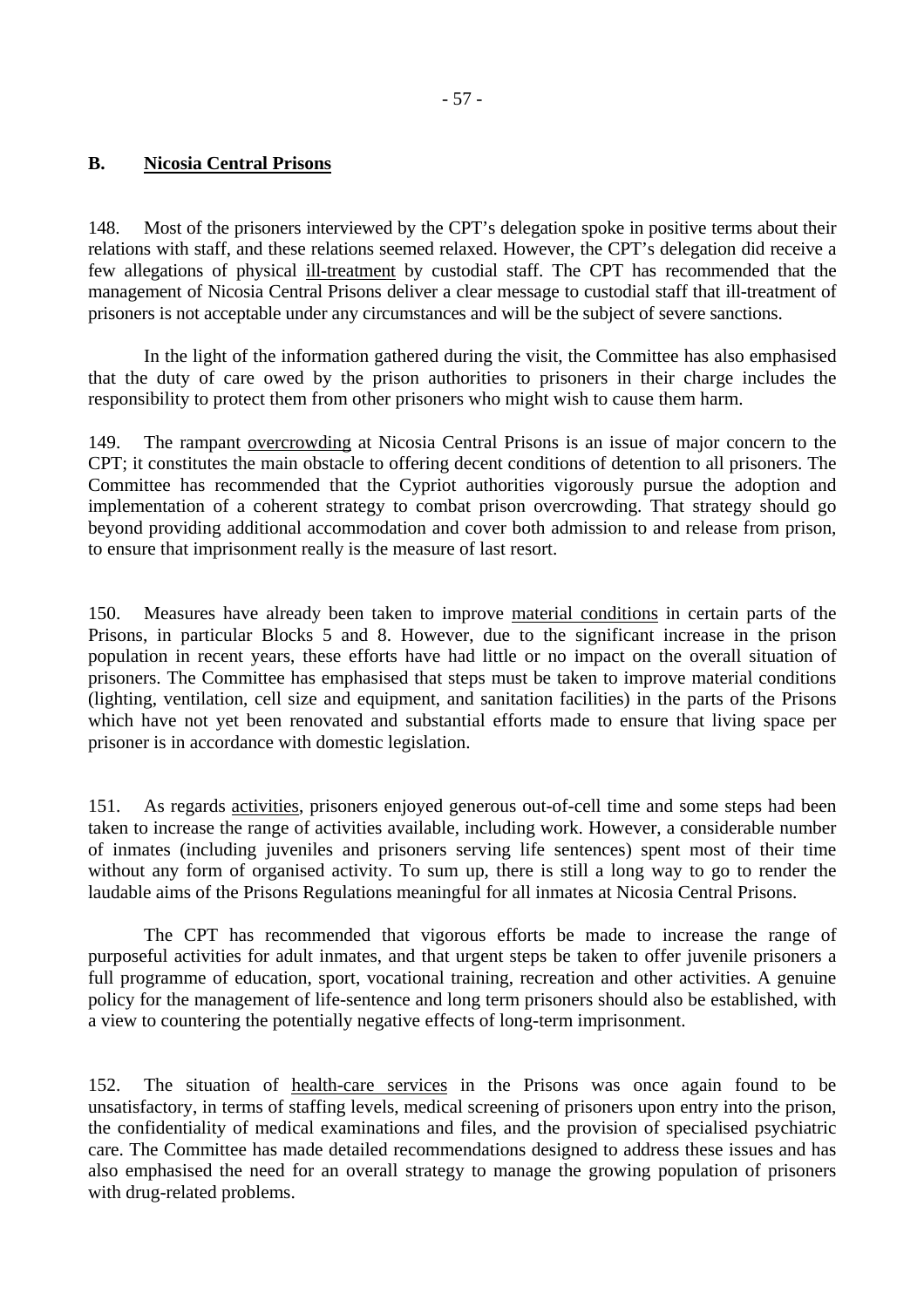On a more positive note, the CPT welcomes the policy whereby HIV-positive prisoners are no longer segregated from the rest of the prison population, which has become possible thanks to the development of information and education programmes on the subject.

153. Among other issues addressed in the visit report, the CPT has called for the review of the disciplinary regulations applicable to prisoners, particularly as regards the possible duration of disciplinary confinement (and the related loss of contact with the outside world) and the rights enjoyed by prisoners charged with a disciplinary offence. The Committee has also recommended that immediate steps be taken to ensure that all prisoners placed in isolation or confined to their cells, for whatever reason, benefit from at least one hour of outdoor exercise each day.

 Further, the CPT has emphasised once again the high priority to be given to prison staff training, both initial and ongoing. There is arguably no better guarantee against ill-treatment than a properly recruited and trained prison officer who knows how to adopt the appropriate attitude in his relations with prisoners.

# **C. Athalassa Psychiatric Hospital**

154. No instances of deliberate ill-treatment of patients at Athalassa Psychiatric Hospital were found by the CPT's delegation. Indeed, staff were observed dealing with difficult situations in a humane and effective manner. Nevertheless, the Committee has expressed reservations concerning the treatment of one patient who was regarded as potentially dangerous.

155. A number of positive steps had been taken at the Hospital since the 2000 visit with a view to improving living conditions; particular reference should be made to the phasing out of large-capacity dormitories. That said, there remained some room for improvement; for example, on many wards, patients' bedrooms remained somewhat sparse and bleak.

 As regards treatment, it continued to consist mainly of psychotropic drug therapy. This therapy was, on the whole, used appropriately. Nevertheless, the Committee has recommended a review of the Hospital's approach towards the use of open-ended prescriptions for powerful neuroleptic drugs (so-called "PRN" medication). Their generalised use without systematic control by medical staff would place too much responsibility on nurses and open the door to abuse.

 The CPT has also recommended the development of an individualised therapeutic programme for each psychiatric patient, which should involve, in addition to appropriate medication and medical care, a wide range of rehabilitative and therapeutic activities.

156. The welcome shift towards psychiatric care in the community has reduced bed capacity at the Hospital, which now caters for a relatively small population of patients predominantly suffering from chronic disorders. This reduction in patient numbers and the development of Community Services had naturally in turn led to a reduction in staff at the Hospital. Nevertheless, care should be taken to maintain sufficient qualified staff for the patients who remain in the Hospital.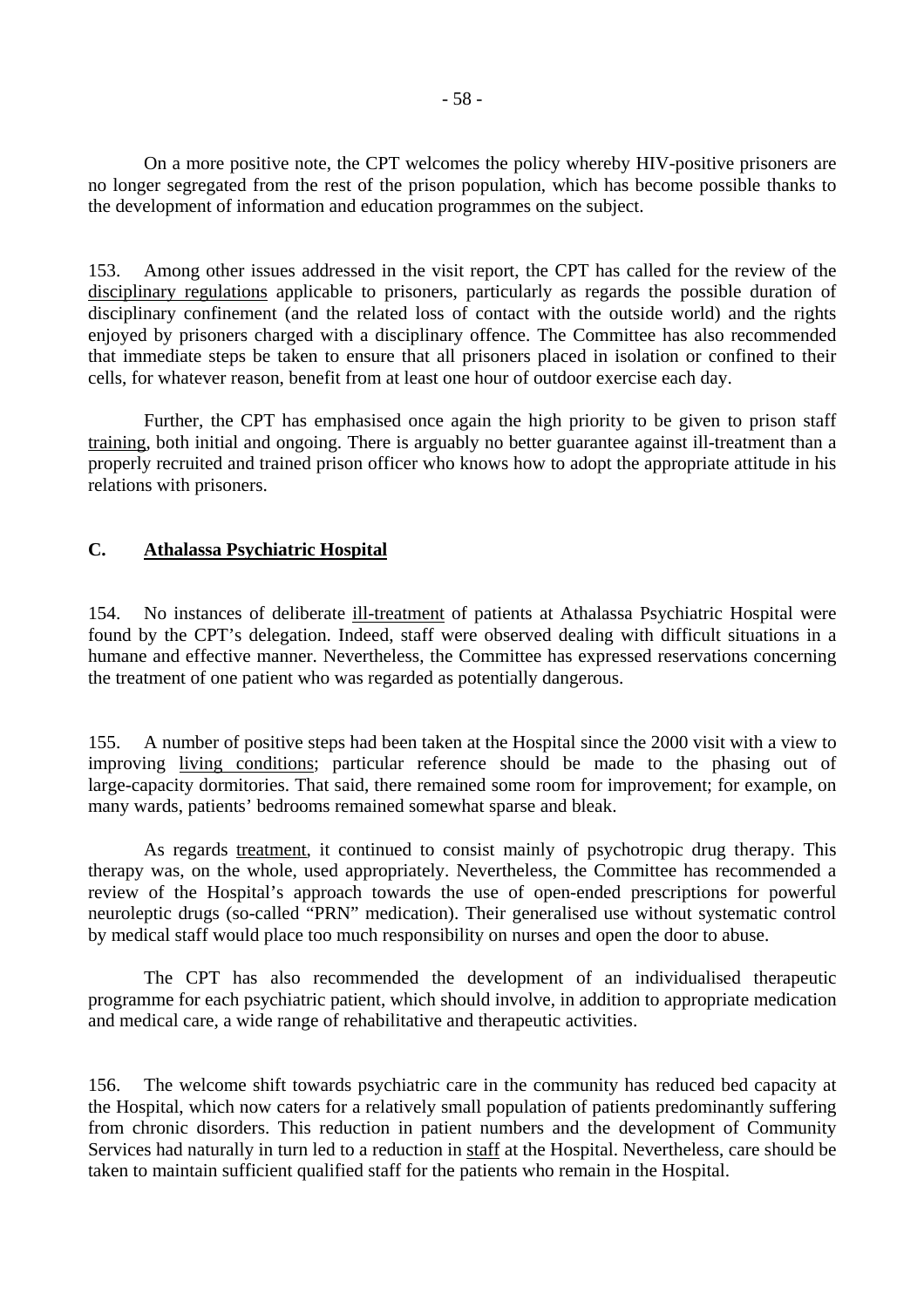The availability of nursing staff appeared to be satisfactory. However, the same cannot be said with regard to the staffing level of doctors, psychologists, social workers and occupational therapists. The CPT has recommended that the Cypriot authorities address these staff insufficiencies as a matter of priority.

157. Means of restraint were used only in exceptional cases and for the shortest possible period. Nevertheless, the CPT has recommended that improvements be made as regards the recording of the use of means of restraint and that a detailed policy be drawn up on the use of seclusion.

158. The CPT has also made a series of remarks concerning safeguards in the context of involuntary placement. In this context, the Committee has, in particular, welcomed the effective role now being played by the Supervisory Committee on Mental Health. It has recommended that steps be taken to ensure that patients have confidential access to the Committee and that it be serviced by an independent and full-time Secretariat.

# **D. Establishments for children taken into care by the Social Welfare Services**

159. No allegations of physical ill-treatment of children by staff were received in the two establishments visited, i.e. the Youth Hostel in Latsia (Nicosia) and the Home for Children in Paphos.

 The CPT's delegation gained a very favourable impression of both establishments, which appeared to meet the needs of the children in a suitable manner. The staff were clearly committed and well-qualified, and both material conditions and activities were satisfactory.

# **E. Action on the CPT's recommendations, comments and requests for information**

160. The various recommendations, comments and requests for information formulated by the CPT are listed in Appendix I.

161. As regards, more particularly, the CPT's recommendations, further to Article 10 of the Convention, the Committee requests the Cypriot authorities to provide within **six months** a response giving a full account of action taken to implement them.

 The CPT trusts that it will also be possible for the Cypriot authorities to provide, in the above-mentioned response, reactions to the comments formulated in this report which are listed in Appendix I as well as replies to the requests for information made.

 In paragraph 47 of the report, the CPT has requested to receive within **one month** certain information concerning persons detained for a prolonged period of time in police establishments.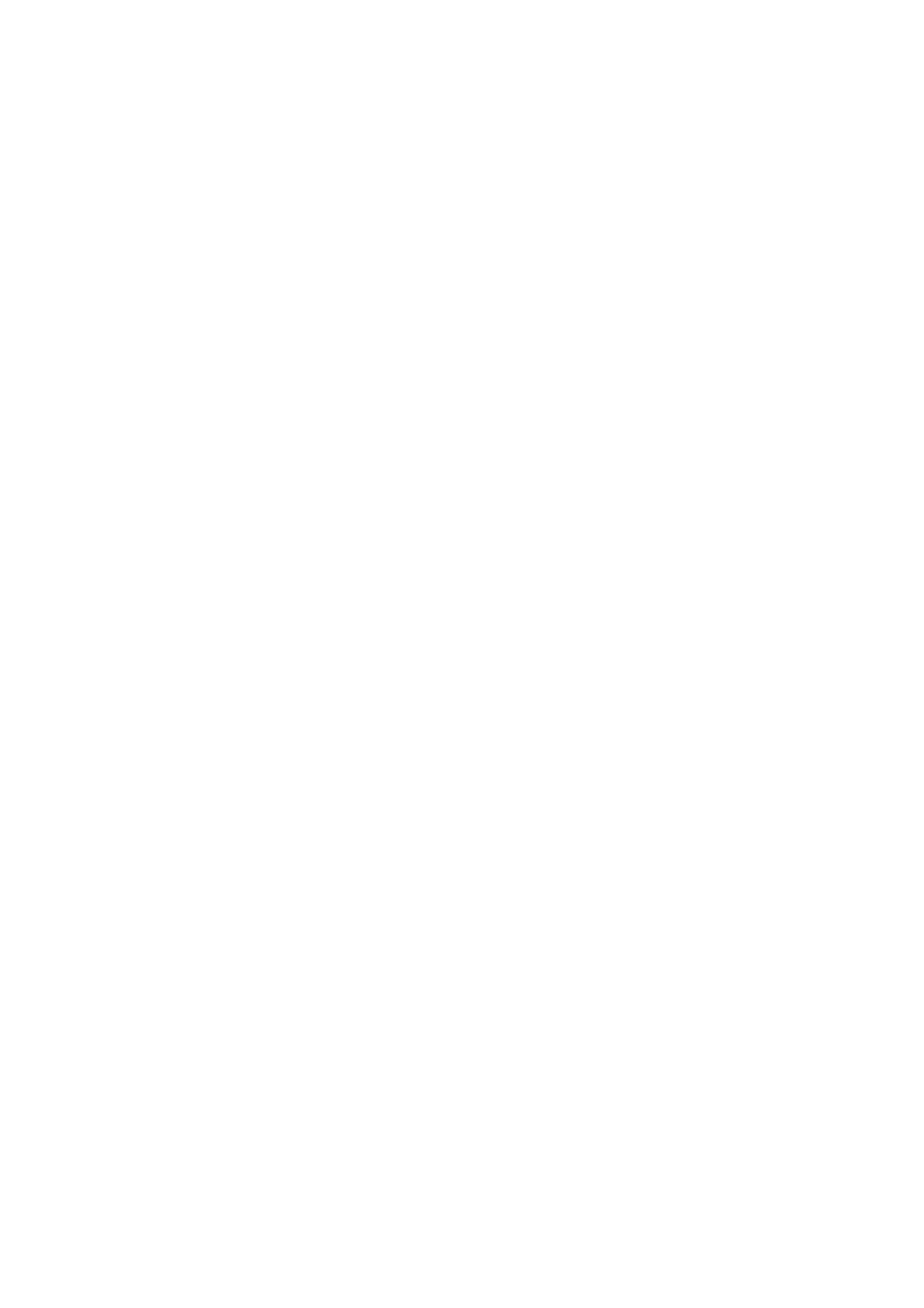# **APPENDIX I**

# **LIST OF THE CPT'S RECOMMENDATIONS, COMMENTS AND REQUESTS FOR INFORMATION**

### **Police establishments**

#### **Preliminary remarks**

### requests for information

developments regarding the planned new Aliens and Immigration Law (paragraph 12).

#### **Ill-treatment**

#### recommendations

- the Minister of Justice and Public Order to reiterate to all police officers the obligation to respect the Constitution, international human rights conventions and Cypriot law, impressing upon them that the ill-treatment of persons in their custody is an affront to the values which constitute the very foundations of the State, and will not be tolerated. This message should make clear – and should be underpinned by concrete action – that all information regarding possible ill-treatment will be investigated, and perpetrators of illtreatment will be the subject of severe sanctions (paragraph 20);
- the Cypriot authorities to give a very high priority to practical professional training in managing high-risk situations, particularly the questioning of suspects, and to take the necessary steps to integrate human rights principles into such training; it should be offered to police officers of all ranks and categories and should be ongoing (paragraph 21).

#### requests for information

- information on the results of the investigation into the allegations mentioned in paragraph 17 (paragraph 17).

## **Accountability mechanisms**

- as regards information concerning and investigations into possible ill-treatment by the police, the Cypriot authorities to take the necessary steps in the direction indicated in paragraph 24 (paragraph 24);
- steps to be taken to remedy the shortcomings identified in paragraph 25 (paragraph 25);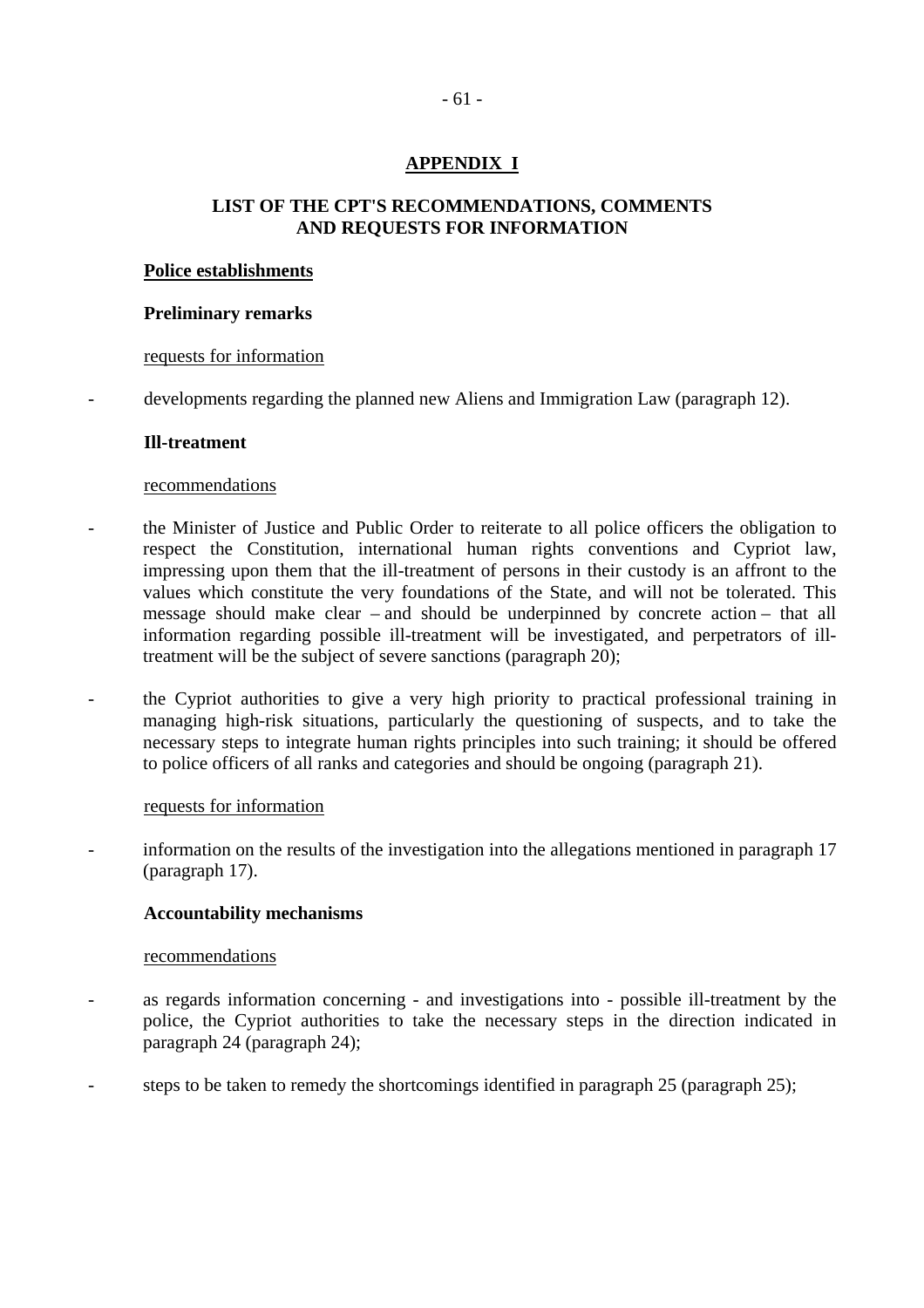whenever there are grounds to believe that a person brought before a judge could have been the victim of ill-treatment, the judge to immediately request a forensic medical examination of the person concerned, irrespective of whether that person alleges ill-treatment by the police and/or bears visible injuries (paragraph 27).

#### comments

no matter how effective an investigation may be, it is crucial that, when ill-treatment has been proved, the imposition of a suitable penalty (whether criminal or disciplinary) should follow; any other approach would engender a climate of impunity (paragraph 26).

#### requests for information

developments as regards plans to establish a Police Control Board (paragraph 22).

### **Safeguards against ill-treatment of detained persons**

- a very high priority to be given to the adoption of the Bill on the Rights of Arrested and Detained Persons, taking into account the comments made in paragraphs 30 to 33 (paragraph 29);
- clear instructions to be given to the police to the effect that all persons deprived of their liberty by the police have the right to inform a relative or third party of their choice of their situation from the very outset of detention (paragraph 30);
- any possibility of delaying the exercise of the right of detained persons to inform a relative or third party of their choice of their situation to be clearly circumscribed in law, made subject to appropriate safeguards (e.g. any delay in notification of custody to be recorded in writing with the reasons therefor, and to require the approval of a senior police officer unconnected with the case or a prosecutor), and strictly limited in time (paragraph 30);
- the notice to persons in custody to be given systematically to such persons at the very outset of their deprivation of liberty (paragraph 33);
- the Cypriot authorities to ensure that a code of conduct for police interrogations is introduced without further delay. The code should include specific safeguards for particularly vulnerable persons (e.g. the young and those who are mentally disabled or mentally ill) (paragraph 34);
- the Cypriot authorities to ensure that police officers fulfil their obligation to complete custody records in a diligent manner in respect of every person deprived of his or her liberty (paragraph 36);
- the Cypriot authorities to take the necessary measures to ensure that all police establishments use individual custody records, as foreseen by the current regulations and in the light of the remarks made in paragraph 36 (paragraph 36);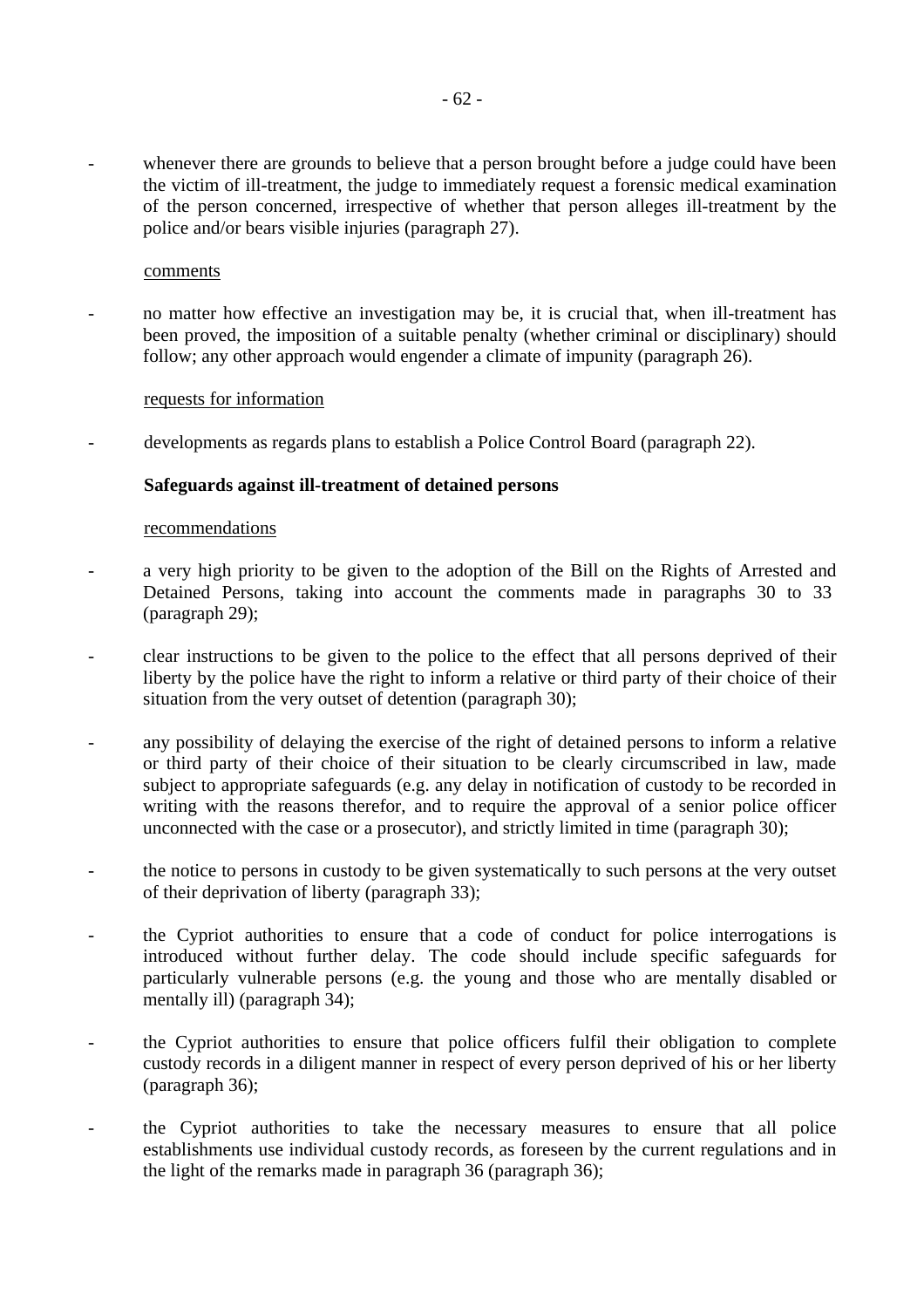- the Cypriot authorities to take urgent steps to ensure that the requirements outlined in paragraph 38, concerning provision of information to immigration detainees on their rights, are fully implemented in practice (paragraph 38).

#### comments

- the CPT trusts that the provisions of the Bill on the Rights of Arrested and Detained Persons providing a firm legal footing to the right of access to a doctor will be retained (paragraph 32);
- a request by a detained person to see a doctor should always be granted; it is not for police officers, nor for any other authority, to filter such requests (paragraph 32);
- Article 29 of the Bill on the Rights of Arrested and Detained Persons, concerning the improper use of the right to medical examination or treatment, should be deleted (paragraph 32);
- the Cypriot authorities are invited to reconsider the possibility of introducing an electronic recording system for police interrogations (paragraph 35).

#### requests for information

- a copy of the circular letter (reference No.  $186/11$ ) issued by the Chief of the Police on 3 March 2005 concerning the right of access to a lawyer (paragraph 31);
- whether legal aid is provided to all detained persons who are not in a position to pay for a lawyer and as from the very outset of custody (paragraph 31);
- the outcome of the investigation referred to in paragraph 37 and the measures taken as a result (paragraph 37);
- detailed information on the practical steps taken with a view to complying with the requirements mentioned in paragraph 39 (paragraph 39);
- a copy of any instructions on the enforcement of deportation orders (paragraph 40).

### **Conditions of detention**

- the Cypriot authorities to take the necessary steps to address the shortcomings mentioned in paragraph 44 and to pursue their efforts to improve conditions in all police establishments throughout the country (paragraph 45);
- the Cypriot authorities to urgently review the conditions in the existing centres designed to hold persons deprived of their liberty under the aliens/asylum legislation in the light of the standards mentioned in paragraph 49, and to ensure that any additional centres they intend to establish comply with these standards (paragraph 49);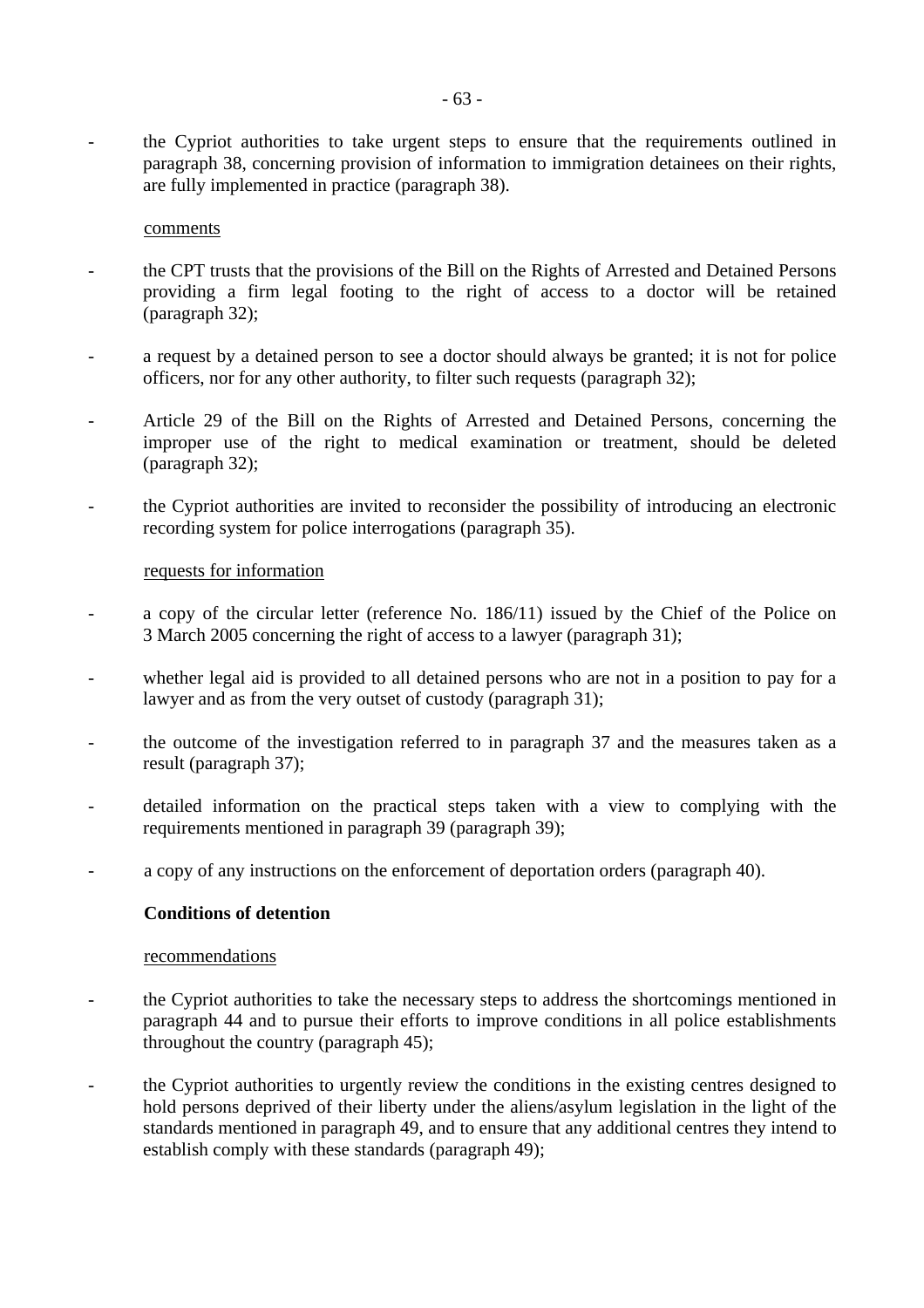- the Cypriot authorities to review the procedure for selecting and training staff assigned to the supervision of foreign nationals, in the light of the considerations in paragraph 50 (paragraph 50);
- immediate steps to be taken to ensure that adequate accommodation is provided for adults accompanied by children who are held at Larnaca Airport (paragraph 51);
- the Cypriot authorities to review the provision of food to persons detained at Larnaca airport (paragraph 52);
- persons detained at Larnaca airport for extended periods (24 hours or more) to be offered, as far as possible, outdoor exercise every day (paragraph 53).

#### requests for information

- confirmation that all the metal shutters covering police cell windows have been removed (paragraph 45);
- within one month of receipt of this report, detailed information on the concrete measures taken to ensure that all persons detained for a prolonged period of time: are provided with basic personal hygiene products (soap, toothbrush and toothpaste, sanitary towels, towels, etc.) and are able to wash every day (including at least one hot shower a week); are offered activities (recreational – reading material, board games, radio, television, etc. –, educational or otherwise) and at least one hour of outdoor exercise every day (paragraph 47);
- a copy of Circular No. 169 issued by the Chief of the Police on 3 March 2005 (paragraph 47).

## **Nicosia Central Prisons**

## **Preliminary remarks**

- the Cypriot authorities to vigorously pursue the adoption and implementation of a coherent strategy designed to combat prison overcrowding and, in doing so, to be guided by the Recommendations of the Committee of Ministers of the Council of Europe concerning prison overcrowding and prison population inflation  $(R(99)22)$ , on improving the implementation of the European Rules on community sanctions and measures (Rec(2000)22) and on conditional release (parole) (Rec(2003)22) (paragraph 57);
- the Cypriot authorities to comply as soon as possible with the requirements concerning the size of cells and the living space per prisoner set out in Section 58 (8) of the Prisons Regulations (paragraph 57).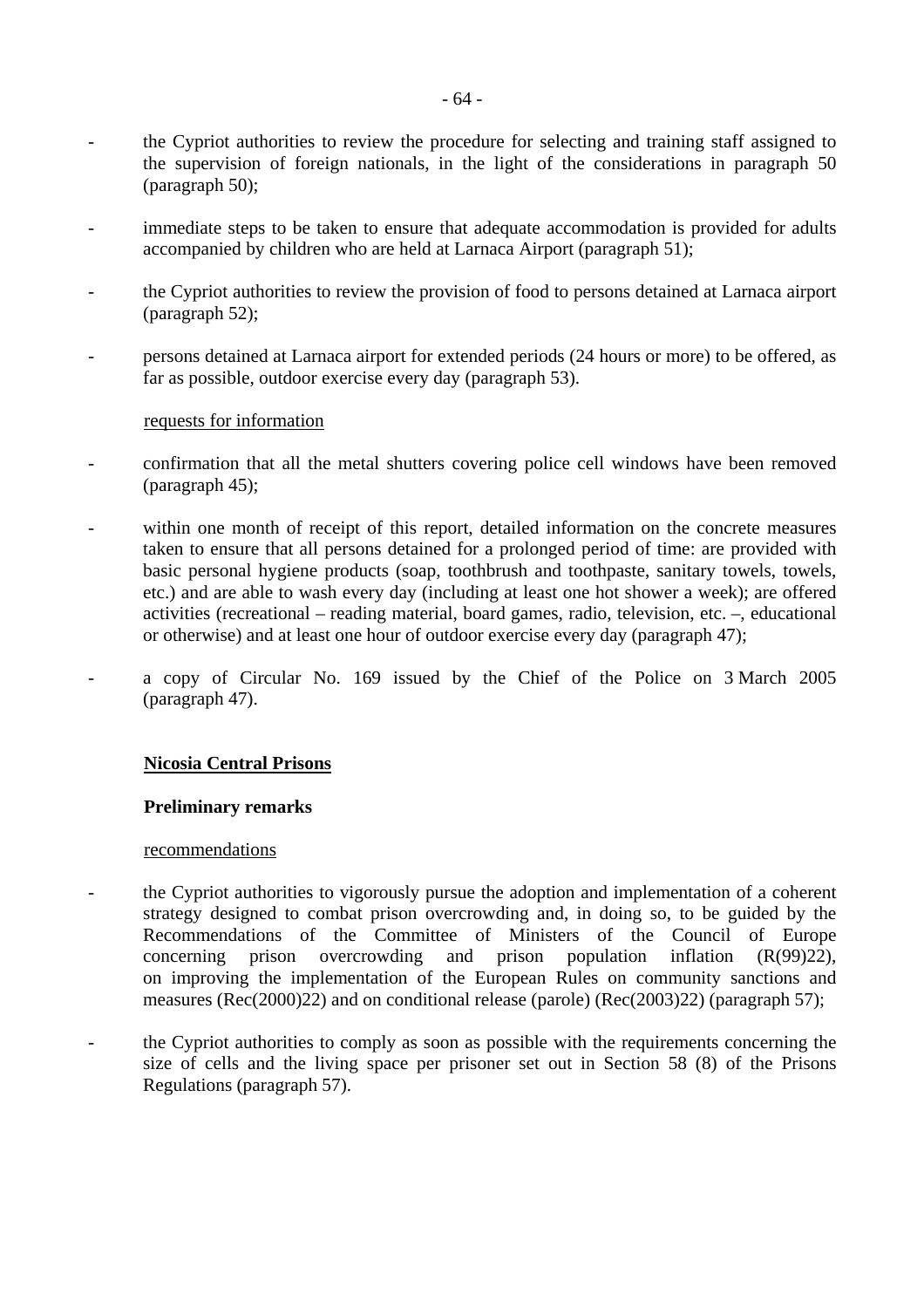#### comments

- the CPT trusts that the prison's management will, as intended, complete the process of separating juveniles from adult prisoners shortly, by providing separate daytime facilities for leisure and regime activities (paragraph 55).

## **Ill-treatment**

### recommendations

- the management of Nicosia Central Prisons to deliver a clear message to custodial staff that ill-treatment of prisoners is not acceptable under any circumstances and will be the subject of severe sanctions (paragraph 58);
- prison staff to be firmly reminded that the force used to control violent and/or recalcitrant prisoners should be no more than is strictly necessary (paragraph 58);
- the Cypriot authorities to take the necessary steps with a view to preventing inter-prisoner violence, in the light of the remarks made in paragraph 60 (paragraph 60);
- appropriate steps to be taken to ensure that the prison management of Nicosia Central Prisons complies with the requirement set out in paragraph 61 regarding the response to information on possible ill-treatment of prisoners by staff or inter-prisoner violence (paragraph 61);
- the recommendation made in paragraph 24 to apply equally in the context of prisons (paragraph 61).

## **Conditions of detention**

- immediate action to be taken to renovate Blocks 1 and 2 with a view to ensuring that the material conditions fully comply with the requirements set out in Section 58 of the Prisons Regulations in terms of lighting (natural and artificial), ventilation, cell size and equipment, and sanitation facilities (paragraph 68);
- measures to be taken to reduce as soon as possible the occupancy levels in Blocks 1, 2, 5 and 8. As occupancy rates are reduced, it should be ensured that 6 m² cells are only used to accommodate one prisoner and that the living space in multi-occupancy cells is at least 4 m² per prisoner (paragraph 68);
- the bright lighting in the corridor of Block 5 throughout the night to be reviewed (paragraph 68);
- the exercise and recreation yards of Blocks 5 and 8 to be completed without delay (paragraph 68);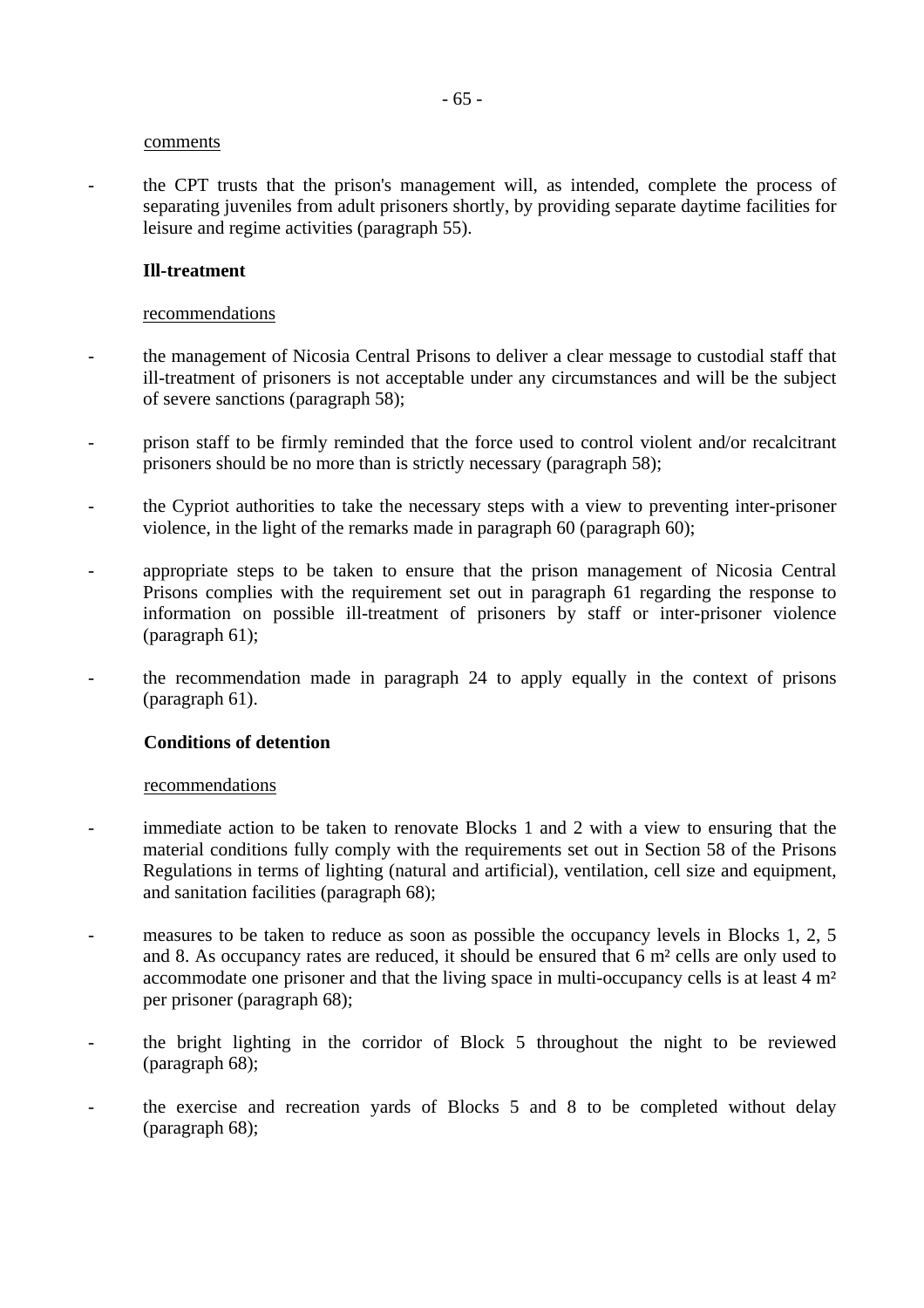- the necessary measures to be taken as a matter of urgency to offer juvenile prisoners a full programme of education, sport, vocational training, recreation and other activities (paragraph 71);
- vigorous efforts to continue to be made to increase the range of purposeful activities for adult inmates (both Cypriot and foreign prisoners) and, as overcrowding is reduced, all the requirements of the Prisons Regulations concerning activities for prisoners to be met (paragraph 71);
- a genuine policy for the management of life-sentence and long-term prisoners to be established, taking account of the principles set out in paragraph 70 and of Recommendation Rec(2003)23 of the Committee of Ministers of the Council of Europe on the management by prison administrations of life-sentence and other long-term prisoners (paragraph 71).

#### **Health-care services**

- as a matter of urgency, the necessary steps to be taken to ensure that Nicosia Central Prisons have at least one full-time general practitioner post and at least three additional full-time qualified nurses' posts. The nursing team should subsequently be progressively reinforced with a view to replacing all medical orderlies by qualified nursing staff from the Medical Services of the Ministry of Health (paragraph 74);
- the team in charge of dental and psychiatric care to be substantially reinforced, in the light of the remarks made in paragraphs 72 and 73 (paragraph 74);
- the psychologist's functions to be reviewed so that he can devote the time needed to adequately care for patients, based on a genuine therapeutic relationship (paragraph 74);
- the necessary steps to be taken to ensure that the whole health-care service works effectively as a team (paragraph 75);
- members of the health-care service to be provided with the necessary basic medical equipment (e.g. stethoscopes, blood pressure instruments) to perform their work (paragraph 76);
- the necessary measures to be taken immediately to ensure that:
	- every newly admitted prisoner is given a proper medical examination as soon as possible after admission; save for exceptional circumstances, this examination should take place on the day of admission, especially as far as newly admitted remand prisoners are concerned (cf. also Section 65(1)(a) of the Prisons Regulations);
	- medical screening on admission, as well as all subsequent medical examinations, are conducted out of the hearing and – unless the doctor concerned requests otherwise in a particular case – out of the sight of custodial staff. Furthermore, the presence of other prisoners assigned to auxiliary tasks should in no circumstances be tolerated;
	- the confidentiality of medical files is always strictly guaranteed (paragraph 79);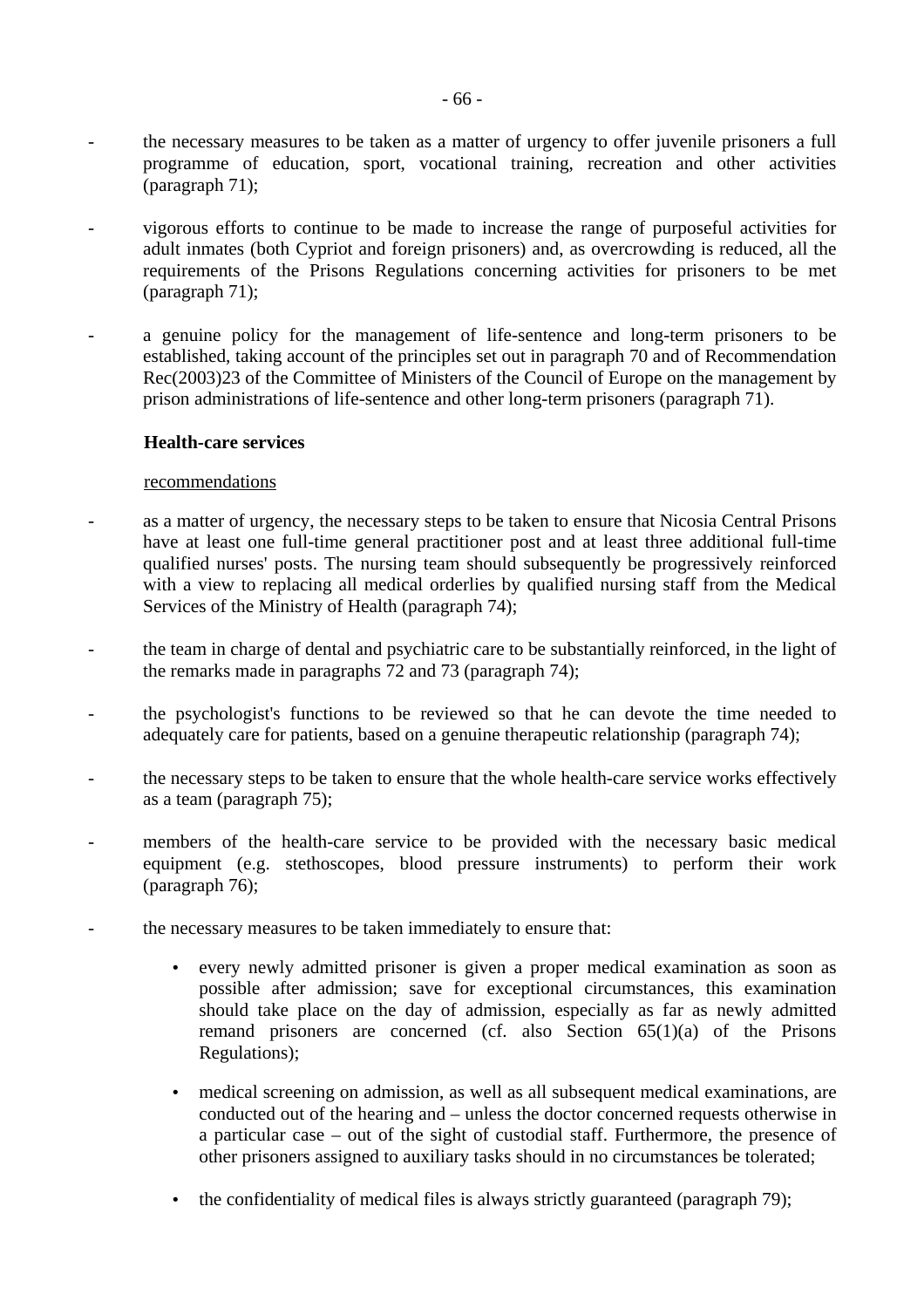- the necessary measures to be taken as regards medical files and registers, in the light of the remarks in paragraph 80 (paragraph 80);
- as part of their plans to address the situation of mentally-ill prisoners, the Cypriot authorities to take due account of the remarks made in paragraph 82 (paragraph 82);
- mentally ill prisoners in urgent need of hospital care to be transferred to an appropriate facility without undue delay (paragraph 82);
- the Cypriot authorities to draw up an overall strategy for drug users in prison, in the light of the remarks made in paragraph 83 (paragraph 83).

### requests for information

detailed information on the project for the creation of a psychiatric unit attached to Nicosia Central Prisons (paragraph 82).

### **Other issues**

- the provisions relating to discipline in the Prisons Regulations to be amended in the light of the remarks made in paragraph 86 (paragraph 86);
- the provisions relating to discipline in the Prisons Regulations to be reviewed in order to expressly guarantee that all prisoners charged with having committed a disciplinary offence benefit from the right to be informed in writing of the charges against them and the right to call witnesses on their own behalf and to cross-examine prosecution witnesses (paragraph 87);
- the question of the right of prisoners to be legally represented to be addressed (paragraph 87);
- the Cypriot authorities to review the provisions of the Prisons Regulations relating to isolation and confinement, in the light of the principles referred to in paragraph 89 (paragraph 89);
- a special register to be kept of all isolation/confinement measures, recording the identity of the prisoner, the reasons for the measure, the date and time of the commencement and end of the measure, the deciding authority and the precise place(s) where the prisoner concerned has been accommodated (paragraph 89);
- the Cypriot authorities to amend the Prisons Regulations, in the light of the remarks made in paragraph 90 (paragraph 90);
- the Cypriot authorities to immediately take the necessary steps to ensure that all prisoners placed in an isolation cell or confined to their cells, for whatever reason, benefit from at least one hour of outdoor exercise each day (paragraph 91);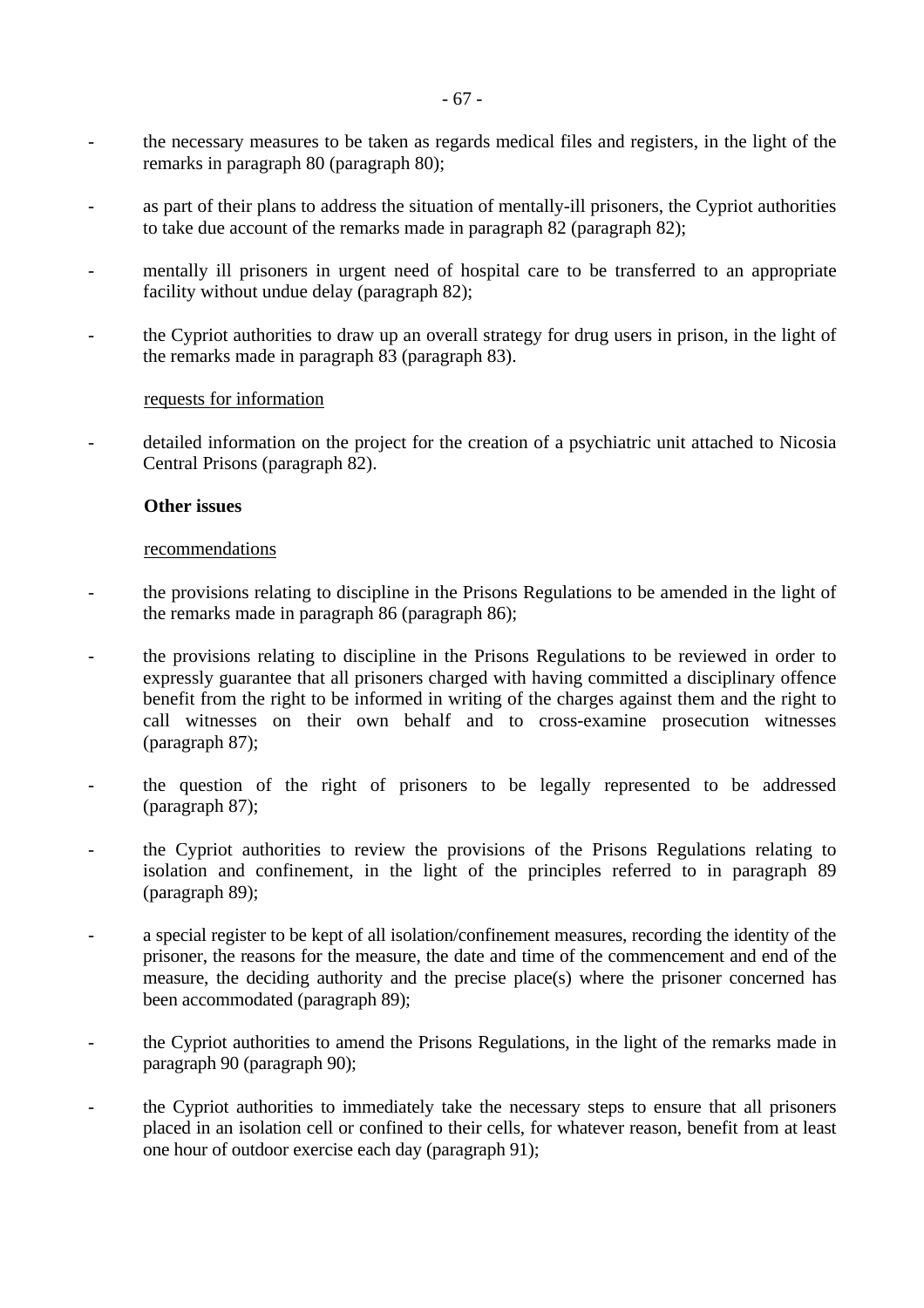- the Cypriot authorities to give high priority to the development of prison staff training, both initial and ongoing and, in the course of such training, considerable emphasis to be placed on the acquisition of interpersonal communication skills (paragraph 96).

#### comments

- the room reserved for visits for prisoners from Blocks 1, 2 and 4 left much to be desired; it was very noisy and overcrowded (paragraph 94);
- the Cypriot authorities are invited to increase the number of telephones available in each block (paragraph 95);
- the Cypriot authorities are invited to examine the possibility of deploying female staff in all detention areas of Nicosia Central Prisons (paragraph 97).

### **Athalassa Psychiatric Hospital**

#### **Preliminary remarks**

#### comments

- the Cypriot authorities are encouraged to accord priority to the transfer of patients with learning disabilities to centres within the community where they can receive appropriate care from properly trained personnel (paragraph 99);
- the Cypriot authorities are urged to give priority to the planning, construction and commissioning of the new Mental Health Centre (paragraph 101).

#### requests for information

- the comments of the Cypriot authorities in respect of the remarks made in paragraph 100 concerning the recent increase in admissions under court order (paragraph 100);
- the concrete steps envisaged for the opening of the new Mental Health Centre and the schedule for the implementation of these steps (paragraph 101).

#### **Ill-treatment**

#### recommendations

- if security considerations require any patient to be confined to a room at night, arrangements to be made so as to accommodate them in an appropriately secure room, fitted with a suitable bed and proper toilet (paragraph 103).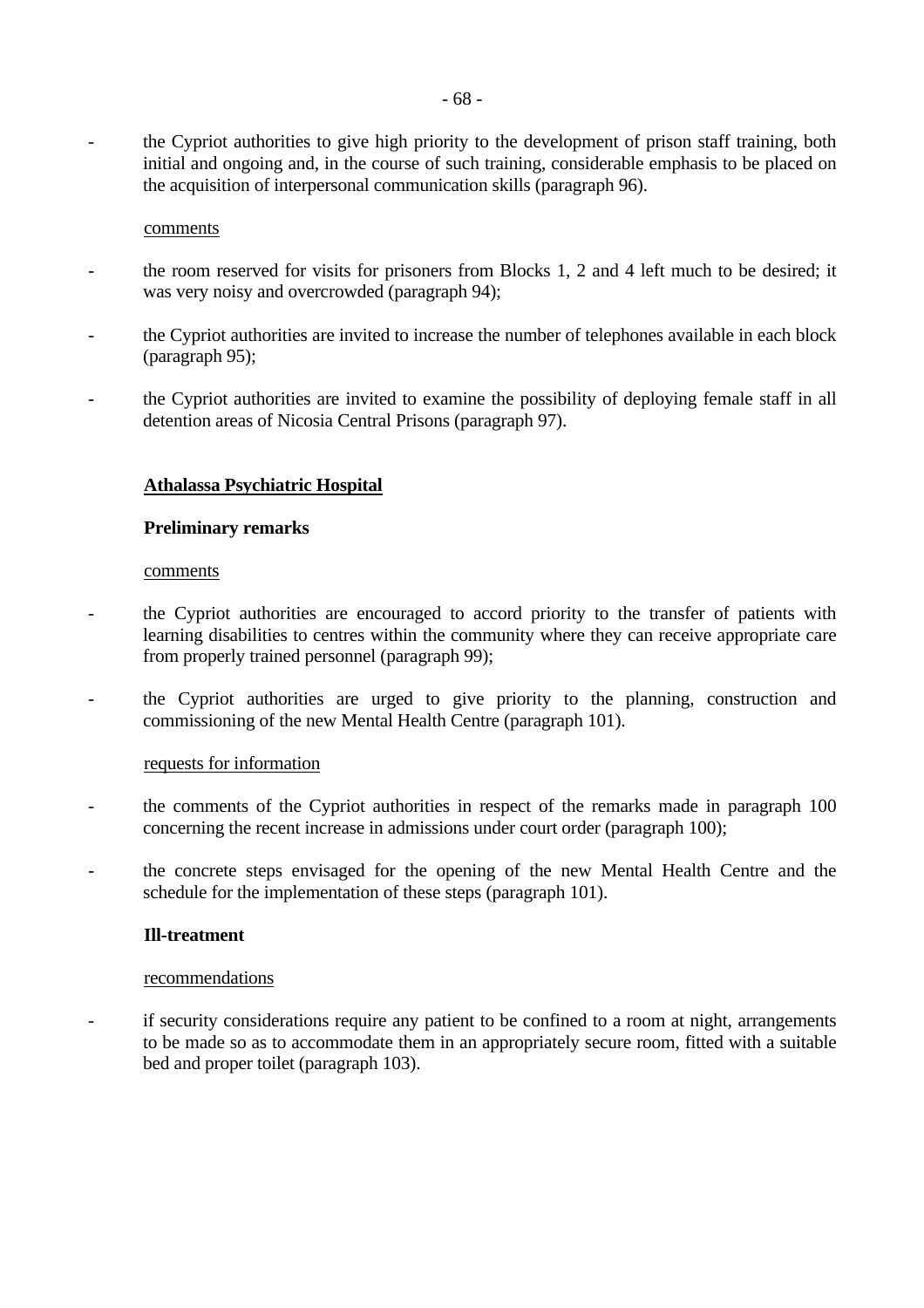# **Living conditions**

### recommendations

- steps to be taken so that patients do not sleep naked without any sheets or blanket cover during the night (paragraph 105);
- all patients whose state of health so permits, including those within a "closed regime" or in acute wards, to benefit without delay from at least one hour of outdoor exercise per day. This might require the setting up of reasonably spacious and secure outdoor areas (paragraph 106).

## comments

- the Cypriot authorities are invited to continue in their efforts to further improve patients' living conditions, having regard, inter alia, to the comments made in paragraph 104 (paragraph 104).

# **Treatment**

## recommendations

- the approach towards "PRN" medication to be reviewed in the light of the remarks made in paragraph 109. In particular, a doctor should be immediately notified of any instance in which "PRN" medication is administered (paragraph 109);
- an individualised therapeutic programme to be drawn up for each psychiatric patient. In addition to appropriate medication and medical care, it should involve a wide range of rehabilitative and therapeutic activities, including access to occupational therapy, group therapy, individual psychotherapy, art, drama, music and sport (paragraph 113).

## requests for information

further clarification as regards the administration of "PRN" medication in acute emergency cases, as well as a copy of the orders and instructions mentioned in paragraph 110 (paragraph 110).

## **Staff**

- the Cypriot authorities to address, as a matter or priority, the insufficiency of medical and other qualified treatment staff and their real-time availability for patient care (paragraph 114);
- at least one member of the medical staff to be available at the hospital at all times (paragraph 114).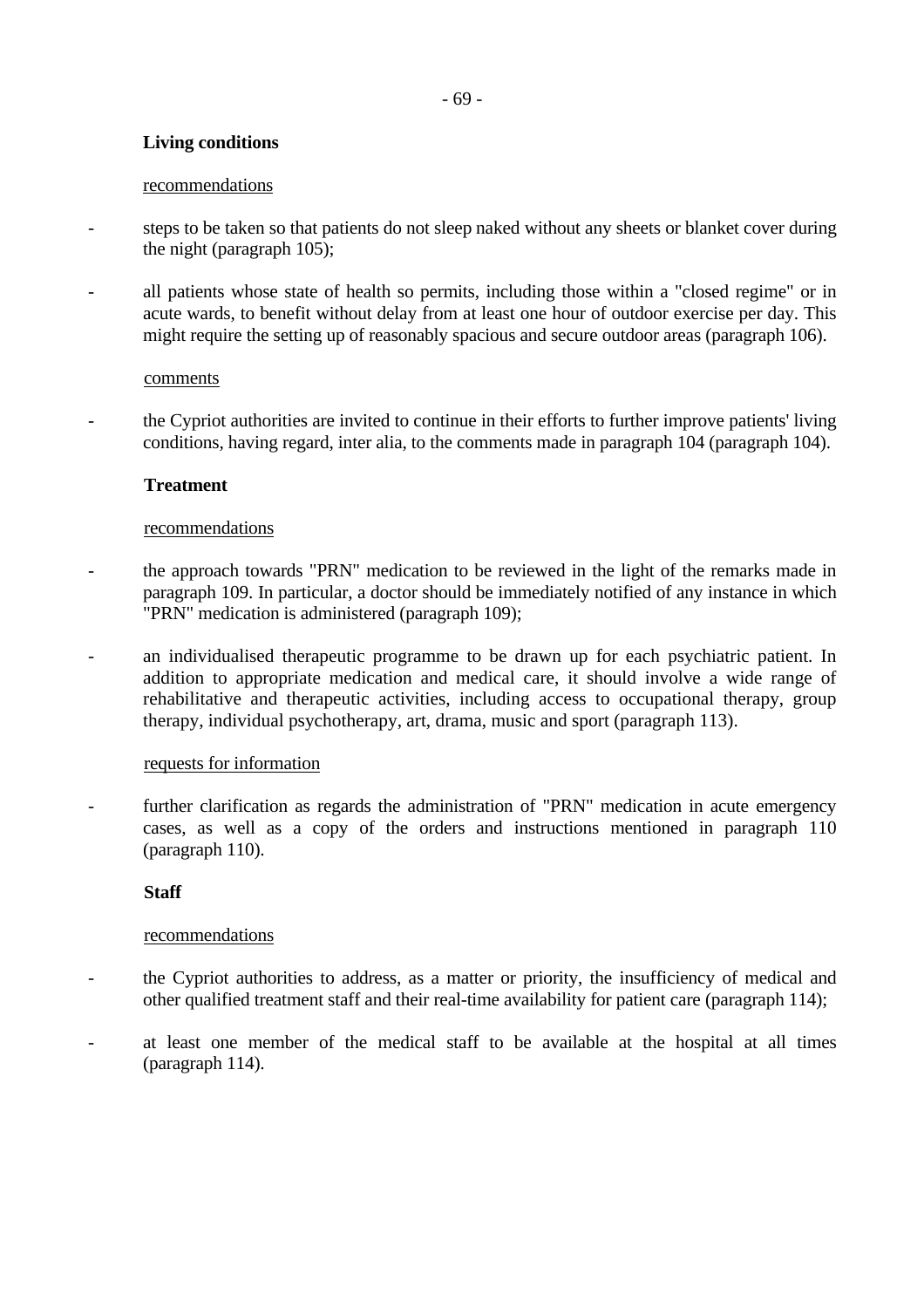## **Means of restraint**

#### recommendations

- in addition to being recorded in the nursing notes, every instance of the physical restraint (manual control, use of instruments of physical restraint, seclusion) of a patient to be recorded in a specific register established for that purpose. Each entry in the register should include the times at which the measure began and ended, who ordered the measure, the circumstances of the case, the reasons for resorting to the measure and an account of any injuries sustained by patients or staff (paragraph 116);
- a detailed policy on the use of seclusion to be drawn up, in the light of the remarks made in paragraph 115. This policy should make clear that seclusion should never be used as a punishment (paragraph 116).

#### comments

the CPT's delegation was far from convinced that physical restraint was always explicitly ordered by a medical doctor, or brought to his or her attention for subsequent approval (paragraph 115).

### **Safeguards in the context of involuntary placement**

- any patient unable to understand the information brochure and leaflet on patients' rights to receive appropriate assistance (paragraph 121);
- steps to be taken to ensure that patients have confidential access to the Supervisory Committee. This implies that arrangements should be in place enabling them to send complaints directly to the Supervisory Committee (paragraph 122);
- the necessary steps to be taken as regards access to the telephone, in the light of the remarks made in paragraph 123 (paragraph 123);
- the resources of the Supervisory Committee to be increased and, in particular, the Committee to be serviced by an independent and full-time Secretariat, which is located in its own separate premises and equipped with adequate facilities (paragraph 125);
- the necessary steps to be taken to ensure that all patients have the right to be heard in person or through a personal advocate or representative at all court hearings prior to any decision concerning the renewal of their involuntary placement (paragraph 128);
- the requirement that patients' requests to initiate a procedure for termination of compulsory care have to be supported by the treating psychiatrist to be removed (paragraph 129);
- a court required to decide whether to continue an involuntary psychiatric placement to have, in every case, access to the reasoned opinion of an independent psychiatrist (paragraph 130).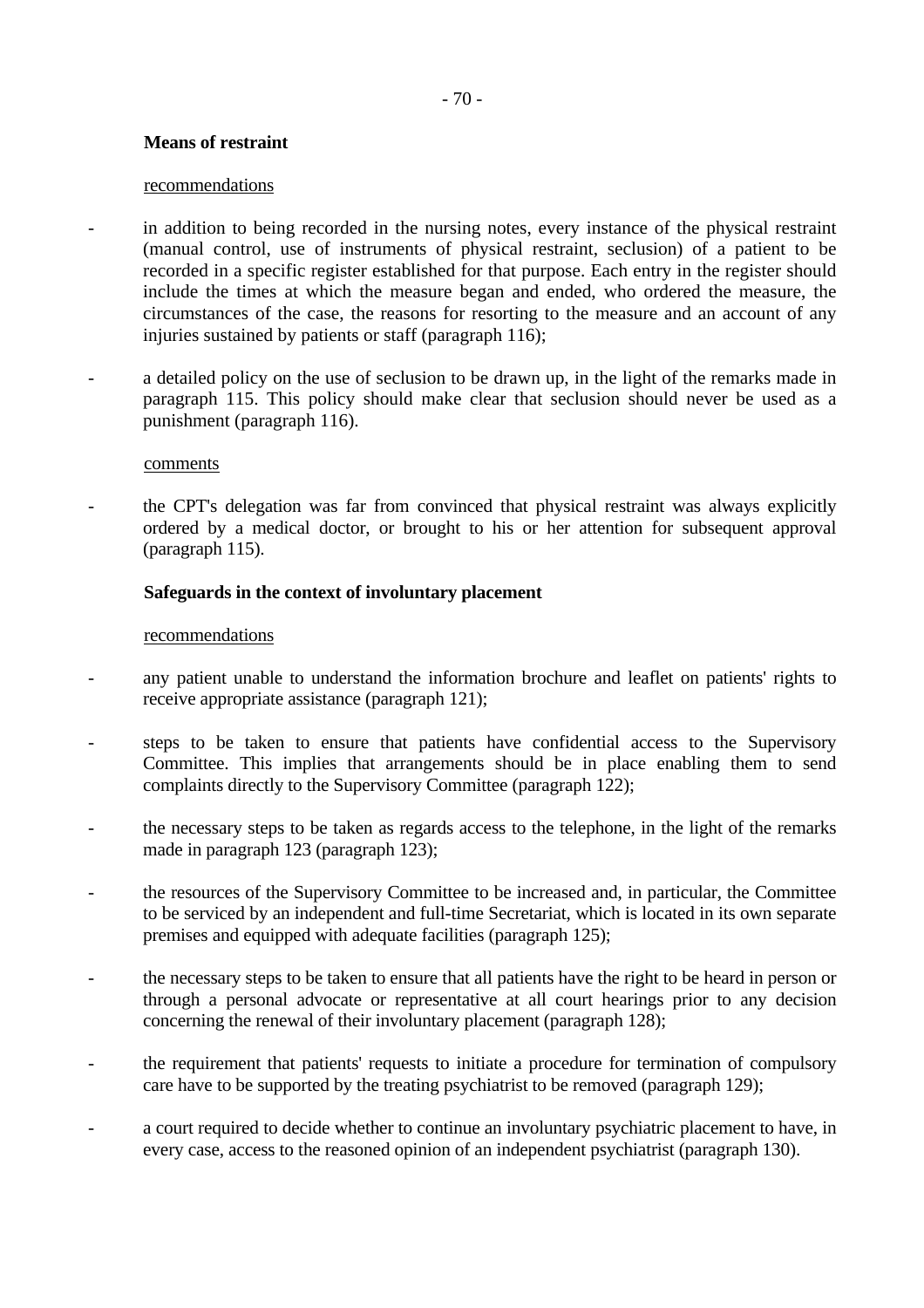#### comments

- it would be advisable for the Cypriot authorities to explore alternative solutions which would fully guarantee the independence and impartiality of the personal representative (paragraph 119);
- the Cypriot authorities are requested to bring the remark made in paragraph 126 to the attention of the various professional bodies required to submit lists of candidates for the appointment of Supervisory Committee members (paragraph 126).

#### requests for information

- the comments of the Cypriot authorities on the issue raised in paragraph 120 concerning the assistance of a lawyer at hearings (paragraph 120);
- confirmation that voluntary organisations are effectively represented on the Supervisory Committee (paragraph 126).

### **Establishments for children taken into care by the Social Welfare Services**

#### requests for information

- whether the requirements concerning disciplinary procedures applied to juveniles, as set out in paragraph 138, are being met (paragraph 138);
- whether avenues of complaint are open to juveniles (paragraph 139).